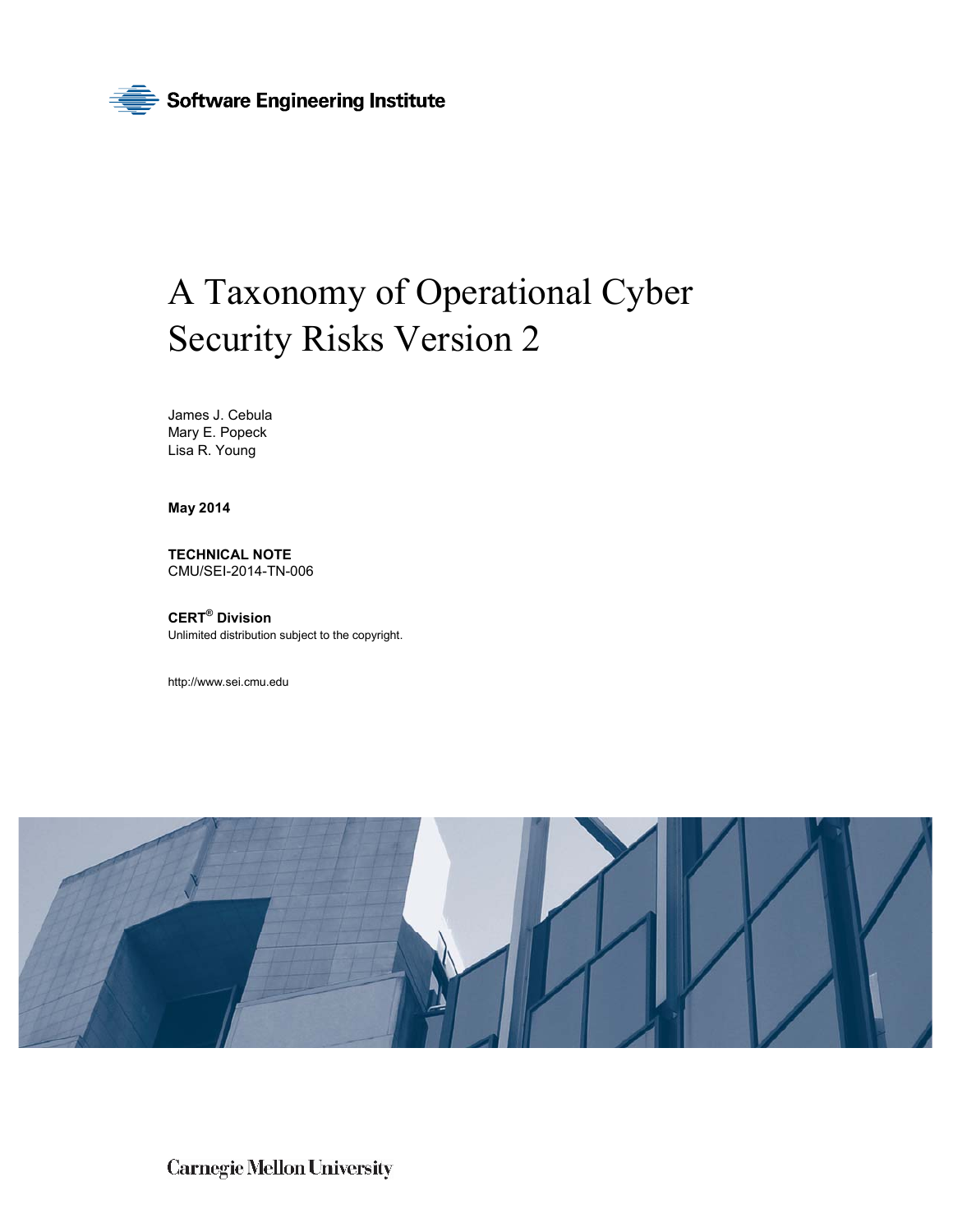Copyright 2014 Carnegie Mellon University

This material is based upon work funded and supported by DHS DoD under Contract No. FA8721-05- C-0003 with Carnegie Mellon University for the operation of the Software Engineering Institute, a federally funded research and development center sponsored by the United States Department of Defense.

Any opinions, findings and conclusions or recommendations expressed in this material are those of the author(s) and do not necessarily reflect the views of DHS DoD or the United States Department of Defense.

This report was prepared for the SEI Administrative Agent AFLCMC/PZM 20 Schilling Circle, Bldg 1305, 3rd floor Hanscom AFB, MA 01731-2125

NO WARRANTY. THIS CARNEGIE MELLON UNIVERSITY AND SOFTWARE ENGINEERING INSTITUTE MATERIAL IS FURNISHED ON AN "AS-IS" BASIS. CARNEGIE MELLON UNIVERSITY MAKES NO WARRANTIES OF ANY KIND, EITHER EXPRESSED OR IMPLIED, AS TO ANY MATTER INCLUDING, BUT NOT LIMITED TO, WARRANTY OF FITNESS FOR PURPOSE OR MERCHANTABILITY, EXCLUSIVITY, OR RESULTS OBTAINED FROM USE OF THE MATERIAL. CARNEGIE MELLON UNIVERSITY DOES NOT MAKE ANY WARRANTY OF ANY KIND WITH RESPECT TO FREEDOM FROM PATENT, TRADEMARK, OR COPYRIGHT INFRINGEMENT.

This material has been approved for public release and unlimited distribution except as restricted below.

Internal use:\* Permission to reproduce this material and to prepare derivative works from this material for internal use is granted, provided the copyright and "No Warranty" statements are included with all reproductions and derivative works.

External use:\* This material may be reproduced in its entirety, without modification, and freely distributed in written or electronic form without requesting formal permission. Permission is required for any other external and/or commercial use. Requests for permission should be directed to the Software Engineering Institute at permission@sei.cmu.edu.

\* These restrictions do not apply to U.S. government entities.

CERT® and OCTAVE® are registered marks of Carnegie Mellon University.

Operationally Critical Threat, Asset, and Vulnerability Evaluation<sup>SM</sup>

DM-0001337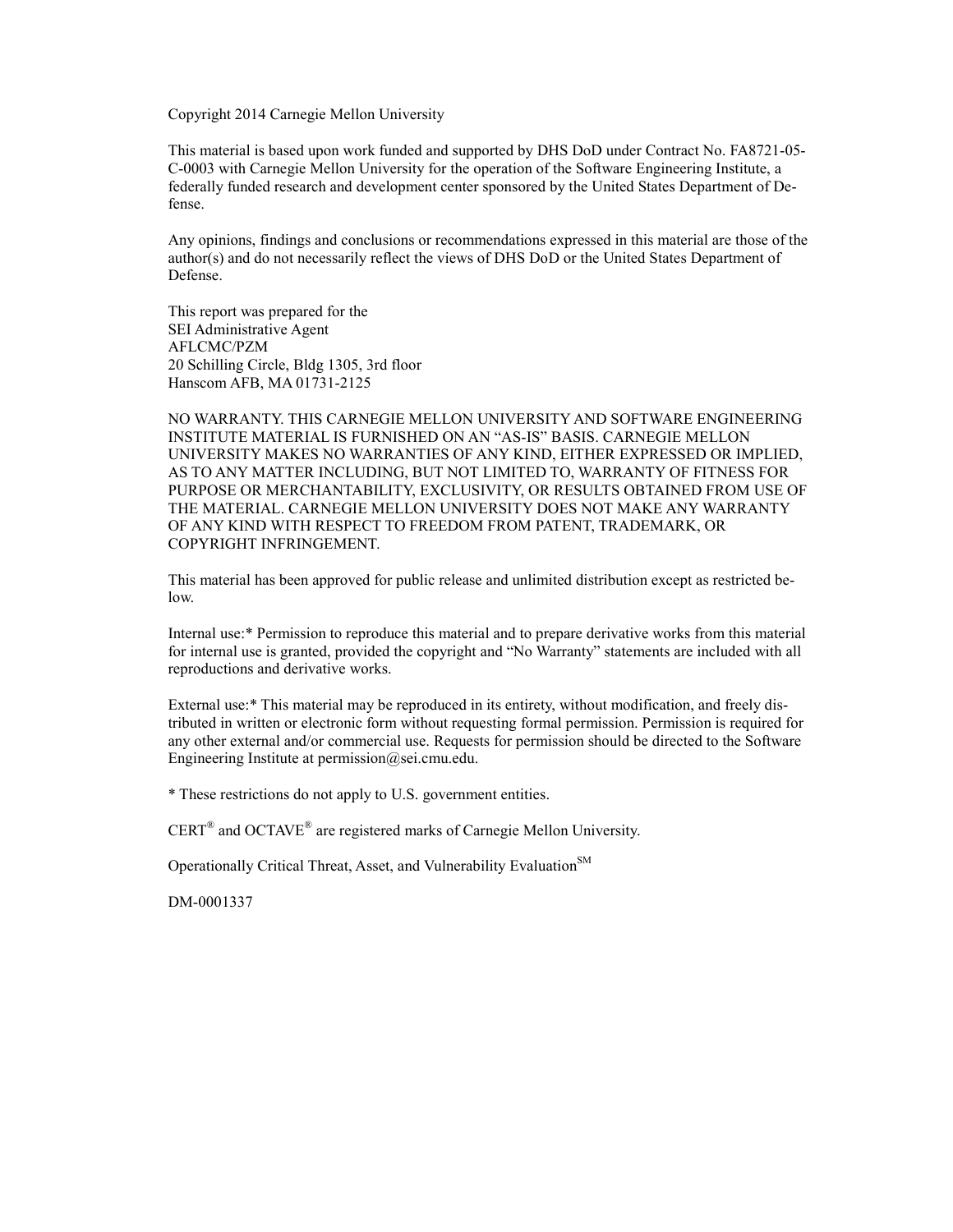# **Table of Contents**

| <b>Abstract</b>                                                                                              | vii                     |
|--------------------------------------------------------------------------------------------------------------|-------------------------|
| <b>Introduction</b>                                                                                          | 1                       |
| <b>Taxonomy of Operational Cyber Security Risks</b>                                                          | $\mathbf{2}$            |
| Class 1 Actions of People                                                                                    | 3                       |
| Subclass 1.1 Inadvertent                                                                                     | 3                       |
| Subclass 1.2 Deliberate                                                                                      | 4                       |
| Subclass 1.3 Inaction                                                                                        | $\overline{4}$          |
| Class 2 Systems and Technology Failures                                                                      | $\overline{\mathbf{4}}$ |
| Subclass 2.1 Hardware                                                                                        | $\overline{4}$          |
| Subclass 2.2 Software                                                                                        | 5                       |
| Subclass 2.3 Systems                                                                                         | $\overline{5}$          |
| Class 3 Failed Internal Processes                                                                            | 5                       |
| Subclass 3.1 Process Design or Execution                                                                     | 5                       |
| Subclass 3.2 Process Controls                                                                                | 6                       |
| Subclass 3.3 Supporting Processes                                                                            | 6                       |
| Class 4 External Events                                                                                      | 6                       |
| Subclass 4.1 Hazards                                                                                         | $\overline{7}$          |
| Subclass 4.2 Legal Issues                                                                                    | $\overline{7}$          |
| Subclass 4.3 Business Issues                                                                                 | $\overline{7}$          |
| Subclass 4.4 Service Dependencies                                                                            | $\overline{7}$          |
| <b>Harmonization with Other Risk Practices</b>                                                               | 9                       |
| <b>FISMA</b>                                                                                                 | 10                      |
| <b>NIST Special Publications</b>                                                                             | 10                      |
| <b>SEI OCTAVE Threat Profiles</b>                                                                            | 11                      |
| <b>Conclusion</b>                                                                                            | 16                      |
| Appendix A: Mapping of NIST SP 800-53 Rev. 4 Controls to Selected Taxonomy Subclasses and<br><b>Elements</b> | 17                      |
| Appendix B: Mapping of Selected Taxonomy Subclasses and Elements to NIST SP 800-53 Rev. 4<br><b>Controls</b> | 30                      |
| <b>References</b>                                                                                            | 37                      |
|                                                                                                              |                         |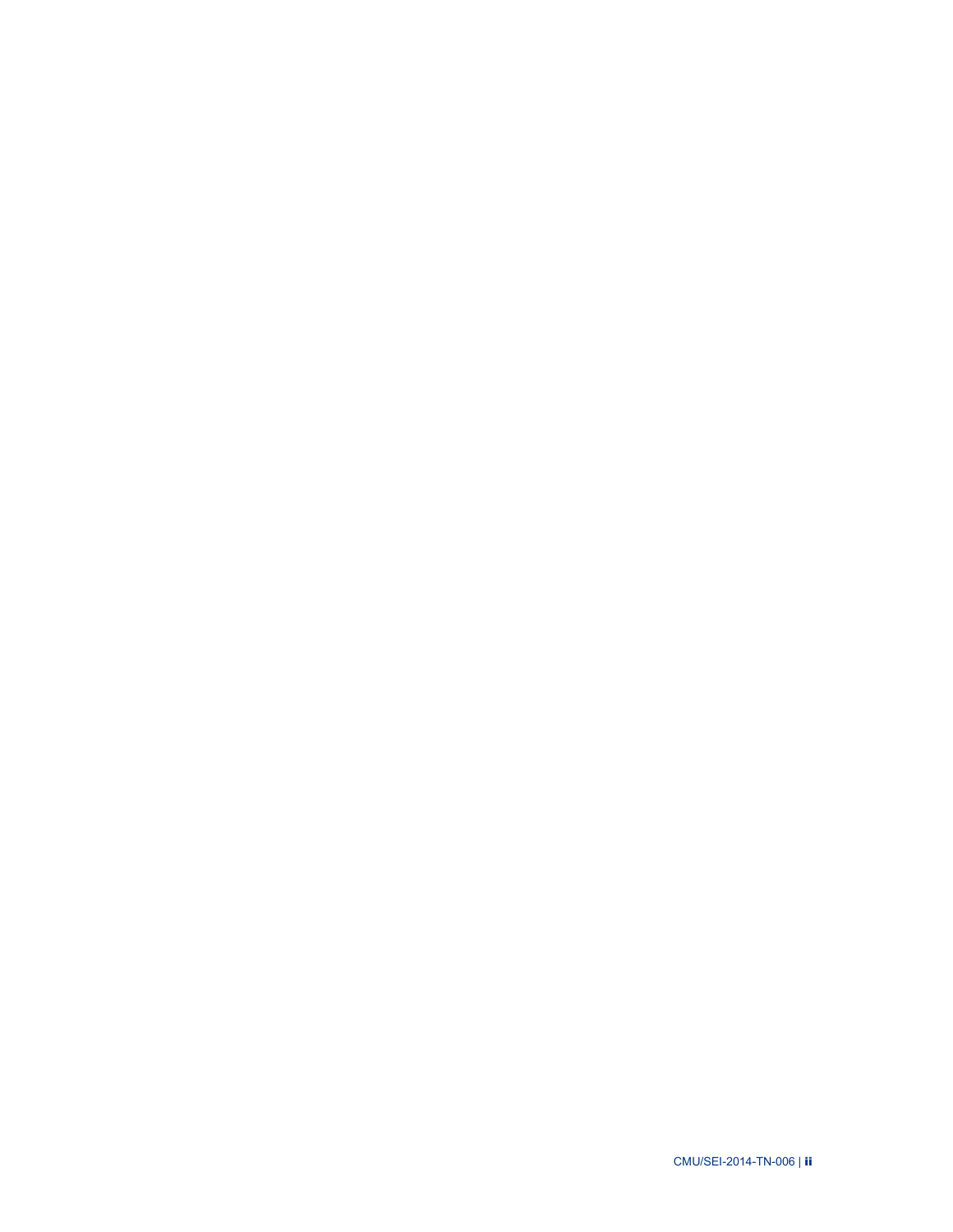# **List of Figures**

| Figure 1: | Relationships Among Assets, Business Processes, and Services [Caralli 2010a] | 9                |
|-----------|------------------------------------------------------------------------------|------------------|
| Figure 2: | Protection, Sustainability, and Risk [Caralli 2010a]                         | 10               |
| Figure 3: | OCTAVE Generic Threat Profile for Human Actors Using Network Access          | 12 <sup>12</sup> |
| Figure 4: | OCTAVE Generic Threat Profile for Human Actors Using Physical Access         | 13               |
| Figure 5: | <b>OCTAVE Generic Threat Profile for System Problems</b>                     | 14               |
| Figure 6: | <b>OCTAVE Generic Threat Profile for Other Problems</b>                      | 15               |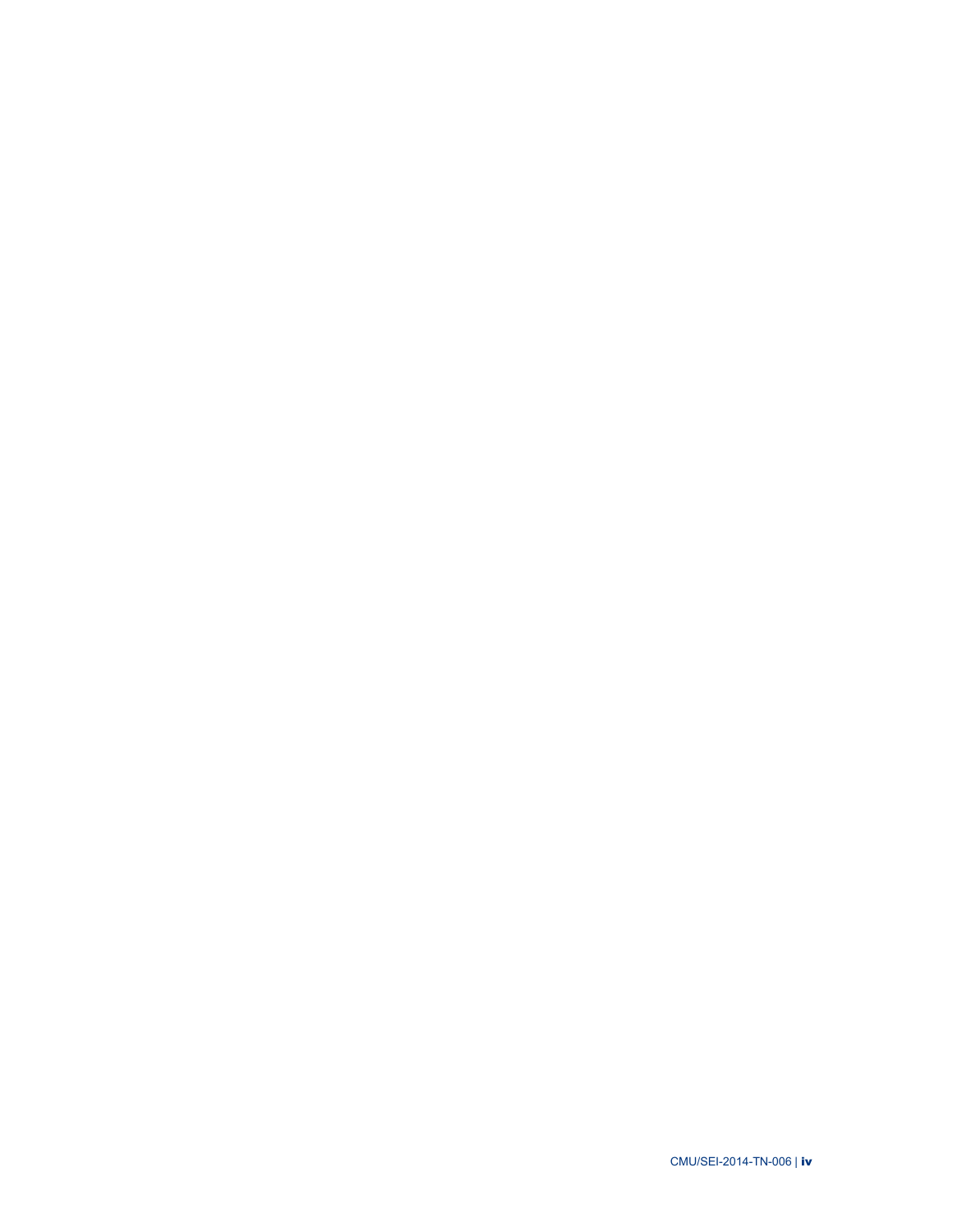# **List of Tables**

| Table 1: | Taxonomy of Operational Risk                                                  |    |
|----------|-------------------------------------------------------------------------------|----|
| Table 2: | Mapping of NIST Control Families to Selected Taxonomy Subclasses and Elements | 17 |
| Table 3: | Mapping of Taxonomy Subclasses and Elements to NIST Controls                  | 30 |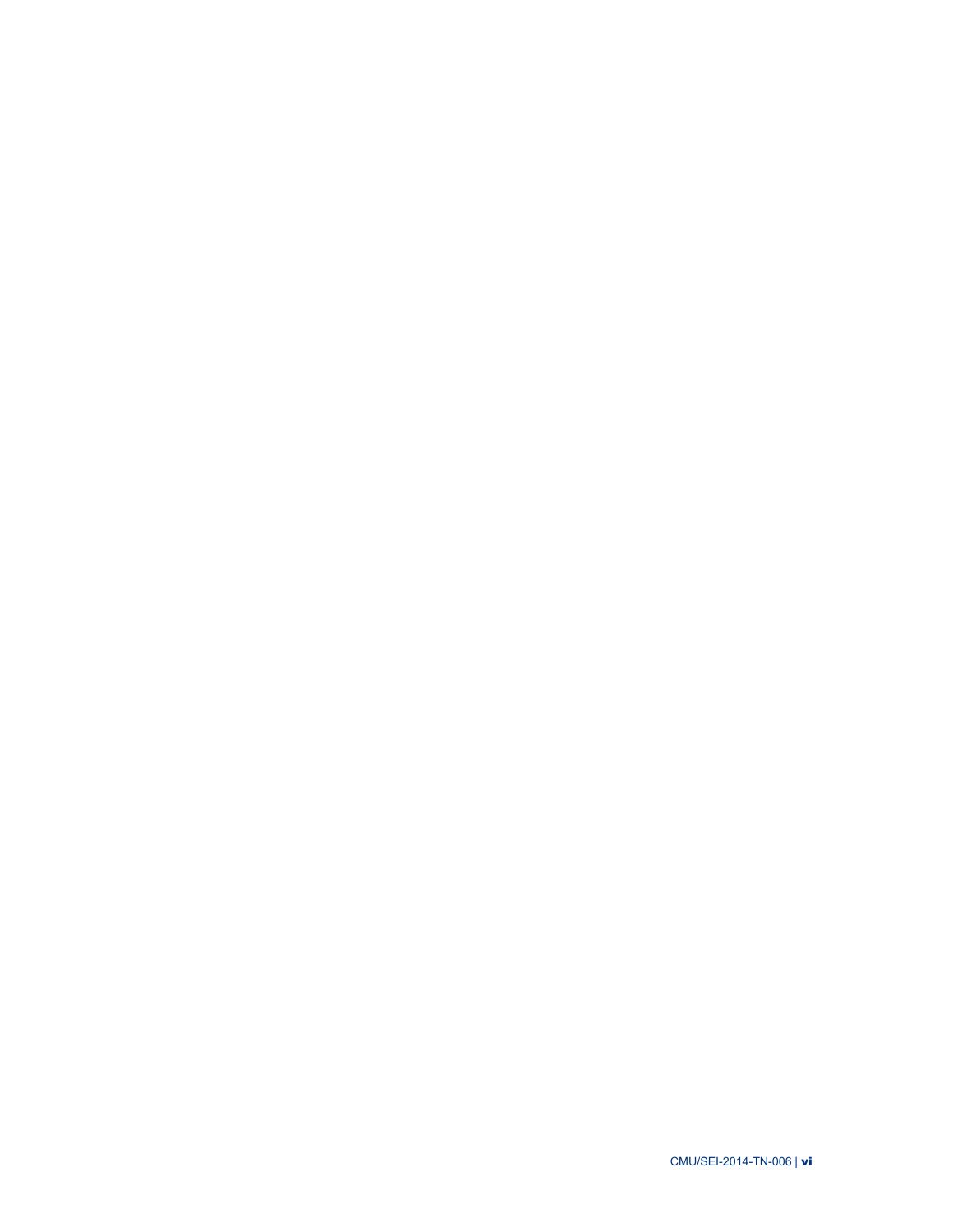# **Abstract**

This report presents a taxonomy of operational cyber security risks that attempts to identify and organize the sources of operational cyber security risk into four *classes*: (1) actions of people, (2) systems and technology failures, (3) failed internal processes, and (4) external events. Each class is broken down into *subclasses*, which are described by their *elements*. This report discusses the harmonization of the taxonomy with other risk and security activities, particularly those described by the Federal Information Security Management Act (FISMA), the National Institute of Standards and Technology (NIST) Special Publications, and the CERT Operationally Critical Threat, Asset, and Vulnerability Evaluation<sup>SM</sup> (OCTAVE®) method.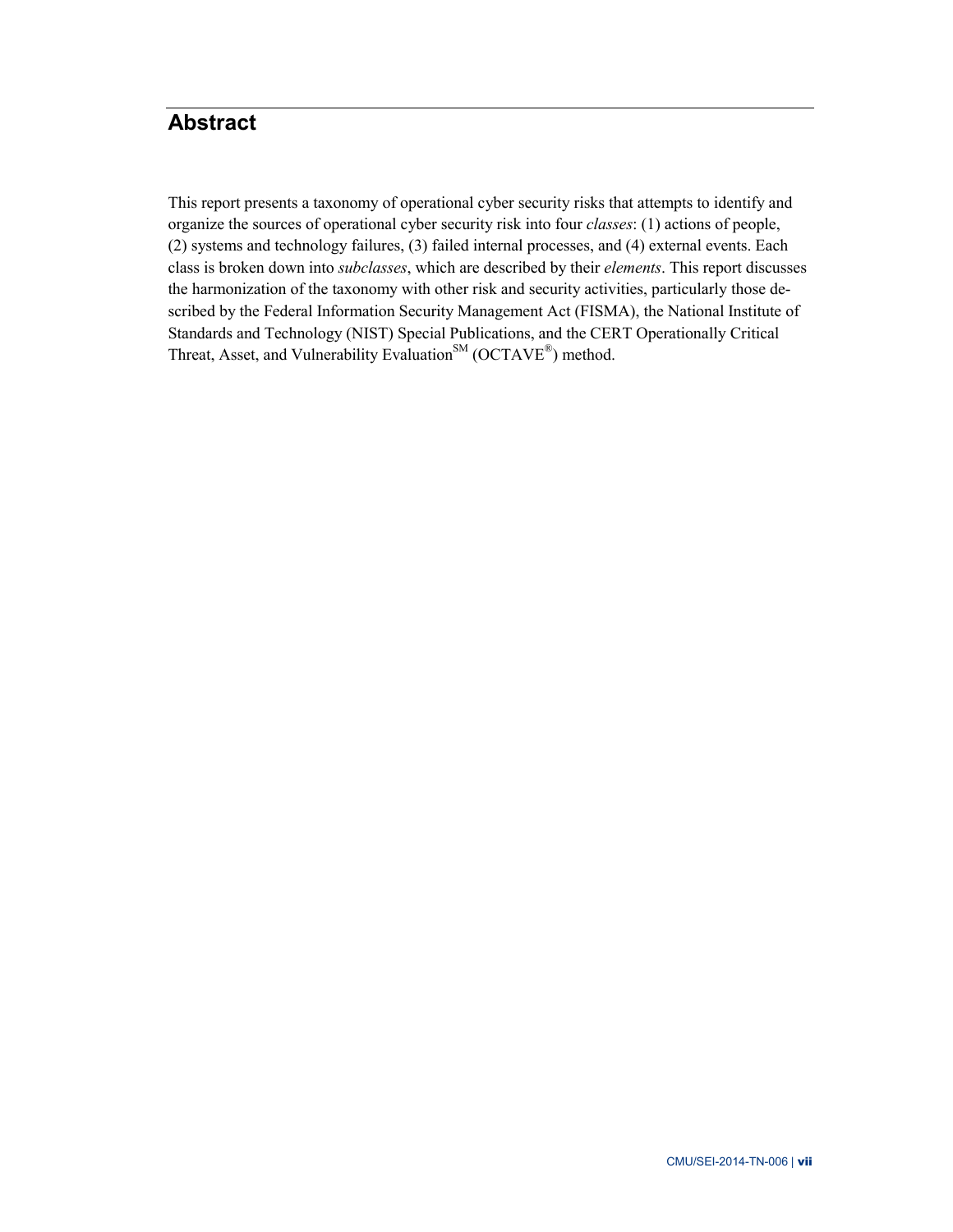CMU/SEI-2014-TN-006 | viii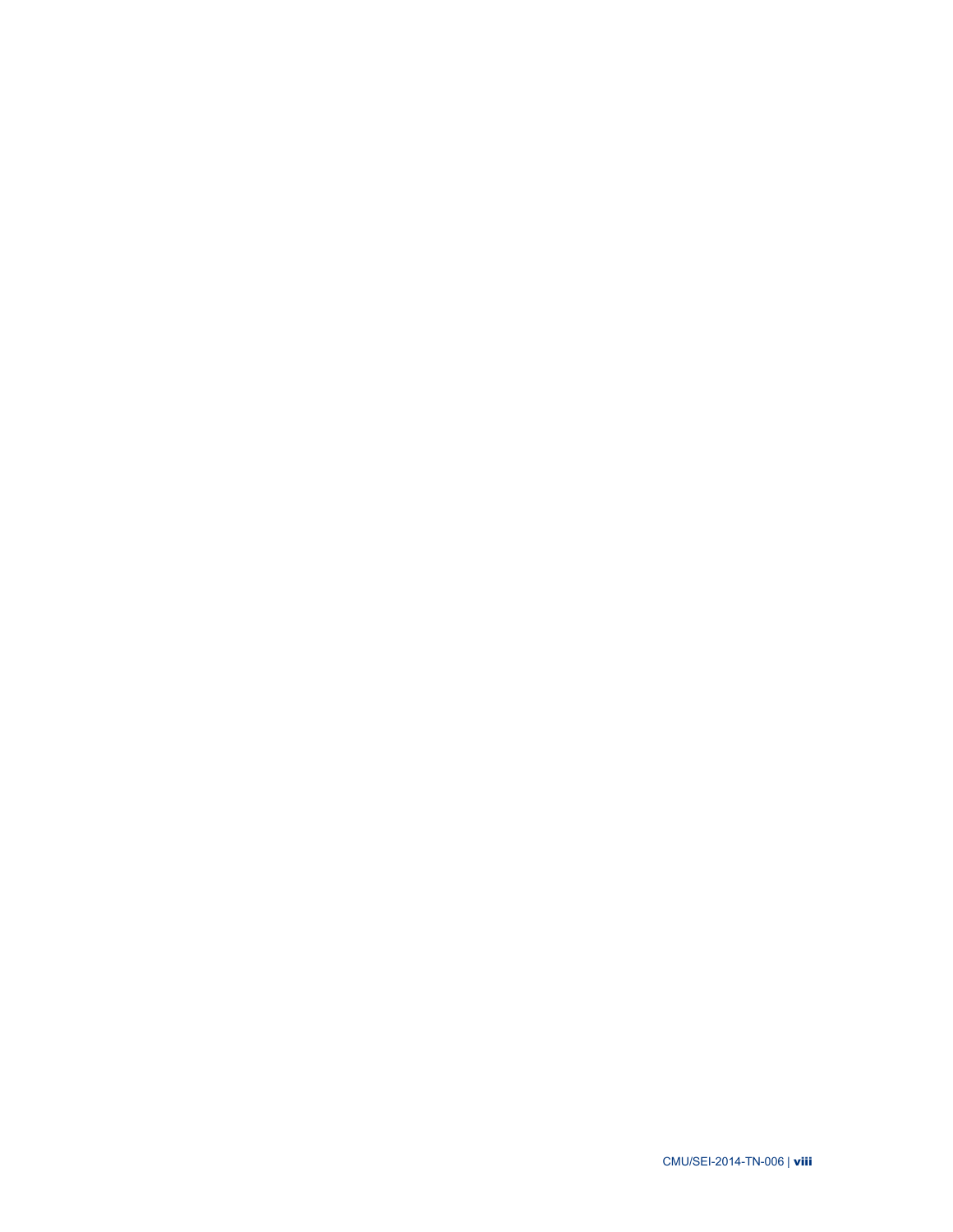### **Introduction**

Organizations of all sizes in both the public and private sectors are increasingly reliant on information and technology assets, supported by people and facility assets, to successfully execute business processes that, in turn, support the delivery of services. Failure of these assets has a direct, negative impact on the business processes they support. This, in turn, can cascade into an inability to deliver services, which ultimately impacts the organizational mission. Given these relationships, the management of risks to these assets is a key factor in positioning the organization for success.

*Operational cyber security risks* are defined as operational risks to information and technology assets that have consequences affecting the confidentiality, availability, or integrity of information or information systems. This report presents a taxonomy of operational cyber security risks that attempts to identify and organize the sources of operational cyber security risk into four *classes*: (1) actions of people, (2) systems and technology failures, (3) failed internal processes, and (4) external events. Each class is broken down into *subclasses*, which are described by their *elements*. *Operational risks* are defined as those arising due to the actions of people, systems and technology failures, failed internal processes, and external events. The CERT® Program, part of Carnegie Mellon University's Software Engineering Institute (SEI), developed these four classes of operational risk in the CERT<sup>®</sup> Resilience Management Model [Caralli 2010b], which draws upon the definition of operational risk adopted by the banking sector in the Basel II framework [BIS 2006]. Within the cyber security space, the risk management focus is primarily on operational risks to information and technology assets. People and facility assets are also considered to the extent that they support information and technology assets.

This taxonomy can be used as a tool to assist in the identification of all applicable operational cyber security risks in an organization. Toward that end, this report also discusses the harmonization of the taxonomy with other risk identification and analysis activities such as those described by the Federal Information Security Management Act of 2002 [FISMA 2002], security guidance contained within the National Institute of Standards and Technology (NIST) Special Publications series, and the threat profile concept contained within the CERT Operationally Critical Threat, Asset, and Vulnerability Evaluation<sup>SM</sup> (OCTAVE<sup>®</sup>) method.

This second version of the technical note is an update to the original report (CMU/SEI-2010-TN-028) that was published in December 2010. This version provides a taxonomy mapping in Appendices A and B that corresponds with version 4 of NIST SP 800-53.

<sup>®</sup> CERT and OCTAVE are registered marks owned by Carnegie Mellon University.

SM Operationally Critical Threat, Asset, and Vulnerability Evaluation is a service mark of Carnegie Mellon University.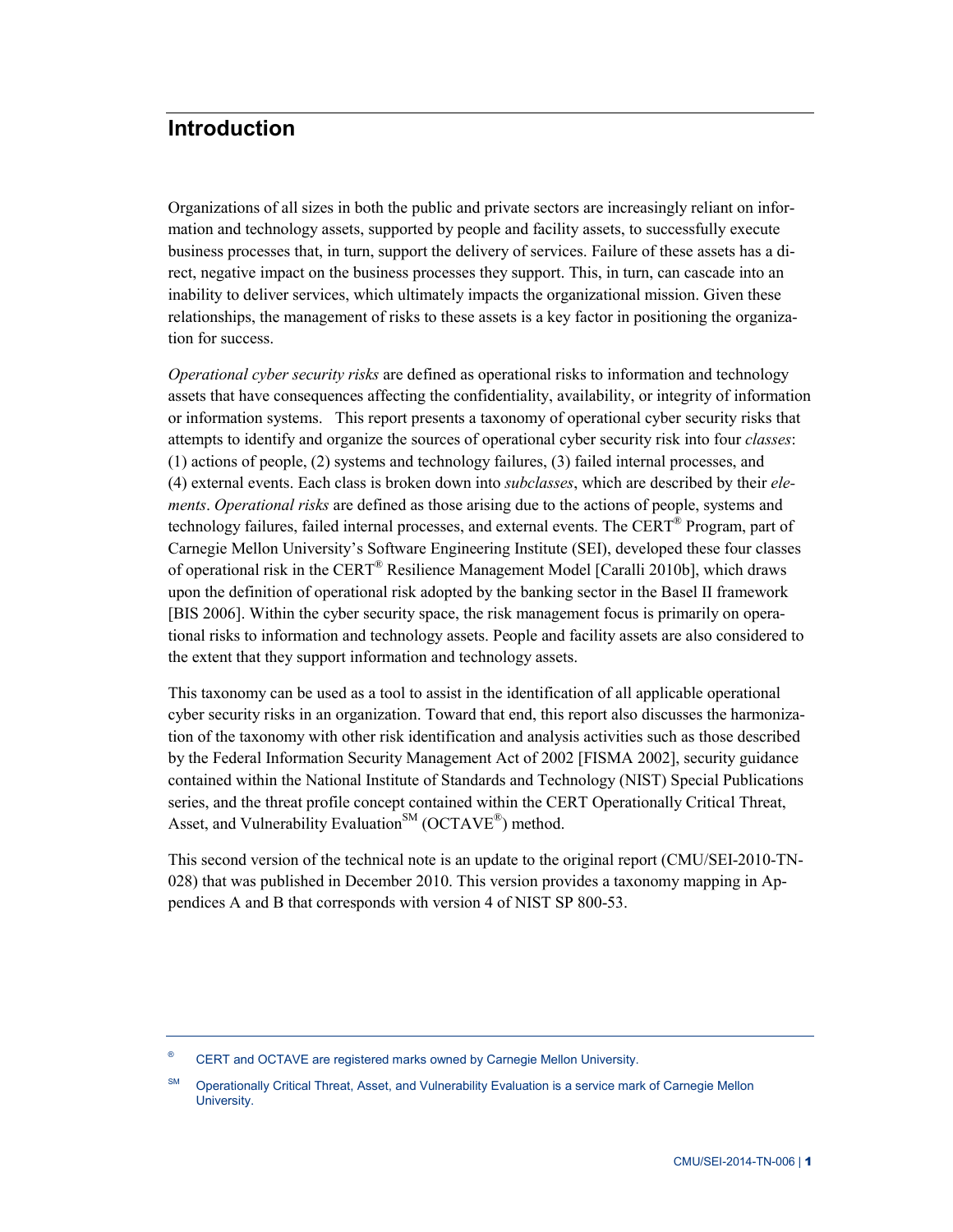# **Taxonomy of Operational Cyber Security Risks**

The taxonomy of operational cyber security risks, summarized in Table 1 and detailed in this section, is structured around a hierarchy of classes, subclasses, and elements. The taxonomy has four main *classes*:

- actions of people—action, or lack of action, taken by people either deliberately or accidentally that impact cyber security
- systems and technology failures—failure of hardware, software, and information systems
- failed internal processes—problems in the internal business processes that impact the ability to implement, manage, and sustain cyber security, such as process design, execution, and control
- external events—issues often outside the control of the organization, such as disasters, legal issues, business issues, and service provider dependencies

Each of these four classes is further decomposed into *subclasses*, and each subclass is described by its *elements*. The structure of this taxonomy is derived from risk taxonomies previously developed by the SEI in the engineered systems operations [Gallagher 2005] and high-performance computing software development [Kendall 2007] subject areas.

Additionally, this taxonomy complements the Department of Homeland Security (DHS) Risk Lexicon [DHS 2008] by describing instances of operational cyber security risks in greater detail. These risks are a small subset of the universe of risks of concern to DHS and covered by its lexicon.

It is important to note that risks can cascade: risks in one class can trigger risks in another class. In this case, the analysis of a particular risk may involve several elements from different classes. For example, a software failure due to improper security settings could be caused by any of the elements of inadvertent or deliberate actions of people.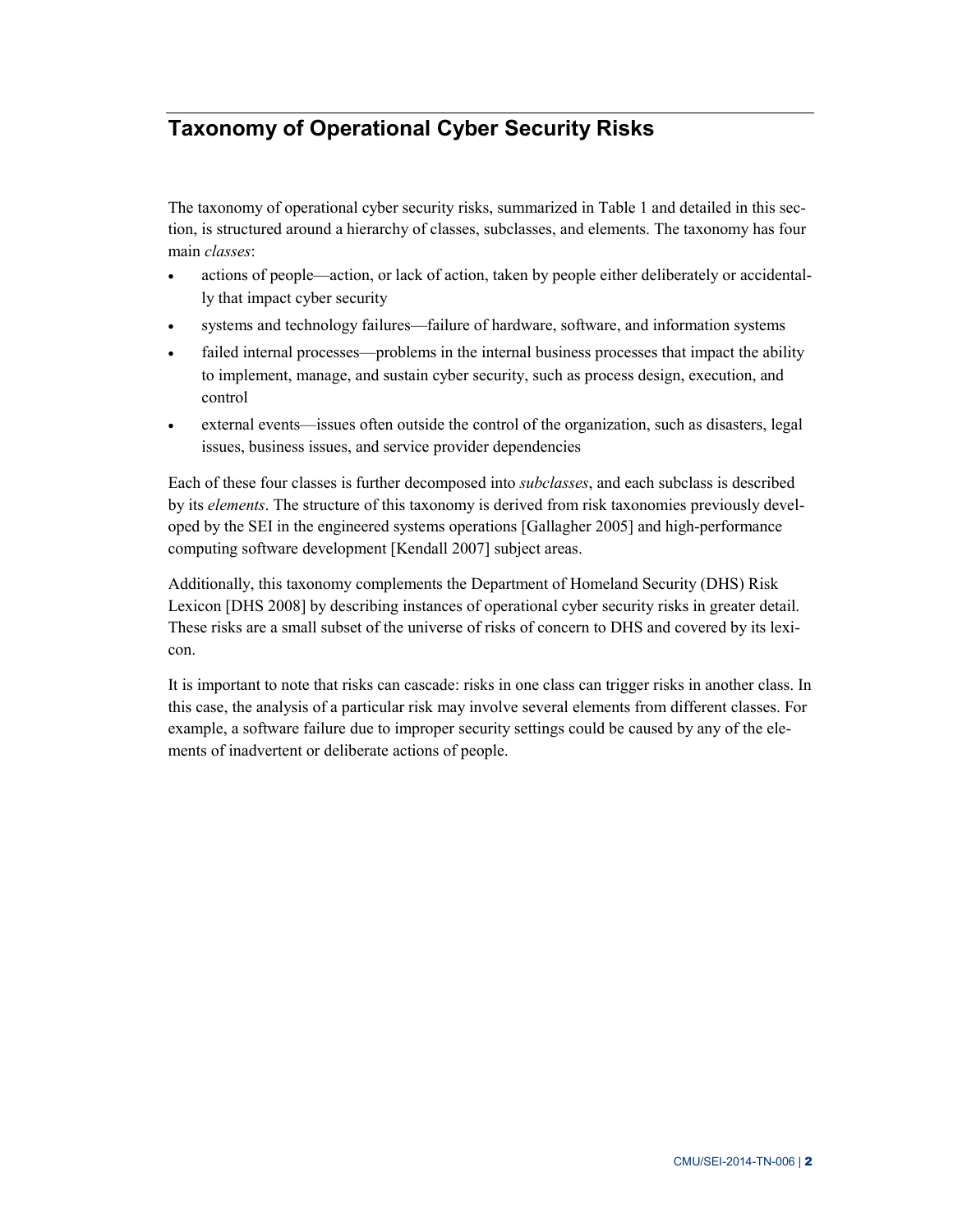| 1. Actions of People                                                                                                                                                                                                                                 | 2. Systems and<br><b>Technology Failures</b>                                                                                                                                                                                                                                                                                                                             | 3. Failed Internal Pro-<br>cesses                                                                                                                                                                                                                                                                                                                                                                                                                                                                                                                       | 4. External Events                                                                                                                                                                                                                                                                                                                                                                                                                                              |
|------------------------------------------------------------------------------------------------------------------------------------------------------------------------------------------------------------------------------------------------------|--------------------------------------------------------------------------------------------------------------------------------------------------------------------------------------------------------------------------------------------------------------------------------------------------------------------------------------------------------------------------|---------------------------------------------------------------------------------------------------------------------------------------------------------------------------------------------------------------------------------------------------------------------------------------------------------------------------------------------------------------------------------------------------------------------------------------------------------------------------------------------------------------------------------------------------------|-----------------------------------------------------------------------------------------------------------------------------------------------------------------------------------------------------------------------------------------------------------------------------------------------------------------------------------------------------------------------------------------------------------------------------------------------------------------|
| 1.1 Inadvertent<br>1.1.1 Mistakes<br>1.1.2 Errors<br>1.1.3 Omissions<br>1.2 Deliberate<br>1.2.1 Fraud<br>1.2.2 Sabotage<br>1.2.3 Theft<br>1.2.4 Vandalism<br>1.3 Inaction<br>1.3.1 Skills<br>1.3.2 Knowledge<br>1.3.3 Guidance<br>1.3.4 Availability | 2.1 Hardware<br>2.1.1 Capacity<br>2.1.2 Performance<br>2.1.3 Maintenance<br>2.1.4 Obsolescence<br>2.2 Software<br>2.2.1 Compatibility<br>2.2.2 Configuration<br>management<br>2.2.3 Change control<br>2.2.4 Security settings<br>2.2.5 Coding practices<br>2.2.6 Testing<br>2.3 Systems<br>2.3.1 Design<br>2.3.2 Specifications<br>2.3.3 Integration<br>2.3.4 Complexity | 3.1 Process design or<br>execution<br>3.1.1 Process flow<br>3.1.2 Process<br>documentation<br>3.1.3 Roles and<br>responsibilities<br>3.1.4 Notifications and<br>alerts<br>3.1.5 Information flow<br>3.1.6 Escalation of issues<br>3.1.7 Service level<br>agreements<br>3.1.8 Task hand-off<br>3.2 Process controls<br>3.2.1 Status monitoring<br>3.2.2 Metrics<br>3.2.3 Periodic review<br>3.2.4 Process ownership<br>3.3 Supporting pro-<br><b>Cesses</b><br>3.3.1 Staffing<br>3.3.2 Funding<br>3.3.3 Training and<br>development<br>3.3.4 Procurement | 4.1 Disasters<br>4.1.1 Weather event<br>4.1.2 Fire<br>4.1.3 Flood<br>4.1.4 Earthquake<br>4.1.5 Unrest<br>4.1.6 Pandemic<br>4.2 Legal issues<br>4.2.1 Regulatory compli-<br>ance<br>4.2.2 Legislation<br>4.2.3 Litigation<br><b>4.3 Business issues</b><br>4.3.1 Supplier failure<br>4.3.2 Market conditions<br>4.3.3 Economic<br>conditions<br>4.4 Service<br>dependencies<br>4.4.1 Utilities<br>4.4.2 Emergency services<br>4.4.3 Fuel<br>4.4.4 Transportation |

#### *Table 1: Taxonomy of Operational Risk*

#### **Class 1 Actions of People**

*Actions of people* describes a class of operational risk characterized by problems caused by the action taken or not taken by individuals in a given situation. This class covers actions by both insiders and outsiders. Its supporting subclasses include *inadvertent* actions (generally by insiders), *deliberate* actions (by insiders or outsiders), and *inaction* (generally by insiders).

#### Subclass 1.1 Inadvertent

The *inadvertent* subclass refers to unintentional actions taken without malicious or harmful intent. Inadvertent actions are usually, though not exclusively, associated with an individual internal to the organization. This subclass is composed of the elements *mistakes*, *errors*, and *omissions*.

*1.1.1 mistake*—individual with knowledge of the correct procedure accidentally taking incorrect action

*1.1.2 error*—individual without knowledge of the correct procedure taking incorrect action

*1.1.3 omission*—individual not taking a known correct action often due to hasty performance of a procedure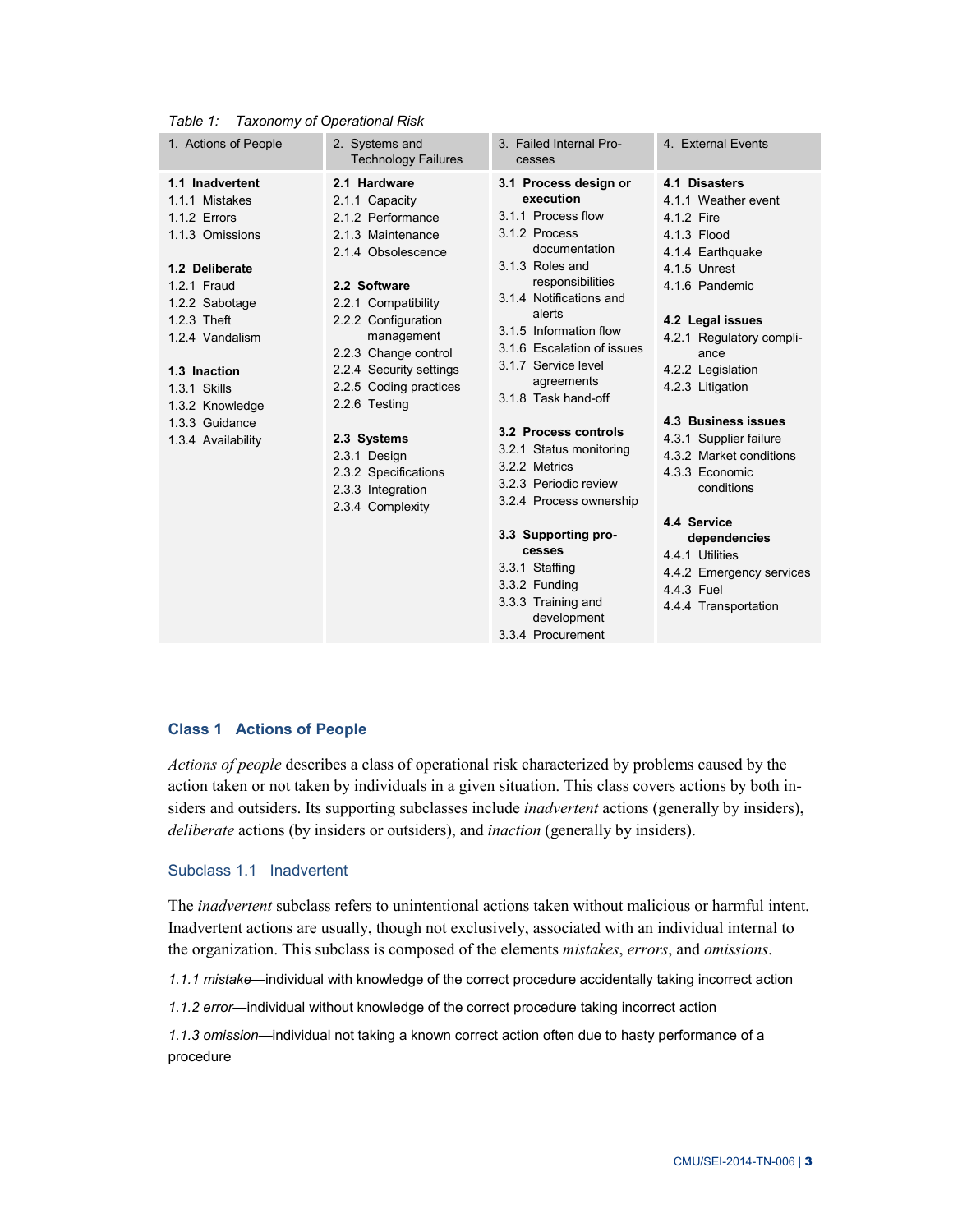#### Subclass 1.2 Deliberate

The *deliberate* subclass of actions of people describes actions taken intentionally and with intent to do harm. This subclass is described by the elements *fraud*, *sabotage*, *theft*, and *vandalism*. Deliberate actions could be carried out by either insiders or outsiders.

*1.2.1 fraud*—a deliberate action taken to benefit oneself or a collaborator at the expense of the organization

*1.2.2 sabotage*—a deliberate action taken to cause a failure in an organizational asset or process, generally carried out against targeted key assets by someone possessing or with access to inside knowledge

*1.2.3 theft*—the intentional, unauthorized taking of organizational assets, in particular information assets

*1.2.4 vandalism*—the deliberate damaging of organizational assets, often at random

#### Subclass 1.3 Inaction

The *inaction* subclass describes a lack of action or failure to act upon a given situation. Elements of *inaction* include a failure to act because of a lack of appropriate *skills*, a lack of *knowledge*, a lack of *guidance*, and a lack of *availability* of the correct person to take action.

*1.3.1 skills*—an individual's lack of ability to undertake the necessary action

*1.3.2 knowledge*—an individual's ignorance of the need to take action

*1.3.3 guidance*—a knowledgeable individual lacking the proper guidance or direction to act

*1.3.4 availability*—the unavailability or nonexistence of the appropriate resource needed to carry out the action

#### **Class 2 Systems and Technology Failures**

*Systems and technology failures* describes a class of operational risk characterized by problematic abnormal or unexpected functioning of technology assets. Its supporting subclasses include failures of *hardware*, *software*, and integrated *systems*.

#### Subclass 2.1 Hardware

The *hardware* subclass addresses risks traceable to failures in physical equipment due to *capacity*, *performance*, *maintenance*, and *obsolescence*.

*2.1.1 capacity*—inability to handle a given load or volume of information

*2.1.2 performance*—inability to complete instructions or process information within acceptable parameters (speed, power consumption, heat load, etc.)

*2.1.3 maintenance*—failure to perform required or recommended upkeep of the equipment

*2.1.4 obsolescence*—operation of the equipment beyond its supported service life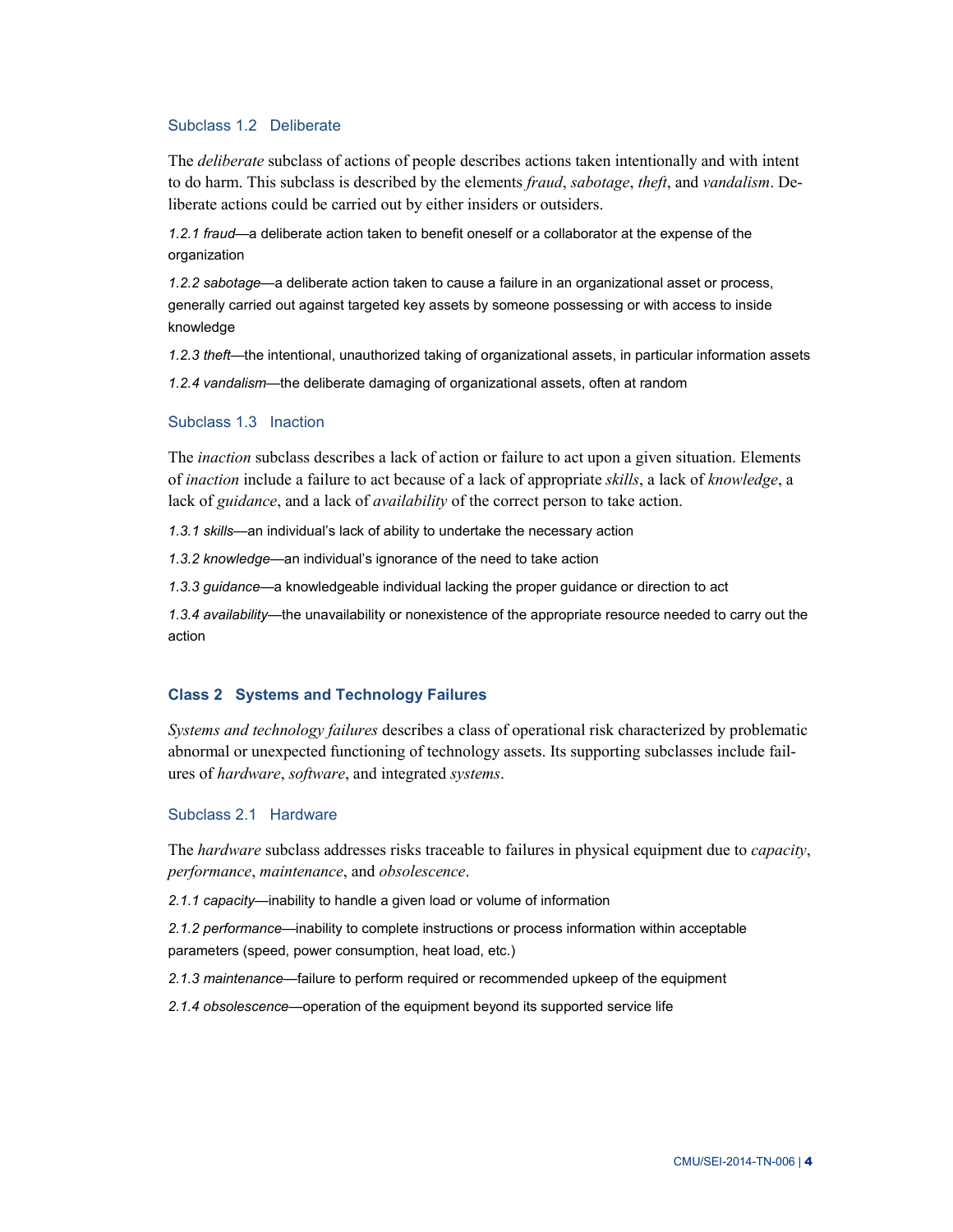#### Subclass 2.2 Software

The *software* subclass addresses risks stemming from software assets of all types, including programs, applications, and operating systems. The elements of software failures are *compatibility*, *configuration management*, *change control*, *security settings*, *coding practices,* and *testing*.

*2.2.1 compatibility*—inability of two or more pieces of software to work together as expected

*2.2.2 configuration management*—improper application and management of the appropriate settings and parameters for the intended use

*2.2.3 change control*—changes made to the application or its configuration by a process lacking appropriate authorization, review, and rigor

*2.2.4 security settings*—improper application of security settings, either too relaxed or too restrictive, within the program or application

*2.2.5 coding practices*—failures due to programming errors, including syntax and logic problems and failure to follow secure coding practices

*2.2.6 testing*—inadequate or atypical testing of the software application or configuration

#### Subclass 2.3 Systems

The *systems* subclass deals with failures of integrated systems to perform as expected. Systems failures are described by the elements *design*, *specifications*, *integration*, and *complexity*.

*2.3.1 design*—improper fitness of the system for the intended application or use

*2.3.2 specifications*—improper or inadequate definition of requirements or failure to adhere to the requirements during system construction

*2.3.3 integration*—failure of various components of the system to function together or interface correctly; also includes inadequate testing of the system

*2.3.4 complexity*—system intricacy or a large number or interrelationships between components

#### **Class 3 Failed Internal Processes**

*Failed internal processes* describes a class of operational risk associated with problematic failures of internal processes to perform as needed or expected. Its supporting subclasses include *process design or execution*, *process controls*, and *supporting processes*.

#### Subclass 3.1 Process Design or Execution

The *process design or execution* subclass deals with failures of processes to achieve their desired outcomes due to process design that is improper for the task or due to poor execution of a properly designed process. The elements of process design or execution are *process flow*, *process documentation*, *roles and responsibilities*, *notifications and alerts*, *information flow*, *escalation of issues*, *service level agreements*, and *task hand-off*.

*3.1.1 process flow*—poor design of the movement of process outputs to their intended consumers

*3.1.2 process documentation*—inadequate documentation of the process inputs, outputs, flow, and stakeholders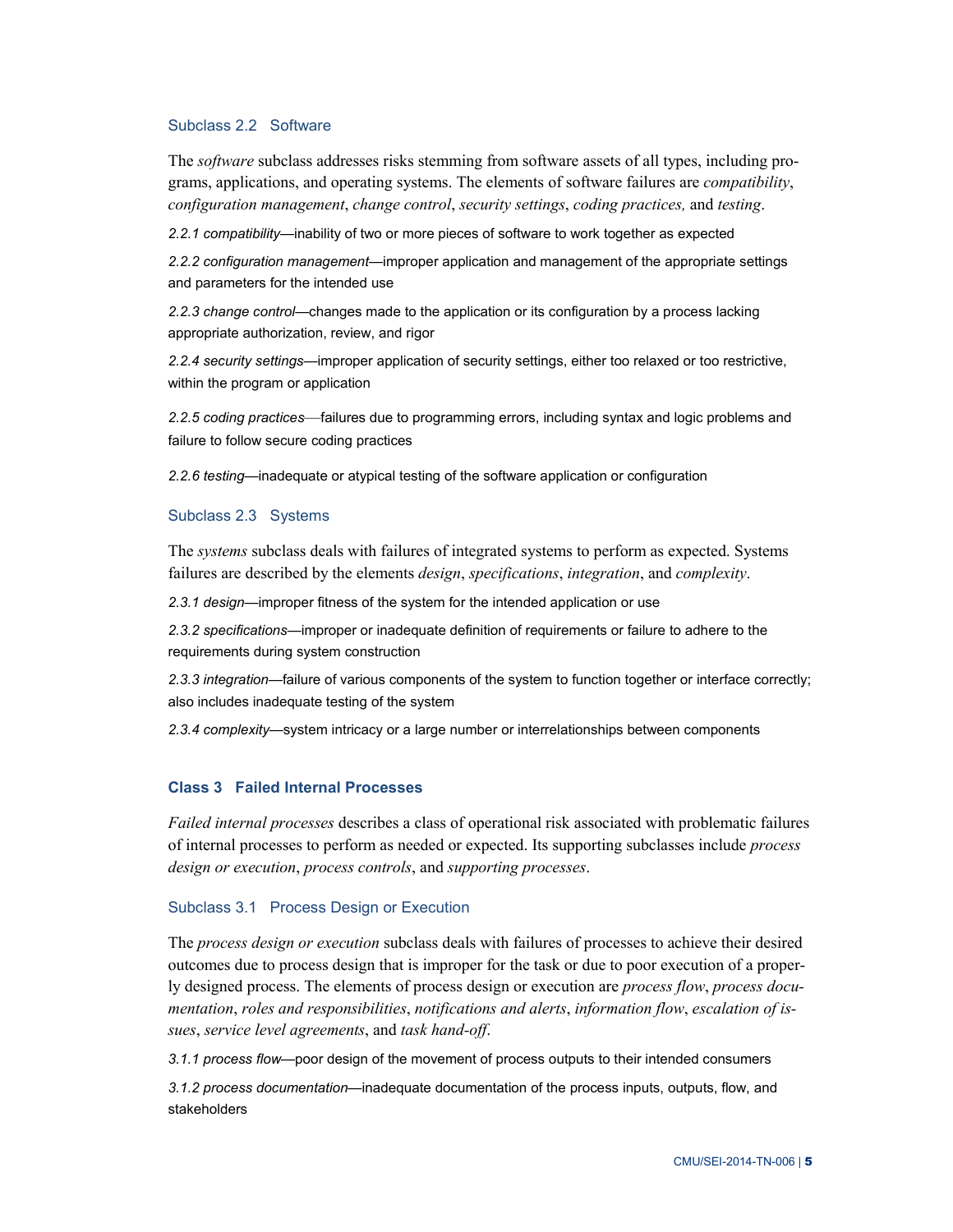*3.1.3 roles and responsibilities*—insufficient definition and understanding of process stakeholder roles and responsibilities

*3.1.4 notifications and alerts*—inadequate notification regarding a potential process problem or issue

*3.1.5 information flow*—poor design of the movement of process information to interested parties and stakeholders

*3.1.6 escalation of issues*—the inadequate or nonexistent ability to escalate abnormal or unexpected conditions for action by appropriate personnel

*3.1.7 service level agreements*—the lack of agreement among process stakeholders on service expectations that causes a failure to complete expected actions

*3.1.8 task hand-off*—"dropping the ball" due to the inefficient handing off of a task in progress from one responsible party to another

#### Subclass 3.2 Process Controls

The *process controls* subclass addresses process failures due to inadequate controls on the operation of the process. The elements of this subclass are *status monitoring*, *metrics*, *periodic review*, and *process ownership*.

*3.2.1 status monitoring*—failure to review and respond to routine information about the operation of a process

*3.2.2 metrics*—failure to review process measurements over time for the purpose of determining performance trends

*3.2.3 periodic review*—failure to review the end-to-end operation of the process on a periodic basis and make any needed changes

*3.2.4 process ownership*—failure of a process to deliver the expected outcome because of poor definition of its ownership or poor governance practices

#### Subclass 3.3 Supporting Processes

The *supporting processes* subclass deals with operational risks introduced due to failure of organizational supporting processes to deliver the appropriate resources. The supporting processes of concern are the elements *staffing*, *accounting, training and development*, and *procurement*.

*3.3.1 staffing*—failure to provide appropriate human resources to support its operations

*3.3.2 funding*—failure to provide appropriate financial resources to support its operations

*3.3.3 training and development*—Failure to maintain the appropriate skills within the workforce

*3.3.4 procurement*—failure to provide the proper purchased service and goods necessary to support operations

#### **Class 4 External Events**

*External events* describes a class of operational risk associated with events generally outside the organization's control. Often the timing or occurrence of such events cannot be planned or predicted. The supporting subclasses of this class include *disasters*, *legal issues*, *business issues*, and *service dependencies*.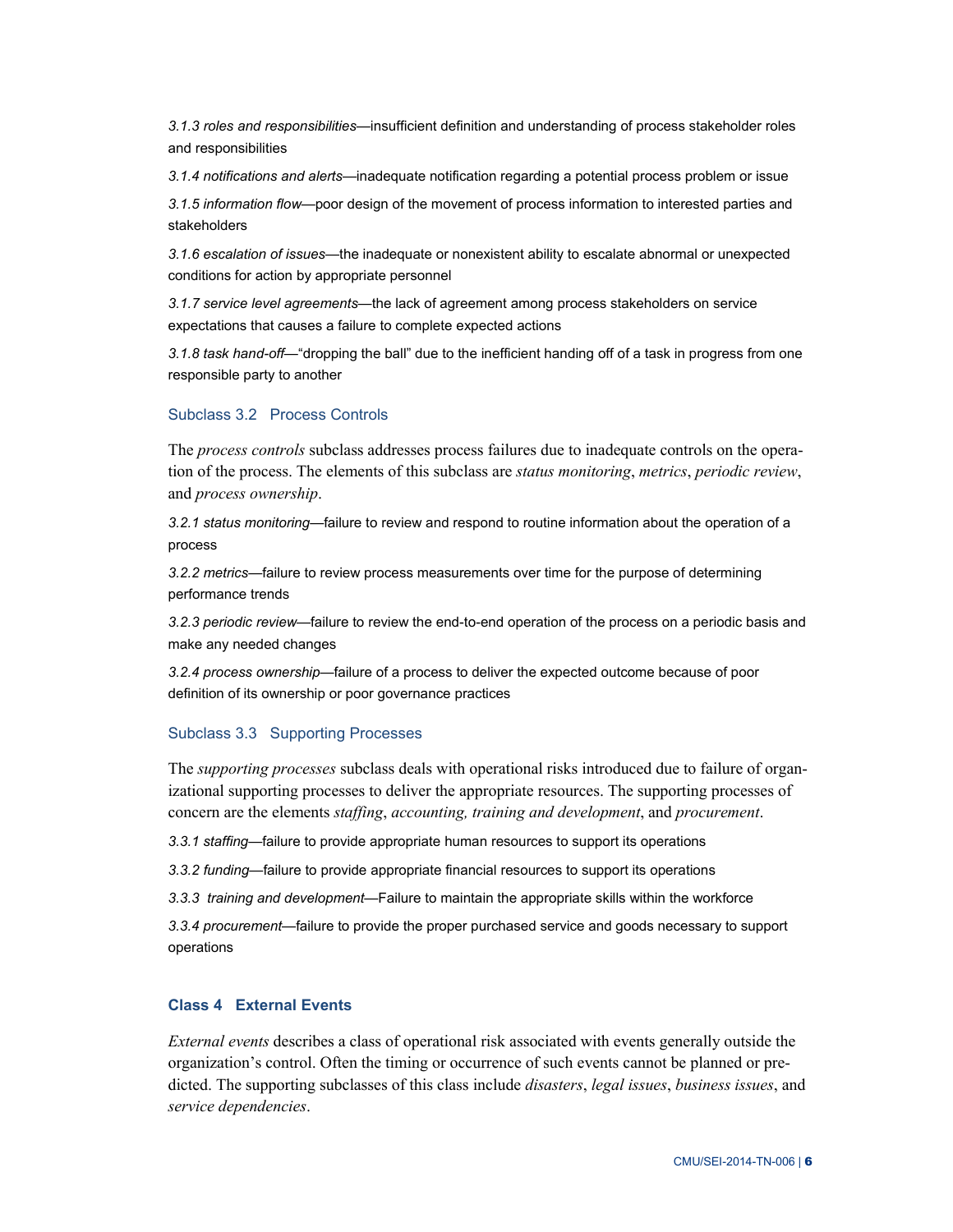#### Subclass 4.1 Hazards

The *hazards* subclass deals with risks owing to events, both natural and of human origin, over which the organization has no control and that can occur without notice. The elements supporting this subclass include *weather event*, *fire*, *flood*, *earthquake*, *unrest*, and *pandemic*.

*4.1.1 weather event*—adverse weather situations such as rain, snow, tornado, or hurricane

*4.1.2 fire*—fire within a facility or disruption caused by a fire external to a facility

*4.1.3 flood*—flooding within a facility or disruption caused by a flood external to a facility

*4.1.4 earthquake*—disruption of organizational operations due to an earthquake

*4.1.5 unrest*—disruption of operations due to civil disorder, riot, or terrorist acts

*4.1.6 pandemic*—widespread medical conditions that disrupt organizational operations

#### Subclass 4.2 Legal Issues

The *legal issues* subclass deals with risks potentially impacting the organization due to the elements *regulatory compliance*, *legislation*, and *litigation*.

*4.2.1 regulatory compliance*—new governmental regulation or failure to comply with existing regulation

*4.2.2 legislation*—new legislation that impacts the organization

*4.2.3 litigation*—legal action taken against the organization by any stakeholder, including employees and customers

### Subclass 4.3 Business Issues

The *business issues* subclass, described by the elements of *supplier failure*, *market conditions*, and *economic conditions*, deals with operational risks arising from changes in the business environment of the organization.

*4.3.1 supplier failure*—the temporary or permanent inability of a supplier to deliver needed products or services to the organization

*4.3.2 market conditions*—the diminished ability of the organization to sell its products and services in the market

*4.3.3 economic conditions*—the inability of the organization to obtain needed funding for its operations

#### Subclass 4.4 Service Dependencies

The *service dependencies* subclass deals with risks arising from the organization's dependence on external parties to continue operations. The subclass is associated with the elements of *utilities*, *emergency services*, *fuel*, and *transportation*.

*4.4.1 utilities*—failure of the organization's electric power supply, water supply, or telecommunications services

*4.4.2 emergency services*—dependencies on public response services such as fire, police, and emergency medical services

*4.4.3 fuel*—failure of external fuel supplies, for example to power a backup generator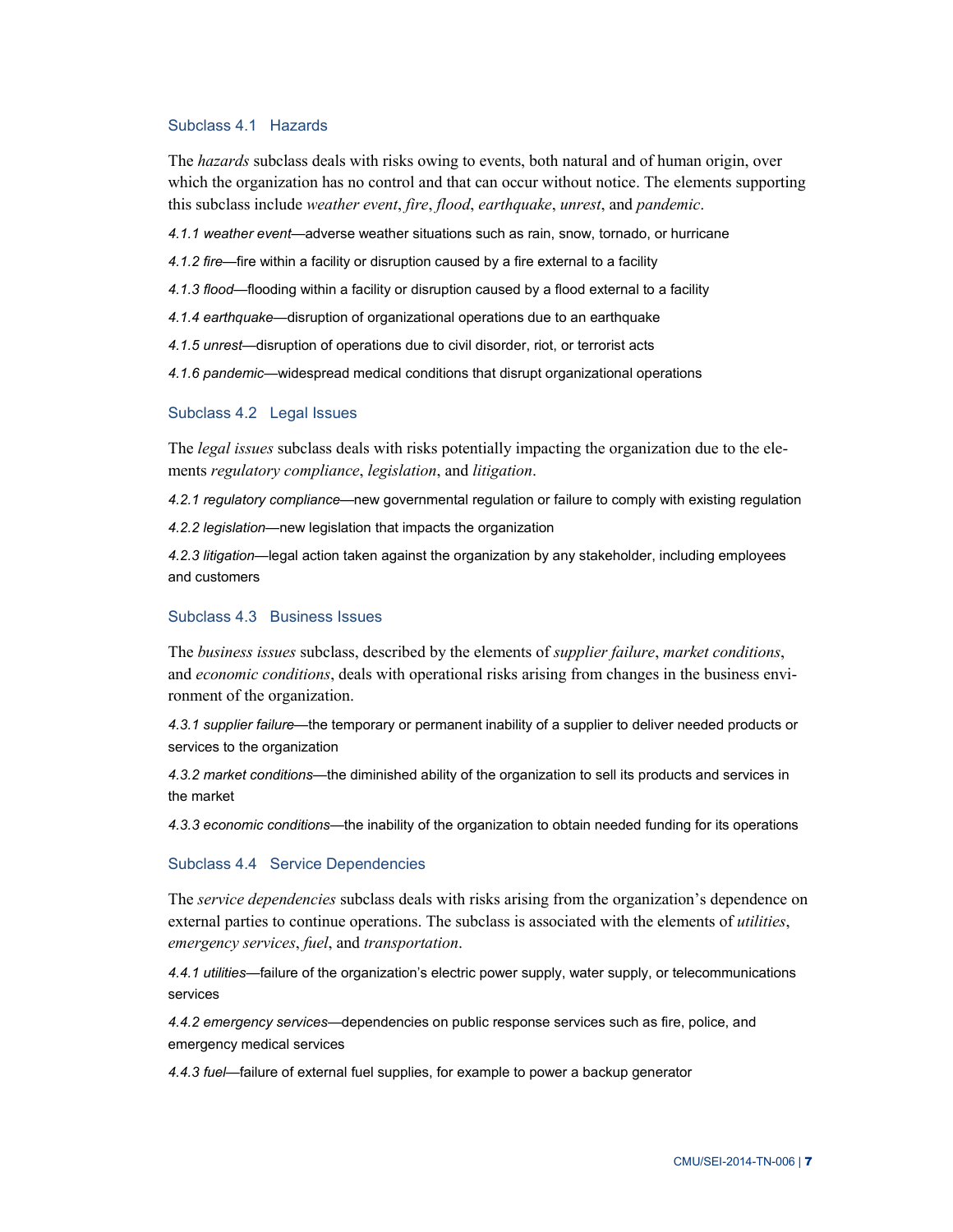*4.4.4 transportation*—failures in external transportation systems, for example, inability of employees to report to work and inability to make and receive deliveries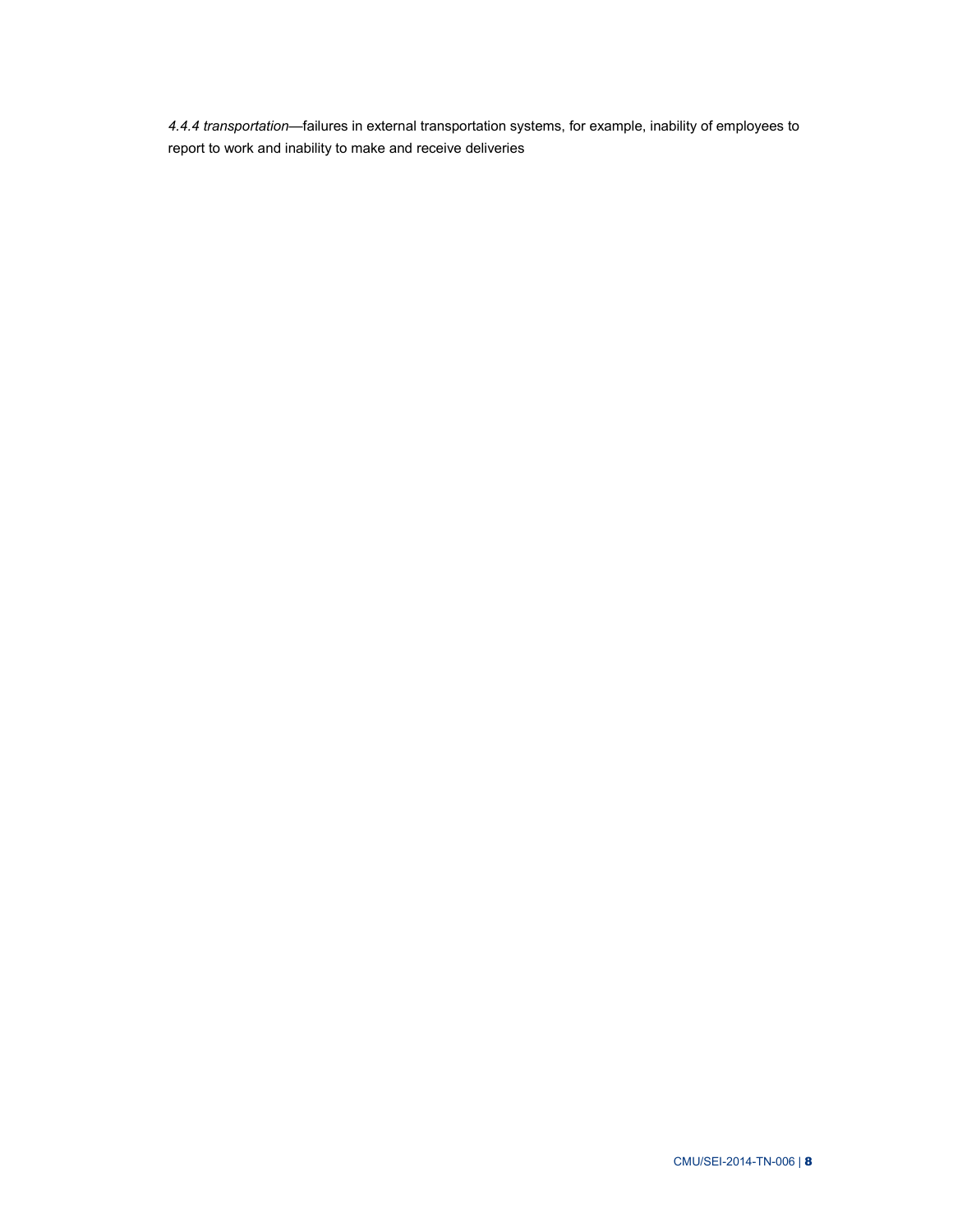# **Harmonization with Other Risk Practices**

The taxonomy can be used as a tool to help identify all applicable operational cyber security risks in an organization. To provide context and prioritize and manage these risks in a structured manner, a basic understanding of the relationships among assets, business processes, and services needs to be established. Assets are the basic units of value in the organization. There are four primary types of assets: people, information, facilities, and technology. In the cyber security arena, the primary focus is on operational risks to information and technology assets, although people and facility assets are also considered. Assets are the building blocks of business processes. Business processes are the activities that support the organization's delivery of services. The relationships among assets, business processes, and services are shown in Figure 1.



*Figure 1: Relationships Among Assets, Business Processes, and Services [Caralli 2010a]* 

Failure of these assets can have a direct, negative impact on the business processes that they support. This, in turn, cascades into an inability to deliver services and ultimately impacts the mission of the organization. The taxonomy can assist in identifying operational risks in all four classes (*actions of people*, *systems and technology failures*, *failed internal processes*, and *external events*) to each of the four asset types.

Risk management involves a balance between risk conditions (such as threats and vulnerabilities) and risk consequences. As part of a risk management strategy, protective and sustaining controls are applied to assets, as shown in Figure 2.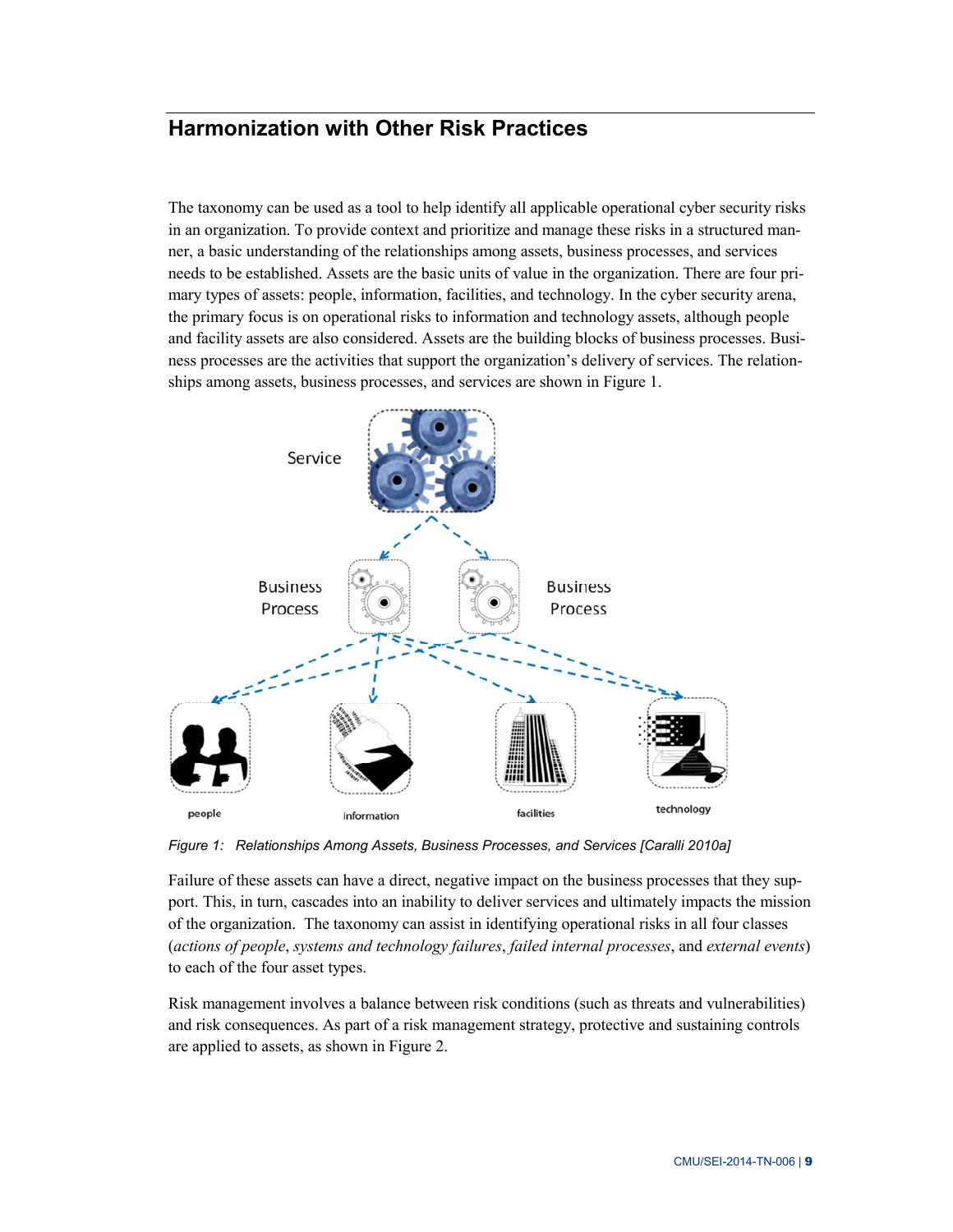

*Figure 2: Protection, Sustainability, and Risk [Caralli 2010a]* 

Protective controls are intended to help manage risk conditions, while sustaining controls are intended to help manage risk consequences. In both cases, controls are applied at the asset level.

#### **FISMA**

The taxonomy provides a structured set of terms that covers all of the significant risk elements that could impact cyber security operations. The Federal Information Security Management Act of 2002 (FISMA), which applies to U.S. federal government agencies, provides a working definition of information security. This definition links the identified operational cyber security risks to specific examples of consequences impacting confidentiality, integrity, and availability. This is an important building block in the control selection and risk mitigation process. The FISMA definition of information security reads as follows:

*The term "information security" means protecting information and information systems from unauthorized access, use, disclosure, disruption, modification, or destruction in order to provide—* 

*(A) integrity, which means guarding against improper information modification or destruction, and includes ensuring information non repudiation and authenticity;* 

*(B) confidentiality, which means preserving authorized restrictions on access and disclosure, including means for protecting personal privacy and proprietary information;* 

*and* 

*(C) availability, which means ensuring timely and reliable access to and use of information.* 

#### **NIST Special Publications**

In addition to providing the definition of information security described above, the FISMA legislation also tasked the National Institute of Standards and Technology (NIST) with developing information security guidelines for use by federal agencies. These guidelines are known as the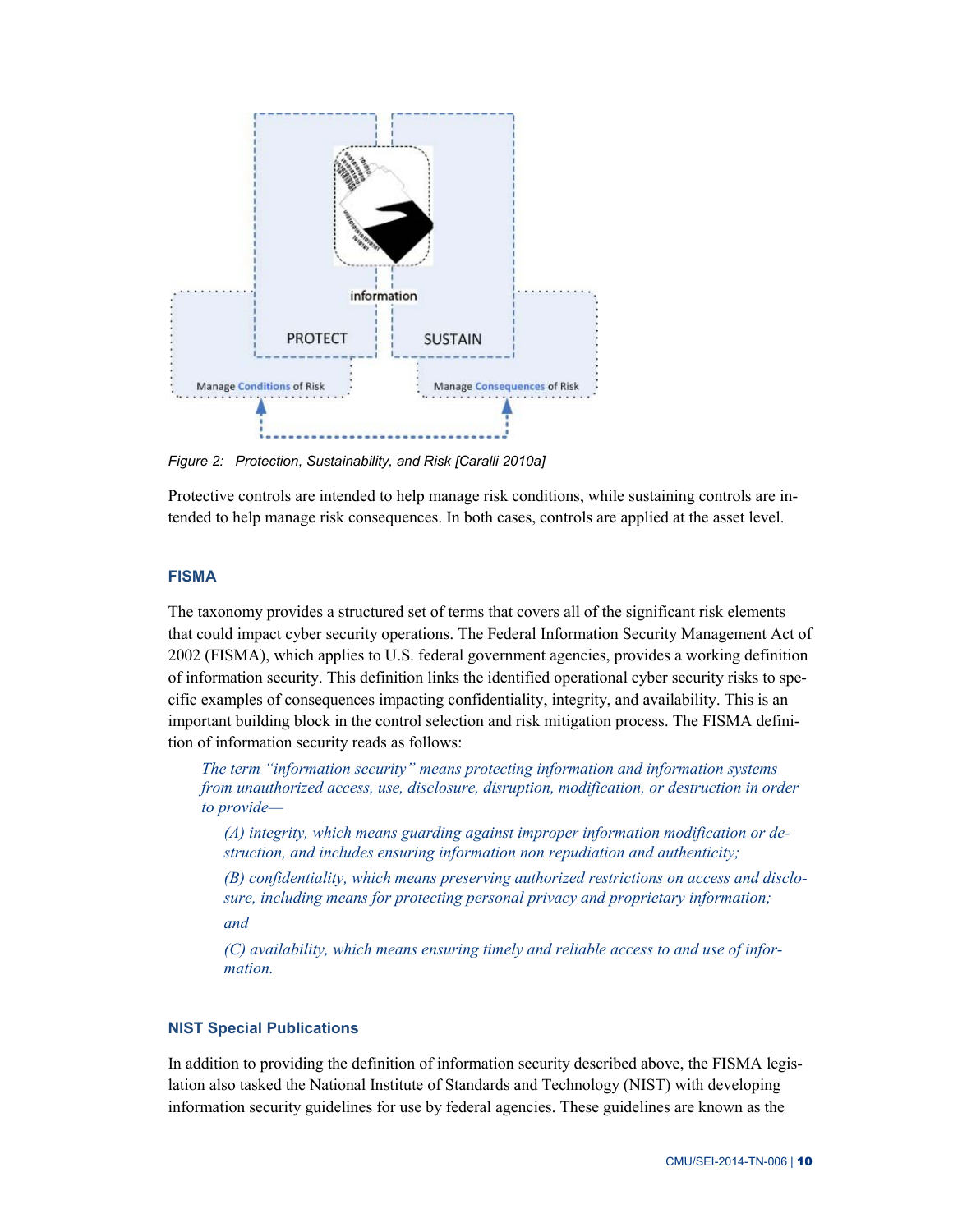NIST Special Publications (SP). Of particular interest is NIST SP 800-53 rev. 4 [NIST 2013], which provides a control catalog to be applied to federal information systems based on an analysis of the system's relative importance and consequence of loss. The controls specified in NIST SP 800-53 are primarily protective in nature and are applied tactically at the information-system level. In general, the controls specified in NIST SP 800-53 are at a lower level than the elements in the taxonomy. The taxonomy can be used as a tool to link the application of these controls into a broader risk management strategy. A mapping of the control catalog in NIST SP 800-53 rev. 4 to the risk subclasses identified in the taxonomy is provided in Appendix A. This appendix can be used to match NIST control families to types of operational cyber security risk. Appendix B provides the reverse: a mapping of taxonomy subclasses to the NIST SP 800-53 rev. 4 control catalog. Appendix B can be used to determine which NIST controls to consider in order to mitigate specific operational cyber security risks.

### **SEI OCTAVE Threat Profiles**

The OCTAVE method, developed by the SEI, provides a process for an organization to perform a comprehensive security risk evaluation. Phase 1 of the OCTAVE method uses the concept of asset-based threat profiles. While it is not the intent of this report to provide a detailed discussion of OCTAVE, the threat profiles are introduced here as a useful, graphical vehicle to link assets to risks and consequences, in-line with the definition of operational security risks. OCTAVE uses four standard threat categories: (1) human actors using network access, (2) human actors using physical access, (3) system problems, and (4) other problems. These generic categories can easily be extended or tailored to suit the particular need. In general, the threat categories from OCTAVE align with the classes in the risk taxonomy as follows:

- humans with network access *actions of people* class
- humans with physical access *actions of people* class
- system problems *systems and technology failures* class
- other problems *failed internal processes* and *external events* classes

The threat profiles are represented graphically in a tree structure. Figure 3 through Figure 6 below illustrate the OCTAVE generic threat profiles for the four threat categories. The taxonomy and the techniques described in OCTAVE can serve as cross-checks to each other to ensure coverage of all classes of operational cyber security risk.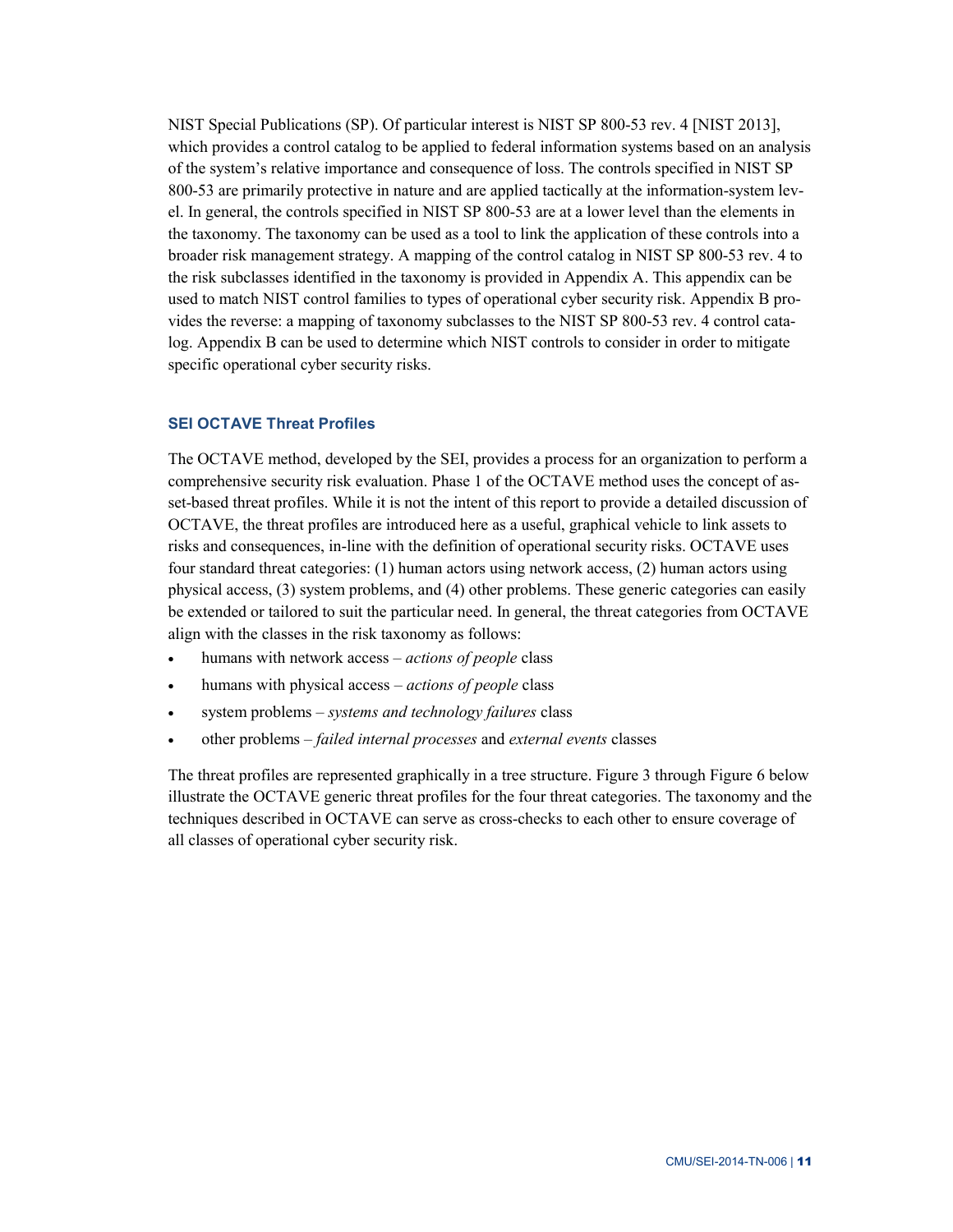

*Figure 3: OCTAVE Generic Threat Profile for Human Actors Using Network Access*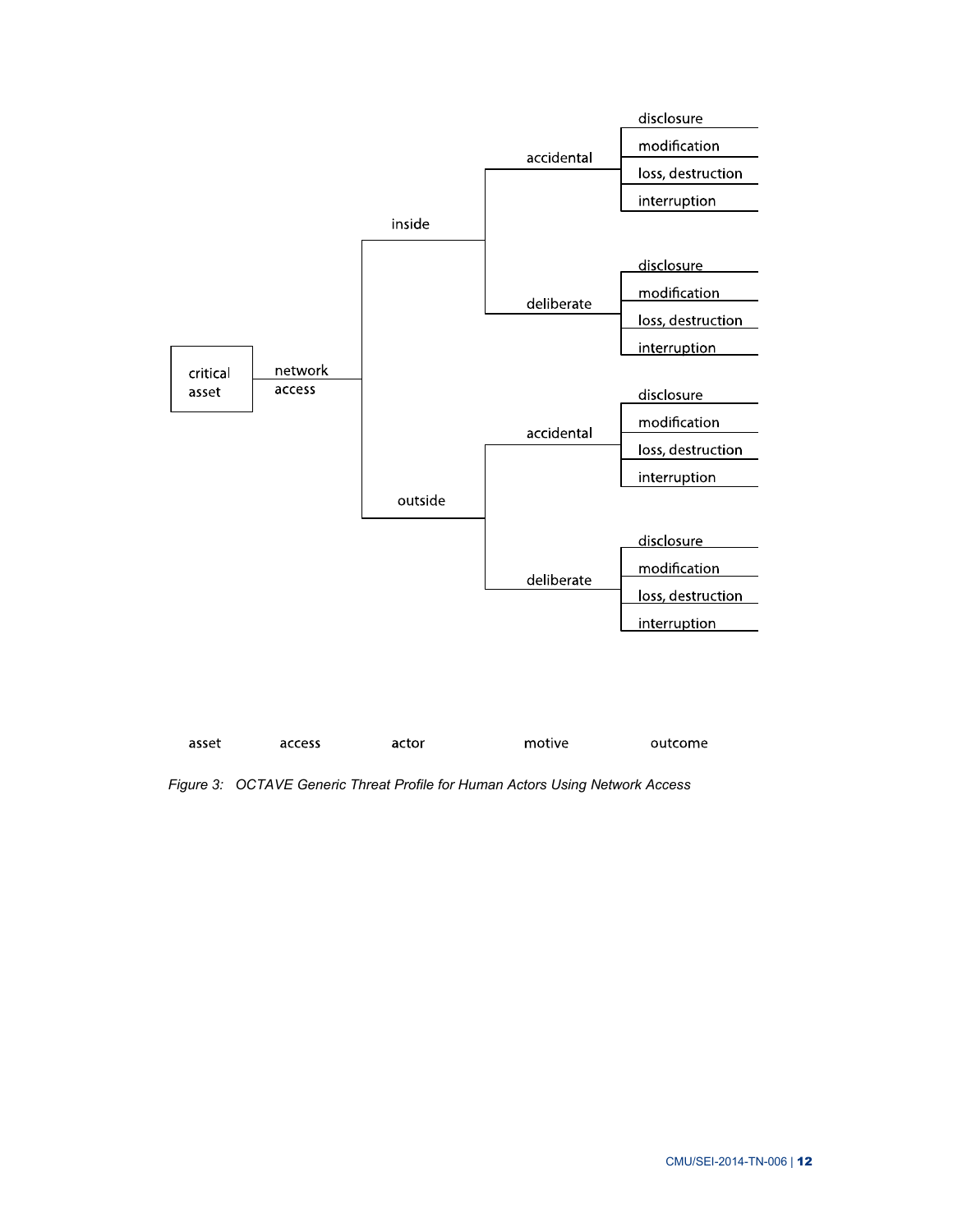

*Figure 4: OCTAVE Generic Threat Profile for Human Actors Using Physical Access*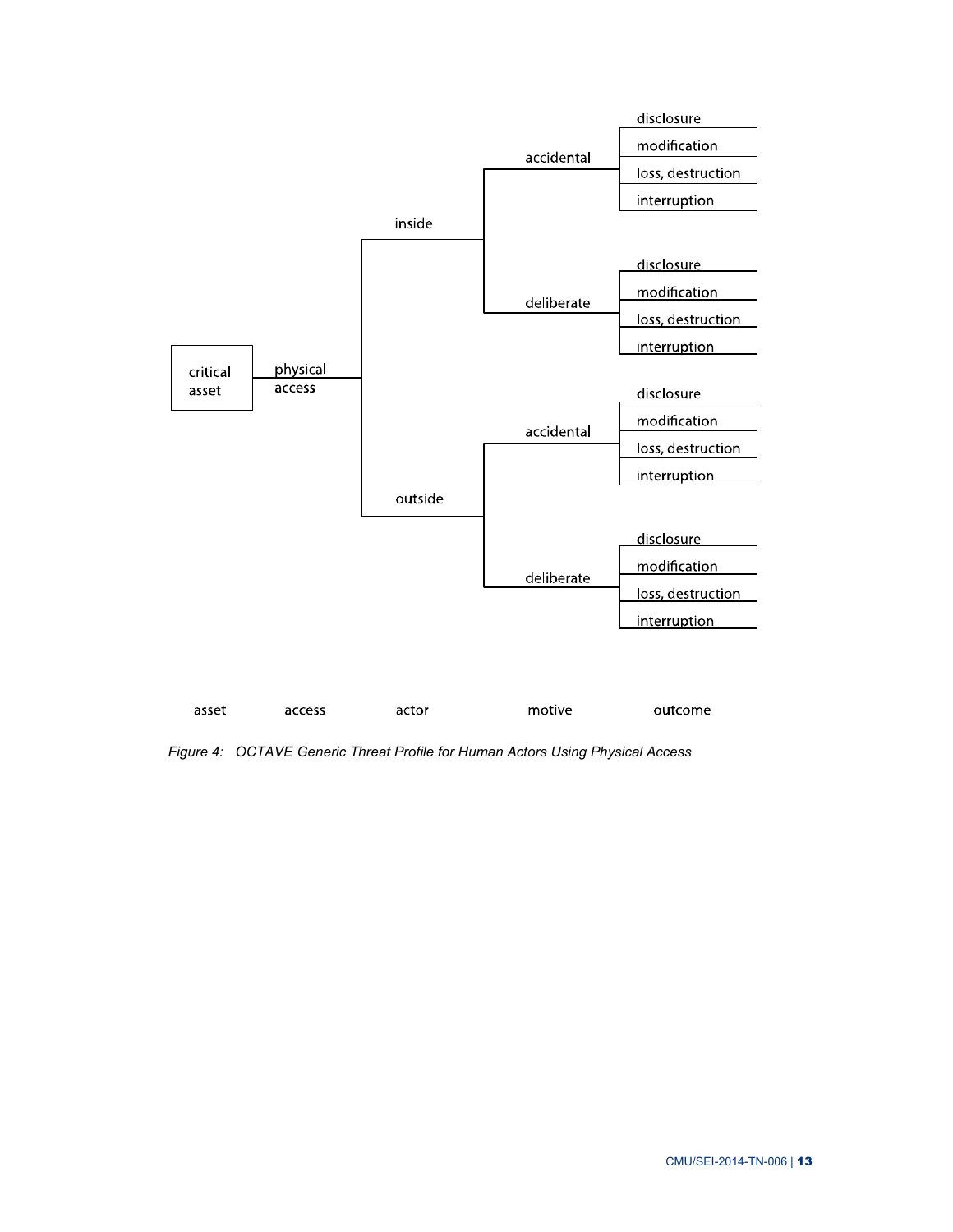

asset

actor

outcome

*Figure 5: OCTAVE Generic Threat Profile for System Problems*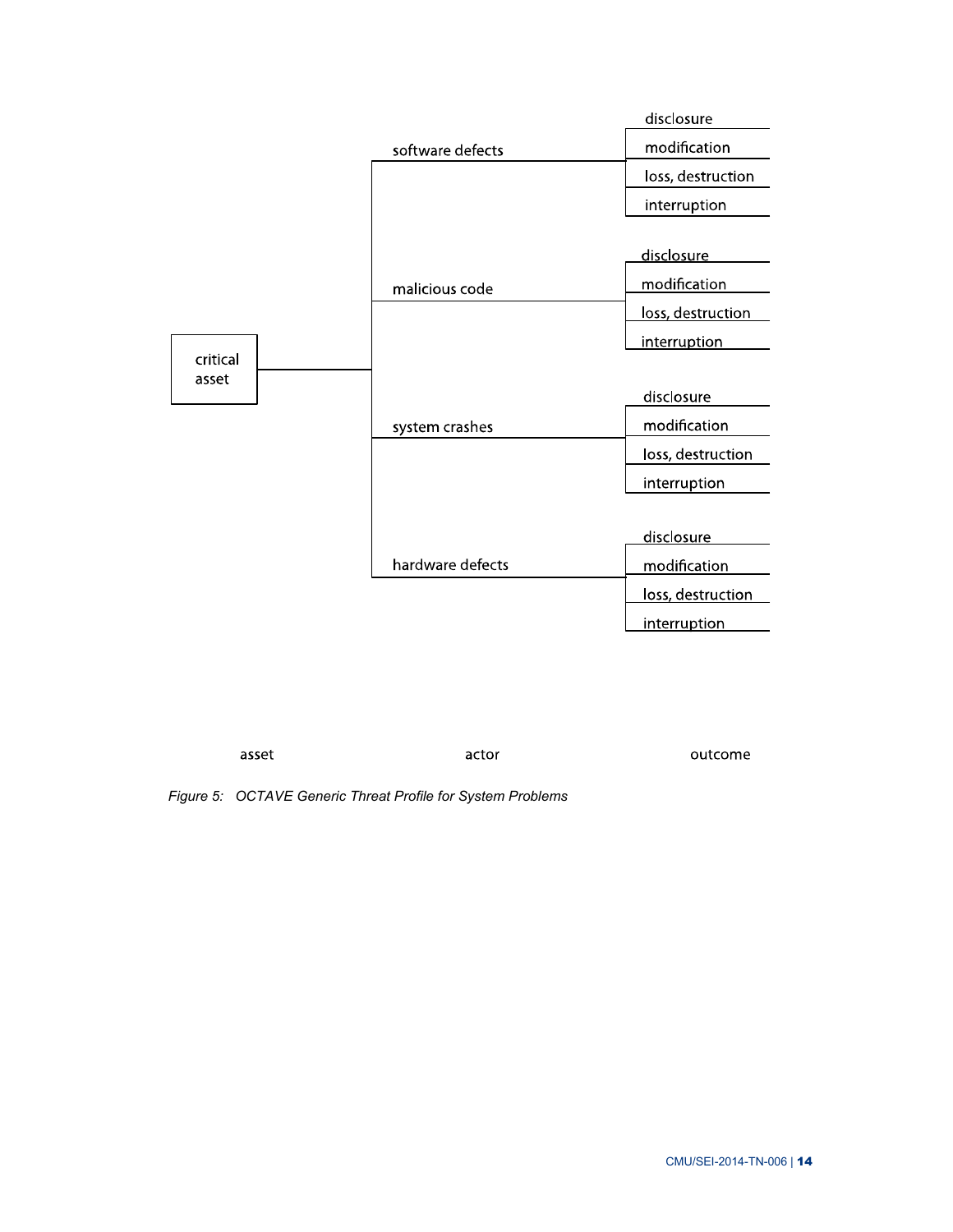

*Figure 6: OCTAVE Generic Threat Profile for Other Problems*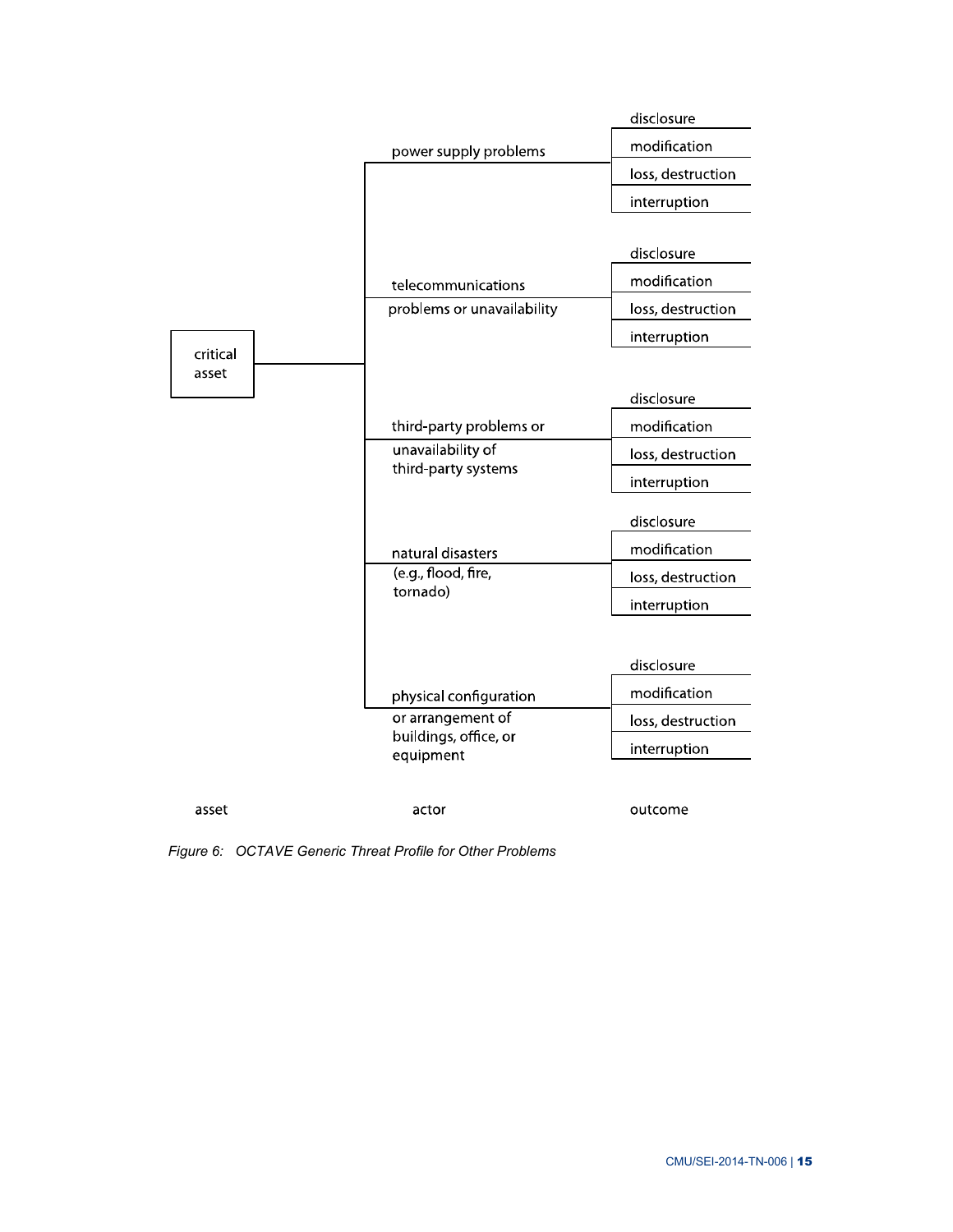# **Conclusion**

This report presents a taxonomy of operational cyber security risks and also discusses the relationship of the taxonomy to other risk and security activities. The taxonomy organizes the definition of operational risk into the following four classes: (1) *actions of people*, (2) *systems and technology failures*, (3) *failed internal processes*, and (4) *external events*. Each of these four classes is further decomposed into subclasses and elements. Operational cyber security risks are defined as operational risks to information and technology assets that have consequences affecting the confidentiality, availability, and integrity of information and information systems. The relationship of operational risks to consequences is discussed in the context of FISMA, the NIST Special Publications, and the OCTAVE method.

We anticipate that revisions to the taxonomy will be necessary to account for changes in the cyber risk landscape. The present taxonomy is being validated through fieldwork with organizations under varying levels of regulatory compliance obligation and risk tolerance. The results of this fieldwork will inform taxonomy revisions.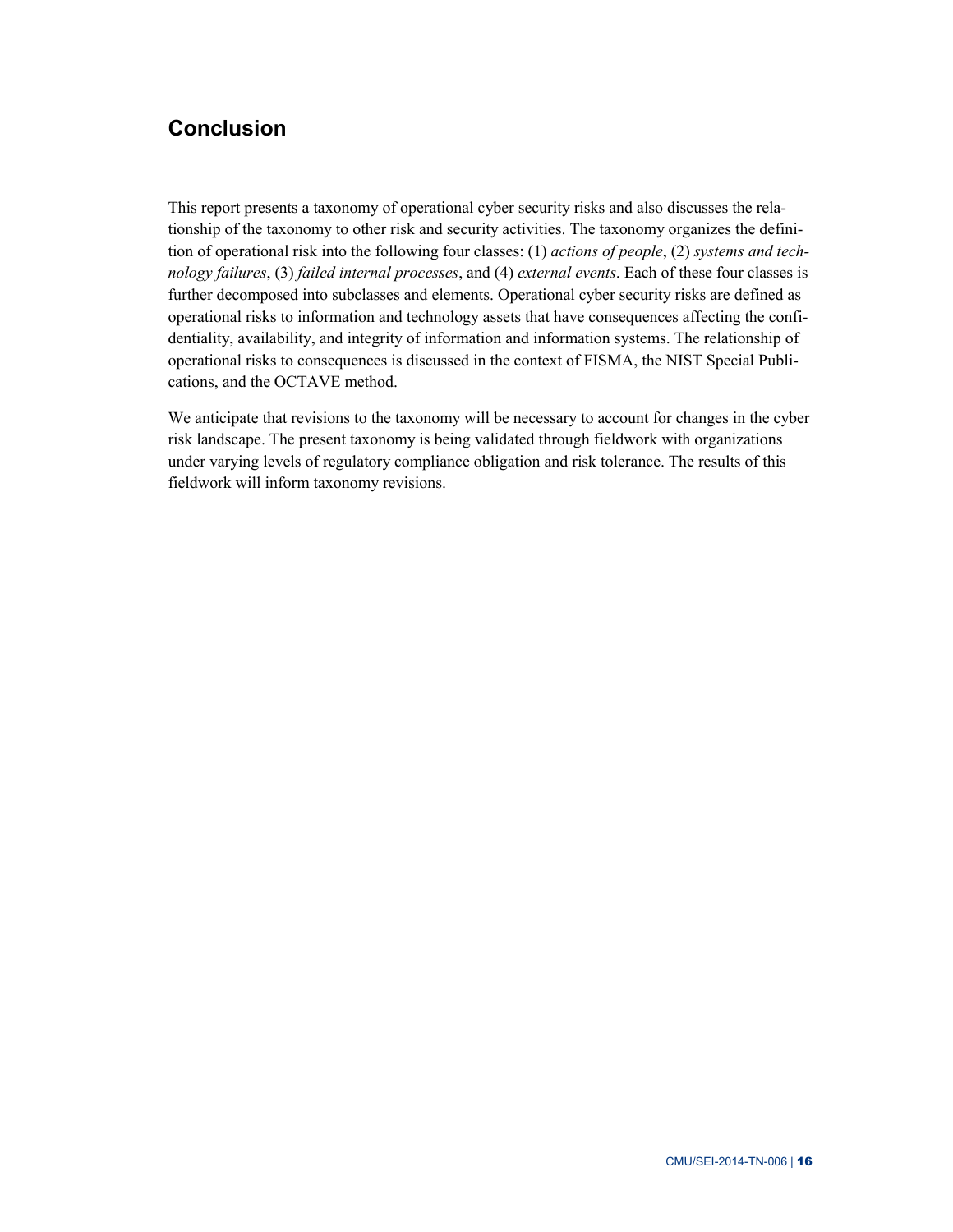# **Appendix A: Mapping of NIST SP 800-53 Rev. 4 Controls to Selected Taxonomy Subclasses and Elements**

Table 2 can be used to match NIST control families to types of operational cyber security risk.

References to taxonomy subclasses and elements refer to the numbering scheme shown in Table 1 and the body of this report. For example, item 1.1 refers to the subclass *inadvertent actions of people* (all elements apply), and item 2.2.2 refers to the *configuration management* element of *systems and technology failures – software*.

| NIST SP 800-53 Rev. 4    |                                                               | <b>Taxonomy Subclasses and Elements</b>        |
|--------------------------|---------------------------------------------------------------|------------------------------------------------|
| Control<br><b>Number</b> | <b>Control Description</b>                                    |                                                |
| $AC-1$                   | Access Control Policy and Procedures                          | 3.1                                            |
| $AC-2$                   | <b>Account Management</b>                                     | 1.1, 1.2, 2.2.2, 2.2.3                         |
| $AC-3$                   | <b>Access Enforcement</b>                                     | 1.1, 1.2, 2.2, 2.3                             |
| $AC-4$                   | Information Flow Enforcement                                  | 1.1, 1.2, 2.2, 2.3                             |
| $AC-5$                   | Separation of Duties                                          | 1.1, 1.2, 2.2.2, 2.2.3, 2.2.4, 2.3.2, 3.1, 3.2 |
| $AC-6$                   | Least Privilege                                               | 1.1, 1.2, 2.2.2, 2.2.3, 2.2.4, 2.3.2, 3.1, 3.2 |
| $AC-7$                   | Unsuccessful Logon Attempts                                   | 1.2, 2.2, 2.3                                  |
| $AC-8$                   | System Use Notification                                       | 2.2, 2.3                                       |
| $AC-9$                   | Previous Logon (Access) Notification                          | 1.2, 2.2, 2.3                                  |
| AC-10                    | <b>Concurrent Session Control</b>                             | 2.2, 2.3                                       |
| AC-11                    | <b>Session Lock</b>                                           | 2.2, 2.3                                       |
| $AC-12$                  | <b>Session Termination</b>                                    | 2.2, 2.3                                       |
| $AC-13$                  | Withdrawn                                                     | N/A                                            |
| $AC-14$                  | Permitted Actions Without Identification or<br>Authentication | 2.3, 3.1                                       |
| AC-15                    | Withdrawn                                                     | N/A                                            |
| $AC-16$                  | <b>Security Attributes</b>                                    | 1.1, 1.2, 2.2, 2.3, 3.1                        |
| AC-17                    | <b>Remote Access</b>                                          | 1.2, 2.1, 2.2, 3.1, 3.2                        |

*Table 2: Mapping of NIST Control Families to Selected Taxonomy Subclasses and Elements*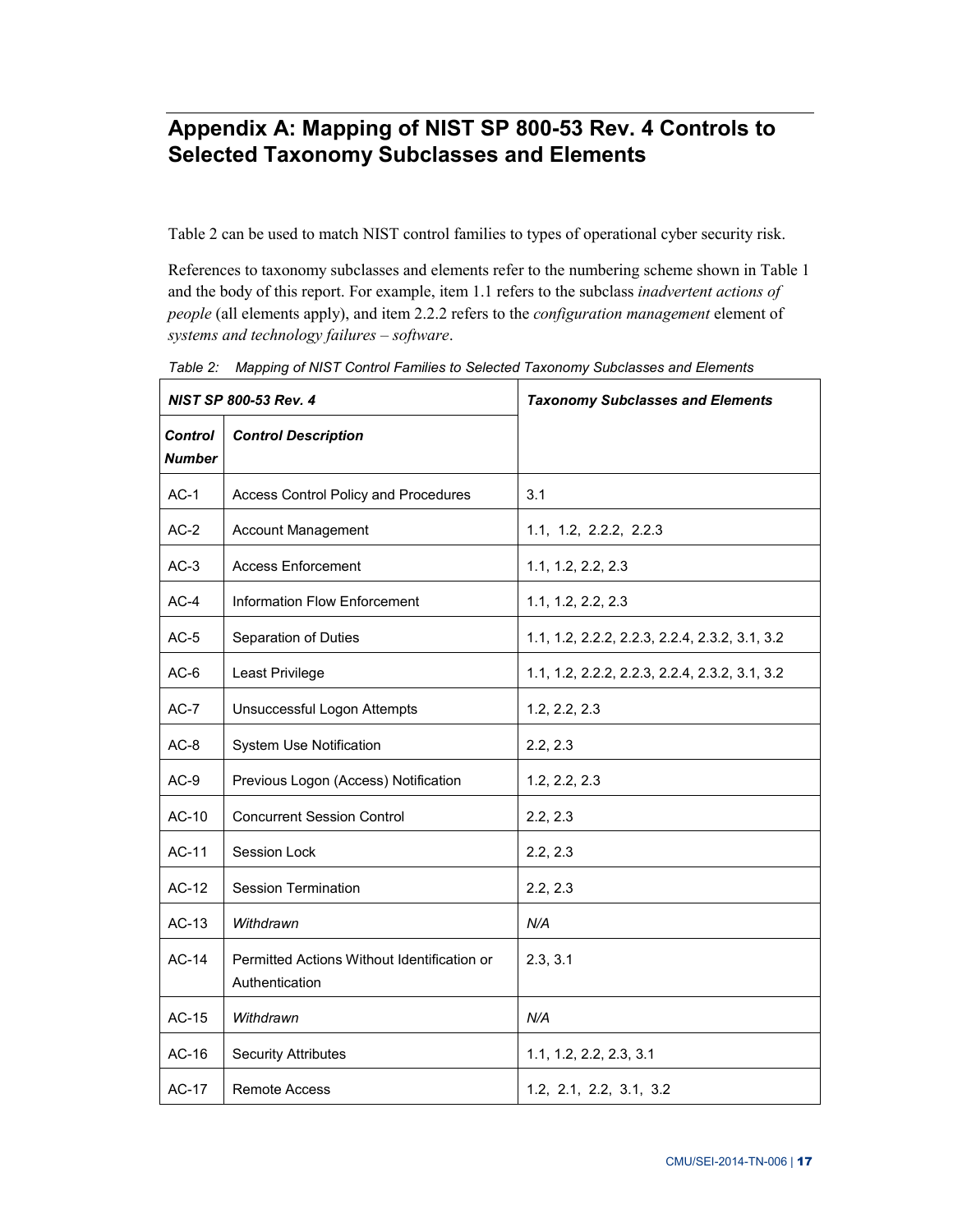| NIST SP 800-53 Rev. 4    |                                                          | <b>Taxonomy Subclasses and Elements</b> |
|--------------------------|----------------------------------------------------------|-----------------------------------------|
| Control<br><b>Number</b> | <b>Control Description</b>                               |                                         |
| $AC-18$                  | <b>Wireless Access</b>                                   | 1.2, 2.1, 2.2, 3.1, 3.2                 |
| AC-19                    | <b>Access Control for Mobile Devices</b>                 | 1.1, 1.2, 2.1, 2.2, 3.1, 4.2            |
| AC-20                    | Use of External Information Systems                      | 1.1, 1.2, 3.1, 4.2, 4.3                 |
| AC-21                    | Information Sharing                                      | 1.1, 1.2, 3.1, 3.2                      |
| AC-22                    | <b>Publicly Accessible Content</b>                       | 1.1, 1,2, 3.1, 3.2.3, 3.3.3             |
| $AC-23$                  | Data Mining Protection                                   | 1.2                                     |
| $AC-24$                  | <b>Access Control Decisions</b>                          | 1.1, 1.2, 3.1                           |
| AC-25                    | Reference Monitor                                        | 1.1, 1.2, 3.1                           |
| $AT-1$                   | Security Awareness and Training Policy and<br>Procedures | 3.1, 3.3.3                              |
| $AT-2$                   | <b>Security Awareness Training</b>                       | 1.3.2, 1.3.3, 3.1, 3.3.3                |
| $AT-3$                   | Role-Based Security Training                             | 1.3.1, 1.3.3, 3.1, 3.3.3, 4.1           |
| AT-4                     | <b>Security Training Records</b>                         | 1.2, 3.1, 3.3.3                         |
| $AT-5$                   | Withdrawn                                                | N/A                                     |
| $AU-1$                   | Audit and Accountability Policy and<br>Procedures        | 1.1, 1.2, 3.2, 4.2.1, 4.2.2             |
| $AU-2$                   | <b>Audit Events</b>                                      | 1.1, 1.2, 3.1, 3.2, 4.2.1, 4.2.2        |
| $AU-3$                   | <b>Content of Audit Records</b>                          | 1.1, 1.2, 3.1, 3.2                      |
| AU-4                     | <b>Audit Storage Capacity</b>                            | 2.1.1                                   |
| $AU-5$                   | Response to Audit Processing Failures                    | 3.1, 3.2                                |
| $AU-6$                   | Audit Review, Analysis, and Reporting                    | 3.2                                     |
| AU-7                     | Audit Reduction and Report Generation                    | 2.3, 3.1                                |
| $AU-8$                   | <b>Time Stamps</b>                                       | 2.2, 2.3                                |
| AU-9                     | Protection of Audit Information                          | 1.1, 1.2, 2.2, 2.3, 3.1, 3.2            |
| AU-10                    | Non-Repudiation                                          | 1.1, 1.2, 2.2, 2.3, 3.2                 |
| AU-11                    | <b>Audit Record Retention</b>                            | 3.1, 3.2                                |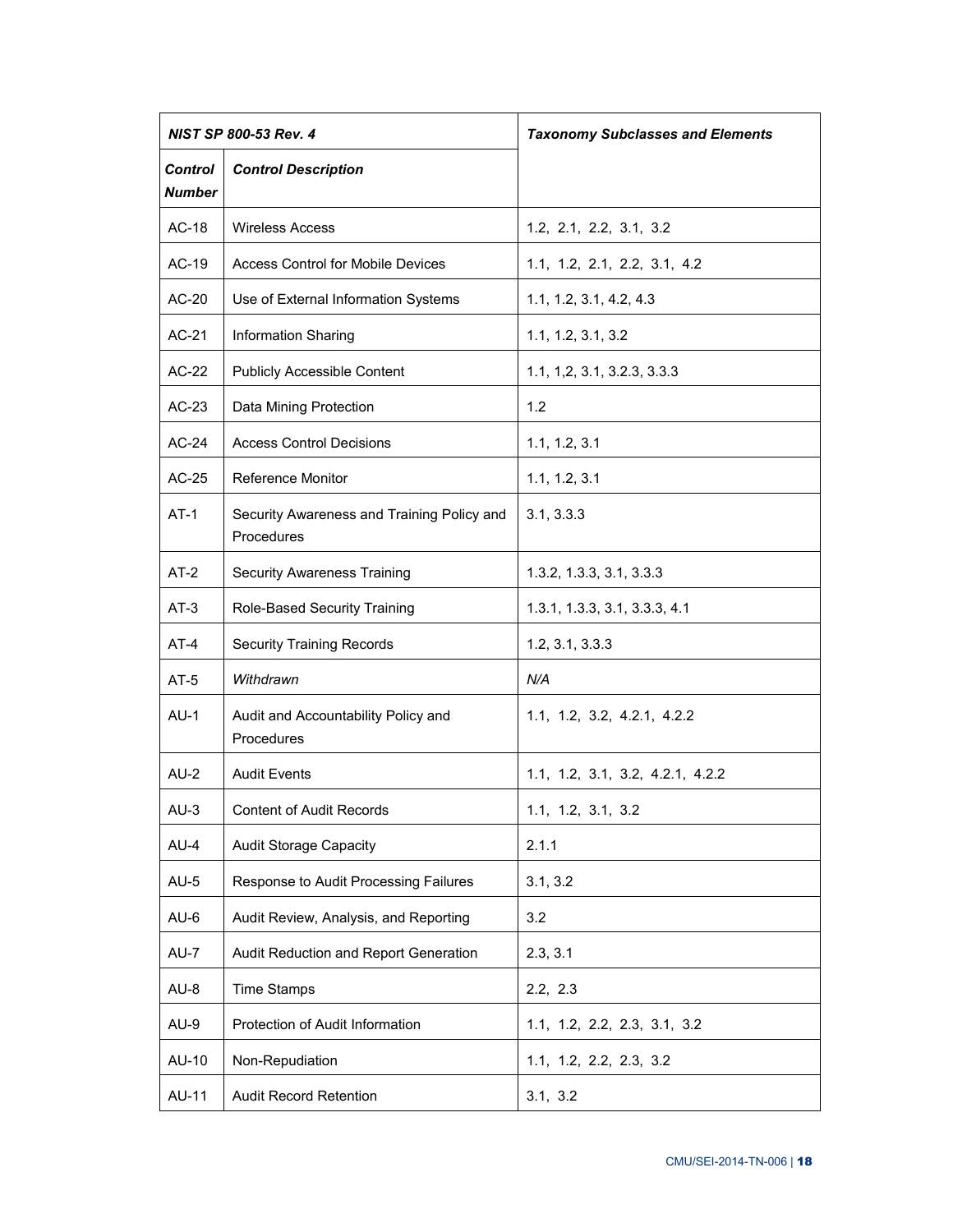| <b>NIST SP 800-53 Rev. 4</b>    |                                                                  | <b>Taxonomy Subclasses and Elements</b>   |
|---------------------------------|------------------------------------------------------------------|-------------------------------------------|
| <b>Control</b><br><b>Number</b> | <b>Control Description</b>                                       |                                           |
| <b>AU-12</b>                    | <b>Audit Generation</b>                                          | 2.2, 2.3, 3.1                             |
| AU-13                           | Monitoring for Information Disclosure                            | 1.1, 1.2, 3.1, 3.2, 4.2                   |
| AU-14                           | Session Audit                                                    | 2.2, 2.3                                  |
| AU-15                           | <b>Alternate Audit Capability</b>                                | 2.3                                       |
| AU-16                           | Cross-Organizational Auditing                                    | 1.1, 1.2, 3.1                             |
| $CA-1$                          | Security Assessment and Authorization<br>Policies and Procedures | 1.1, 1.2, 3.1, 3.2                        |
| $CA-2$                          | <b>Security Assessments</b>                                      | 1.1, 1.2, 3.1, 3.2                        |
| $CA-3$                          | <b>System Connections</b>                                        | 1.1, 1.2, 3.1, 4.2                        |
| $CA-4$                          | Withdrawn                                                        | N/A                                       |
| $CA-5$                          | Plan of Action and Milestones                                    | 1.3.4, 3.1, 3.2, 3.3, 4.2.1               |
| CA-6                            | Security Authorization                                           | 3.1, 3.2                                  |
| $CA-7$                          | <b>Continuous Monitoring</b>                                     | 2.2, 2.3, 3.2                             |
| CA-8                            | <b>Penetration Testing</b>                                       | 2.2.4, 2.2.6, 2.3.3                       |
| CA-9                            | Internal System Connections                                      | 2.2, 2.3, 3.1                             |
| $CM-1$                          | Configuration Management Policy and<br>Procedures                | 2.2.2, 2.2.3, 2.2.4, 3.1, 3.2             |
| $CM-2$                          | <b>Baseline Configuration</b>                                    | 2.2.2, 2.2.3, 2.2.4, 3.1, 3.2             |
| $CM-3$                          | <b>Configuration Change Control</b>                              | 2.2.2, 2.2.3, 2.2.4, 3.1, 3.2             |
| $CM-4$                          | <b>Security Impact Analysis</b>                                  | 2.2.2, 2.2.3, 2.2.4, 2.2.5, 2.3, 3.1      |
| $CM-5$                          | Access Restrictions for Change                                   | 1.1, 1.2, 2.2.2, 2.2.3, 2.2.4, 2.2.5, 3.1 |
| CM-6                            | <b>Configuration Settings</b>                                    | 2.2.2, 2.2.3, 2.2.4, 3.1, 3.2             |
| $CM-7$                          | Least Functionality                                              | 1.1, 1.2, 2.2, 2.3, 3.1, 3.2              |
| CM-8                            | Information System Component Inventory                           | 2.1, 2.2, 2.3, 3.1                        |
| CM-9                            | Configuration Management Plan                                    | 2.2.2, 2.3, 3.1                           |
| <b>CM-10</b>                    | <b>Software Usage Restrictions</b>                               | 1.1, 1.2, 2.2.2, 3.1, 4.2                 |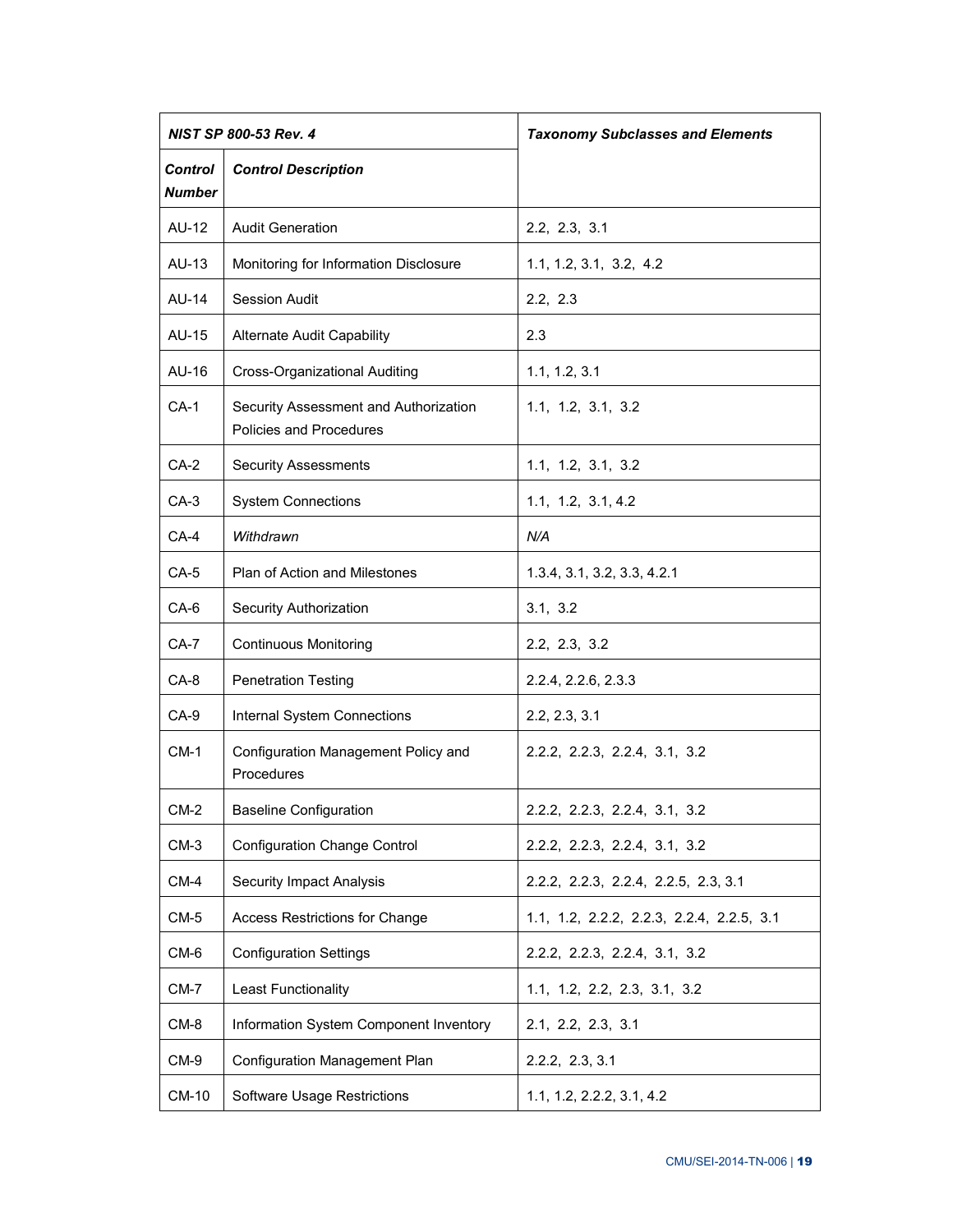| <b>NIST SP 800-53 Rev. 4</b> |                                                                 | <b>Taxonomy Subclasses and Elements</b>  |
|------------------------------|-----------------------------------------------------------------|------------------------------------------|
| Control<br><b>Number</b>     | <b>Control Description</b>                                      |                                          |
| <b>CM-11</b>                 | <b>User-Installed Software</b>                                  | 1.1, 1.2, 2.2.3, 3.1, 4.2                |
| $CP-1$                       | Contingency Planning Policy and<br>Procedures                   | 3.1, 3.2, 4.1, 4.3, 4.4                  |
| $CP-2$                       | Contingency Plan                                                | $1.1, 1.2, 1.3, 3.3, 4.1, 4.2, 4.3, 4.4$ |
| $CP-3$                       | <b>Contingency Training</b>                                     | 1.3, 3.3.3, 4.1, 4.4                     |
| $CP-4$                       | <b>Contingency Plan Testing</b>                                 | 1.3, 3.1, 3.3.3, 4.1, 4.2, 4.3, 4.4      |
| $CP-5$                       | Withdrawn                                                       | N/A                                      |
| $CP-6$                       | Alternate Storage Site                                          | 2.1, 2.2, 2.3, 4.1, 4.3, 4.4             |
| $CP-7$                       | Alternate Processing Site                                       | 2.1, 2.2, 2.3, 4.1, 4.3, 4.4             |
| $CP-8$                       | <b>Telecommunications Services</b>                              | 2.1, 2.2, 2.3, 3.3, 4.1, 4.2, 4.3, 4.4   |
| $CP-9$                       | Information System Backup                                       | 1.1, 1.2, 2.2, 2.3, 3.1, 4.1, 4.4        |
| <b>CP-10</b>                 | Information System Recovery and<br>Reconstitution               | 3.1, 4.1, 4.2, 4.3, 4.4                  |
| <b>CP-11</b>                 | Alternate Communications Protocols                              | 2.2, 2.3, 3.1                            |
| CP-12                        | Safe Mode                                                       | 1.2, 2.1, 2.3, 4.1, 4.4                  |
| CP-13                        | <b>Alternate Security Mechanisms</b>                            | 1.2, 2.2, 2.3, 4.1, 4.4                  |
| $IA-1$                       | Identification and Authentication Policy and<br>Procedures      | 1.1, 1.2, 2.2, 2.3, 3.1, 3.2             |
| $IA-2$                       | Identification and Authentication<br>(Organizational Users)     | 1.1, 1.2, 2.2, 2.3, 3.1, 3.2             |
| $IA-3$                       | Device Identification and Authentication                        | 1.1, 1.2, 2.1, 2.3, 3.1, 3.2             |
| IA-4                         | Identifier Management                                           | 1.1, 1.2, 2.2, 2.3, 3.1, 3.2             |
| IA-5                         | Authenticator Management                                        | 1.1, 1.2, 2.2, 2.3, 3.1, 3.2             |
| IA-6                         | <b>Authenticator Feedback</b>                                   | 1.1, 1.2, 2.2, 2.3, 3.1, 3.2             |
| IA-7                         | Cryptographic Module Authentication                             | 1.1, 1.2, 2.2, 2.3, 3.1, 3.2, 4.2        |
| $IA-8$                       | Identification and Authentication<br>(Non-Organizational Users) | 1.1, 1.2, 2.2, 2.3, 3.1, 3.2, 4.2, 4.3   |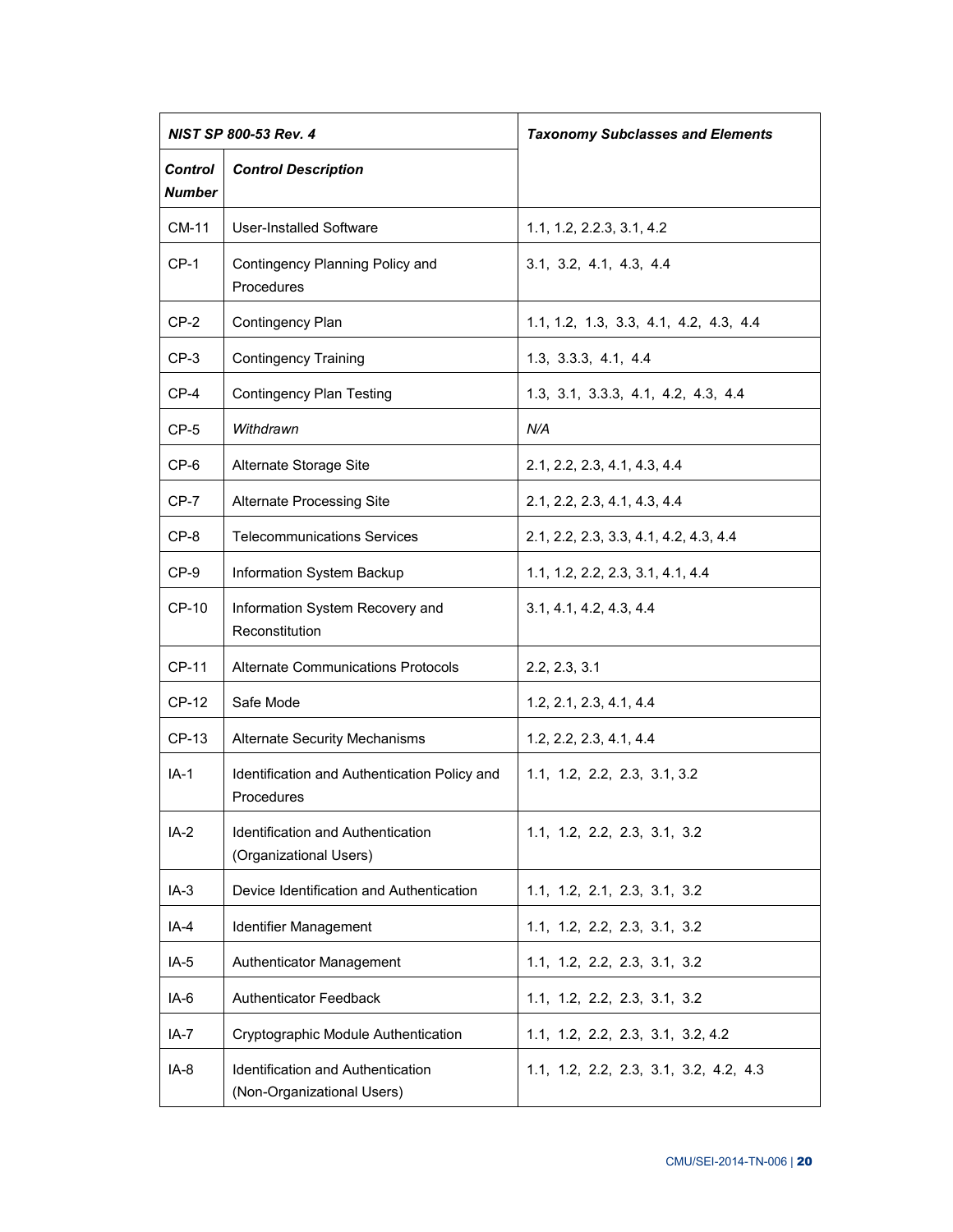| NIST SP 800-53 Rev. 4    |                                                         | <b>Taxonomy Subclasses and Elements</b>       |
|--------------------------|---------------------------------------------------------|-----------------------------------------------|
| Control<br><b>Number</b> | <b>Control Description</b>                              |                                               |
| $IA-9$                   | Service Identification and Authentication               | 1.1, 1.2, 2.2, 2.3, 3.1, 3.2, 4.3             |
| IA-10                    | Adaptive Identification and Authentication              | 1.2                                           |
| $IA-11$                  | Re-Authentication                                       | 1.1, 1.2                                      |
| $IR-1$                   | Incident Response Policy and Procedures                 | 1.1, 1.2, 1.3, 3.1, 3.2                       |
| $IR-2$                   | Incident Response Training                              | 1.3, 3.3.3                                    |
| $IR-3$                   | Incident Response Testing                               | 1.1, 1.2, 1.3, 3.1, 3.2                       |
| $IR-4$                   | Incident Handling                                       | 1.1, 1.2, 1.3, 3.1, 3.2                       |
| $IR-5$                   | <b>Incident Monitoring</b>                              | 1.1, 1.2, 1.3, 3.1, 3.2                       |
| $IR-6$                   | Incident Reporting                                      | 1.1, 1.2, 1.3, 3.1, 3.2. 4.2                  |
| $IR-7$                   | Incident Response Assistance                            | 1.1, 1.2, 1.3, 3.1, 3.2                       |
| $IR-8$                   | Incident Response Plan                                  | 1.1, 1.2, 1.3, 3.1, 3.2                       |
| $IR-9$                   | Information Spillage Response                           | 1.1, 1.2, 1.3, 3.1, 3.2, 4.2                  |
| $IR-10$                  | <b>Integrated Information Security Analysis</b><br>Team | 1.1, 1.2, 1.3, 3.1, 3.2                       |
| $MA-1$                   | System Maintenance Policy and Procedures                | 2.1.3, 2.3, 3.1, 3.2                          |
| $MA-2$                   | <b>Controlled Maintenance</b>                           | 1.1, 1.3, 2.1.3, 2.3, 3.1, 3.2, 3.3           |
| $MA-3$                   | Maintenance Tools                                       | 1.1, 1.2, 1.3, 2.1.3, 2.3, 3.1, 3.2, 3.3      |
| MA-4                     | Non-Local Maintenance                                   | 1.1, 1.2, 1.3, 2.1.3, 2.3, 3.1, 3.2, 3.3      |
| MA-5                     | Maintenance Personnel                                   | 1.1, 1.2, 1.3, 2.1.3, 2.3, 3.1, 3.2, 3.3, 4.3 |
| MA-6                     | <b>Timely Maintenance</b>                               | 1.1, 1.2, 1.3, 2.1.3, 2.3, 3.1, 3.2, 3.3      |
| $MP-1$                   | Media Protection Policy and Procedures                  | 1.1, 1.2, 2.1, 2.2, 3.1, 3.2, 4.2             |
| $MP-2$                   | Media Access                                            | 1.1, 1.2, 2.1, 2.2, 3.1, 3.2, 4.2             |
| $MP-3$                   | Media Marking                                           | 1.1, 1.2, 2.1, 2.2, 3.1, 3.2, 4.2             |
| $MP-4$                   | Media Storage                                           | 1.1, 1.2, 2.1, 2.2, 3.1, 3.2, 4.2             |
| $MP-5$                   | Media Transport                                         | 1.1, 1.2, 2.1, 2.2, 3.1, 3.2, 4.2             |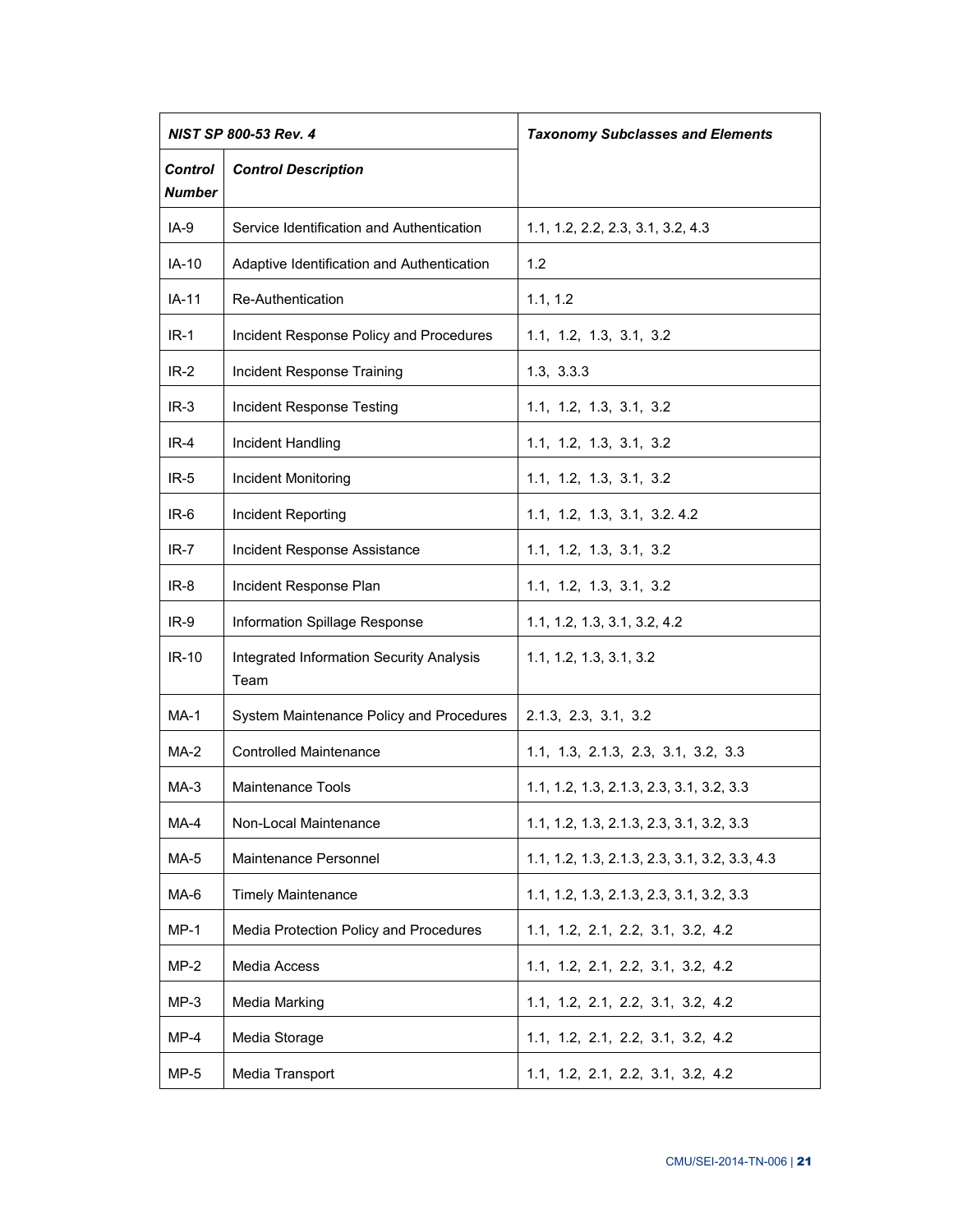| NIST SP 800-53 Rev. 4           |                                                                | <b>Taxonomy Subclasses and Elements</b> |
|---------------------------------|----------------------------------------------------------------|-----------------------------------------|
| <b>Control</b><br><b>Number</b> | <b>Control Description</b>                                     |                                         |
| $MP-6$                          | Media Sanitization                                             | 1.1, 1.2, 2.1, 2.2, 3.1, 3.2, 4.2       |
| $MP-7$                          | Media Use                                                      | 1.1, 1.2, 2.1, 2.2, 3.1, 3.2, 4.2       |
| $MP-8$                          | Media Downgrading                                              | 1.1, 1.2, 2.1, 2.2, 3.1, 3.2, 4.2       |
| <b>PE-1</b>                     | Physical and Environmental Protection<br>Policy and Procedures | 1.1, 1.2, 3.1, 3.2, 4.2                 |
| <b>PE-2</b>                     | <b>Physical Access Authorizations</b>                          | 1.1, 1.2, 3.1, 3.2, 4.2                 |
| PE-3                            | <b>Physical Access Control</b>                                 | 1.1, 1.2, 3.1, 3.2, 4.2                 |
| $PE-4$                          | Access Control for Transmission Medium                         | 1.1, 1.2, 3.1, 3.2                      |
| <b>PE-5</b>                     | Access Control for Output Devices                              | 1.1, 1.2, 3.1, 3.2                      |
| PE-6                            | <b>Monitoring Physical Access</b>                              | 1.1, 1.2, 3.1, 3.2                      |
| <b>PE-7</b>                     | Withdrawn                                                      | N/A                                     |
| <b>PE-8</b>                     | <b>Visitor Access Records</b>                                  | 1.1, 1.2, 3.1, 3.2                      |
| PE-9                            | Power Equipment and Cabling                                    | 1.1, 1.2, 3.1, 3.2                      |
| PE-10                           | <b>Emergency Shutoff</b>                                       | 1.1, 1.2, 3.1, 3.2, 4.1, 4.4            |
| <b>PE-11</b>                    | <b>Emergency Power</b>                                         | 1.1, 1.2, 3.1, 3.2, 4.1, 4.4            |
| <b>PE-12</b>                    | <b>Emergency Lighting</b>                                      | 1.1, 1.2, 3.1, 3.2, 4.1, 4.4            |
| PE-13                           | <b>Fire Protection</b>                                         | 1.1, 1.2, 3.1, 3.2, 4.1.2, 4.4          |
| <b>PE-14</b>                    | Temperature and Humidity Controls                              | 1.1, 1.2, 2.1, 3.1, 3.2                 |
| <b>PE-15</b>                    | Water Damage Protection                                        | 1.1, 1.2, 3.1, 3.2, 4.1.3, 4.4          |
| PE-16                           | Delivery and Removal                                           | 1.1, 1.2, 3.1, 3.2                      |
| <b>PE-17</b>                    | Alternate Work Site                                            | 1.1, 1.2, 3.1, 3.2, 4.1, 4.4            |
| <b>PE-18</b>                    | Location of Information System Components                      | 1.1, 1.2, 3.1, 3.2, 4.1, 4.4            |
| PE-19                           | Information Leakage                                            | 1.1, 1.2, 3.1, 3.2, 4.2                 |
| <b>PE-20</b>                    | Asset Monitoring and Tracking                                  | 1.1, 1.2, 3.1, 3.2, 4.2                 |
| $PL-1$                          | Security Planning Policy and Procedures                        | 3.1, 3.2, 3.3                           |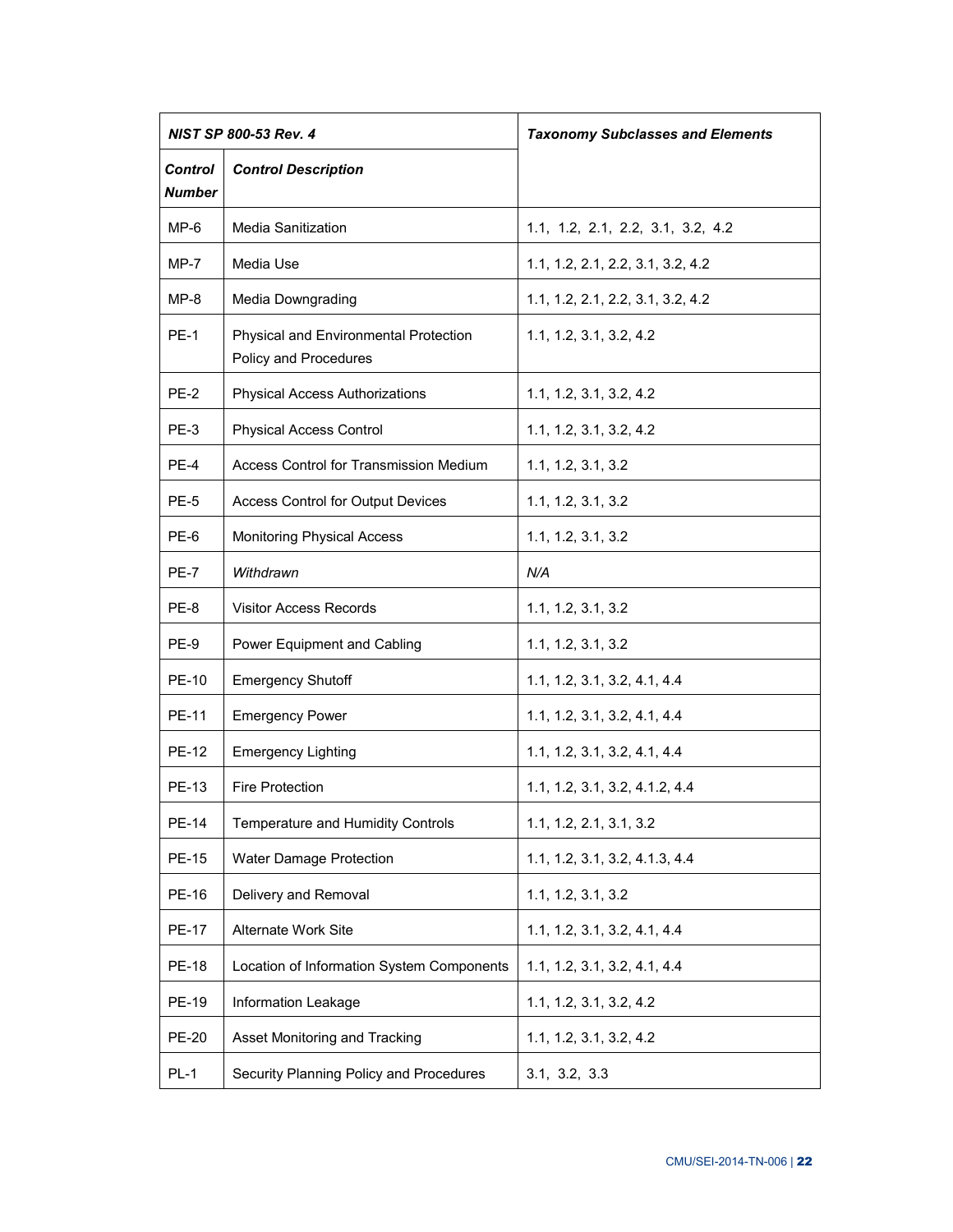| NIST SP 800-53 Rev. 4           |                                                          | <b>Taxonomy Subclasses and Elements</b> |
|---------------------------------|----------------------------------------------------------|-----------------------------------------|
| <b>Control</b><br><b>Number</b> | <b>Control Description</b>                               |                                         |
| $PL-2$                          | <b>System Security Plan</b>                              | 3.1, 3.2, 3.3                           |
| $PL-3$                          | Withdrawn                                                | N/A                                     |
| $PL-4$                          | Rules of Behavior                                        | 1.1, 1.2, 1.3, 3.2, 3.3.3               |
| $PL-5$                          | Withdrawn                                                | N/A                                     |
| $PL-6$                          | Withdrawn                                                | N/A                                     |
| $PL-7$                          | Security Concept of Operations                           | 3.1, 3.2                                |
| $PL-8$                          | Information Security Architecture                        | 2.1, 2.2, 2.3, 3.2                      |
| PL-9                            | Central Management                                       | 3.1, 3.2                                |
| <b>PS-1</b>                     | Personnel Security Policy and Procedures                 | 1.1, 1.2, 1.3, 3.3.3, 4.2               |
| $PS-2$                          | Position Risk Designation                                | 1.1, 1.2, 1.3, 3.3.3, 4.2               |
| $PS-3$                          | <b>Personnel Screening</b>                               | 1.1, 1.2, 1.3, 3.3.3, 4.2               |
| $PS-4$                          | <b>Personnel Termination</b>                             | 1.1, 1.2, 1.3, 4.2                      |
| <b>PS-5</b>                     | <b>Personnel Transfer</b>                                | 1.1, 1.2, 1.3, 4.2                      |
| $PS-6$                          | Access Agreements                                        | 1.1, 1.2, 1.3, 3.1, 3.2, 3.3.3, 4.2     |
| <b>PS-7</b>                     | <b>Third-Party Personnel Security</b>                    | 1.1, 1.2, 1.3, 3.1, 3.2, 3.3.3, 4.3     |
| <b>PS-8</b>                     | <b>Personnel Sanctions</b>                               | 1.1, 1.2, 1.3, 3.1, 4.2                 |
| $RA-1$                          | Risk Assessment Policy and Procedures                    | 3.1, 3.2                                |
| <b>RA-2</b>                     | Security Categorization                                  | 3.1, 3.2, 4.2, 4.3                      |
| $RA-3$                          | <b>Risk Assessment</b>                                   | 3.1, 3.2, 4.2, 4.3                      |
| RA-4                            | Withdrawn                                                | N/A                                     |
| RA-5                            | <b>Vulnerability Scanning</b>                            | 1.1, 1.2, 1.3, 2.2.4, 3.1, 3.2          |
| RA-6                            | <b>Technical Surveillance Countermeasures</b><br>Survey  | 1.1, 1.2, 1.3, 2.2.4                    |
| $SA-1$                          | System and Services Acquisition Policy and<br>Procedures | 2.3, 3.1, 3.2, 3.3.4, 4.4               |
| $SA-2$                          | Allocation of Resources                                  | 2.1, 2.2, 2.3, 3.3, 4.2, 4.3            |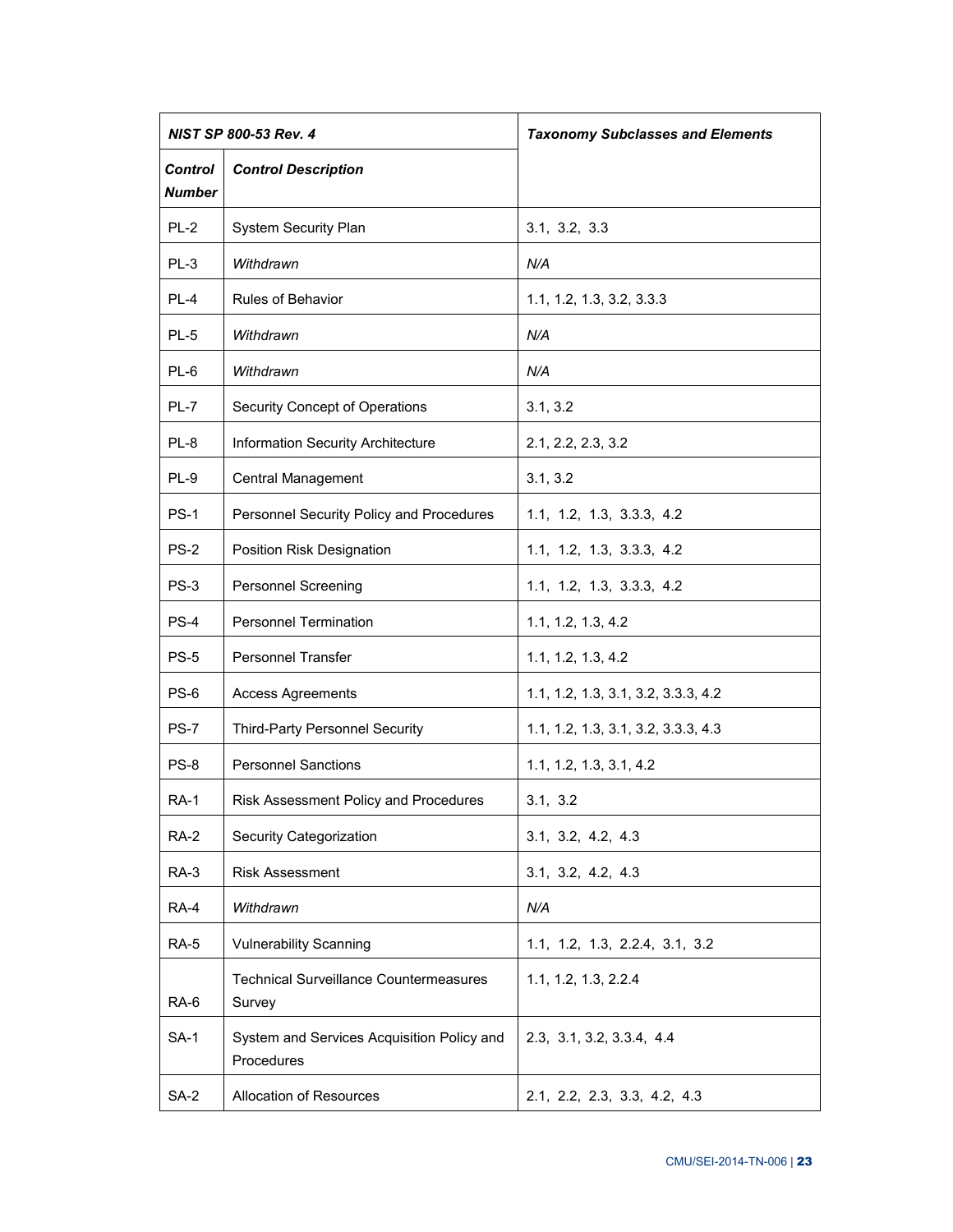| <b>NIST SP 800-53 Rev. 4</b> |                                                               | <b>Taxonomy Subclasses and Elements</b> |
|------------------------------|---------------------------------------------------------------|-----------------------------------------|
| Control<br><b>Number</b>     | <b>Control Description</b>                                    |                                         |
| $SA-3$                       | System Development Life Cycle                                 | 2.1, 2.2, 2.3, 3.3, 4.2, 4.3            |
| $SA-4$                       | <b>Acquisition Process</b>                                    | 2.3, 3.3.4, 4.4                         |
| $SA-5$                       | Information System Documentation                              | 2.1, 2.2, 2.3, 3.3, 4.2, 4.3            |
| $SA-6$                       | Withdrawn                                                     | N/A                                     |
| SA-7                         | Withdrawn                                                     | N/A                                     |
| SA-8                         | <b>Security Engineering Principles</b>                        | 2.1, 2.2, 2.3                           |
| SA-9                         | <b>External Information System Services</b>                   | 2.1, 2.2, 2.3, 3.3, 4.2, 4.3            |
| SA-10                        | Developer Configuration Management                            | 2.1, 2.2, 2.3, 3.3, 4.2, 4.3            |
| SA-11                        | Developer Security Testing and Evaluation                     | 2.1, 2.2, 2.3, 3.3, 4.2, 4.3            |
| SA-12                        | Supply Chain Protection                                       | 2.1, 2.2, 2.3, 3.3, 4.2, 4.3            |
| SA-13                        | <b>Trustworthiness</b>                                        | 2.1, 2.2, 2.3, 3.3, 4.2, 4.3            |
| SA-14                        | <b>Criticality Analysis</b>                                   | 2.1, 2.2, 2.3, 3.3, 4.2, 4.3            |
| SA-15                        | Development Process, Standards, and<br>Tools                  | 2.1, 2.2, 2.3, 3.3, 4.2, 4.3            |
| SA-16                        | Developer-Provided Training                                   | 1.3, 3.3.3, 4.2, 4.3                    |
| <b>SA-17</b>                 | Developer Security Architecture and Design                    | 2.1, 2.2, 2.3, 3.3, 4.2, 4.3            |
| <b>SA-18</b>                 | <b>Tamper Resistance and Detection</b>                        | 1.1, 1.2, 2.1, 2.2, 2.3                 |
| <b>SA-19</b>                 | <b>Component Authenticity</b>                                 | 1.1, 1.2, 1.3, 3.1, 3.2, 3.3.3          |
| <b>SA-20</b>                 | Customized Development of Critical Com-<br>ponents            | 1.2, 2.2.4                              |
| SA-21                        | Developer Screening                                           | 1.2, 4.2                                |
| <b>SA-22</b>                 | <b>Unsupported System Components</b>                          | 2.1.3, 2.1.4, 4.3                       |
| $SC-1$                       | System and Communications Protection<br>Policy and Procedures | 3.1, 3.2, 4.2                           |
| $SC-2$                       | <b>Application Partitioning</b>                               | 1.1, 1.2                                |
| $SC-3$                       | Security Function Isolation                                   | 1.1, 1.2, 2.2, 2.3                      |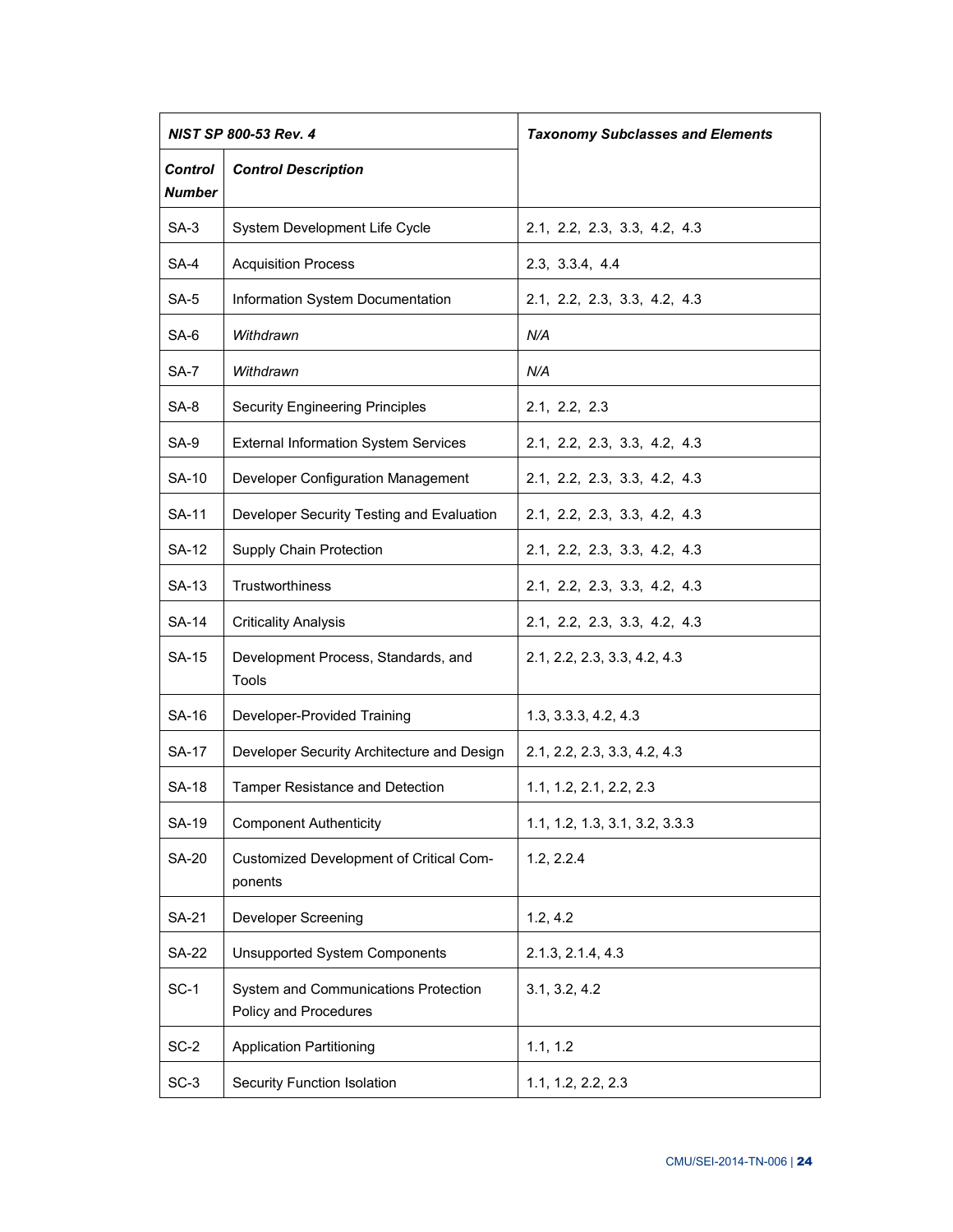| <b>NIST SP 800-53 Rev. 4</b>    |                                                                           | <b>Taxonomy Subclasses and Elements</b> |
|---------------------------------|---------------------------------------------------------------------------|-----------------------------------------|
| <b>Control</b><br><b>Number</b> | <b>Control Description</b>                                                |                                         |
| $SC-4$                          | Information In Shared Resources                                           | 1.1, 1.2, 2.2, 2.3                      |
| $SC-5$                          | Denial of Service Protection                                              | 1.2, 2.1, 2.2, 2.3                      |
| SC-6                            | Resource Availability                                                     | 1.1, 1.2, 2.1, 2.2, 2.3                 |
| $SC-7$                          | <b>Boundary Protection</b>                                                | 1.1, 1.2, 2.1, 2.2, 2.3                 |
| SC-8                            | Transmission Confidentiality and Integrity                                | 1.1, 1.2, 2.1, 2.2, 2.3                 |
| SC-9                            | Withdrawn                                                                 | N/A                                     |
| <b>SC-10</b>                    | <b>Network Disconnect</b>                                                 | 1.1, 1.2, 2.1, 2.2, 2.3                 |
| <b>SC-11</b>                    | <b>Trusted Path</b>                                                       | 1.1, 1.2, 2.1, 2.2, 2.3                 |
| SC-12                           | Cryptographic Key Establishment and Man-<br>agement                       | 1.1, 1.2, 2.1, 2.2, 2.3                 |
| <b>SC-13</b>                    | Cryptographic Protection                                                  | 1.1, 1.2, 2.2, 2.3, 4.2                 |
| SC-14                           | Withdrawn                                                                 | N/A                                     |
| SC-15                           | <b>Collaborative Computing Devices</b>                                    | 1.1, 1.2, 2.1, 2.2, 2.3                 |
| SC-16                           | <b>Transmission of Security Attributes</b>                                | 1.1, 1.2, 2.1, 2.2, 2.3                 |
| SC-17                           | Public Key Infrastructure Certificates                                    | 1.1, 1.2, 2.1, 2.2, 2.3                 |
| <b>SC-18</b>                    | Mobile Code                                                               | 1.1, 1.2, 2.1, 2.2, 2.3                 |
| <b>SC-19</b>                    | Voice Over Internet Protocol                                              | 1.1, 1.2, 2.1, 2.2, 2.3                 |
| <b>SC-20</b>                    | Secure Name/Address Resolution Service<br>(Authoritative Source)          | 1.1, 1.2, 2.1, 2.2, 2.3                 |
| <b>SC-21</b>                    | Secure Name/Address Resolution Service<br>(Recursive or Caching Resolver) | 1.1, 1.2, 2.1, 2.2, 2.3                 |
| SC-22                           | Architecture and Provisioning for<br>Name/Address Resolution Service      | 1.1, 1.2, 2.1, 2.2, 2.3                 |
| <b>SC-23</b>                    | <b>Session Authenticity</b>                                               | 1.1, 1.2, 2.1, 2.2, 2.3                 |
| SC-24                           | Fail in Known State                                                       | 1.1, 1.2, 2.1, 2.2, 2.3                 |
| SC-25                           | Thin Nodes                                                                | 1.1, 1.2, 2.1, 2.2, 2.3                 |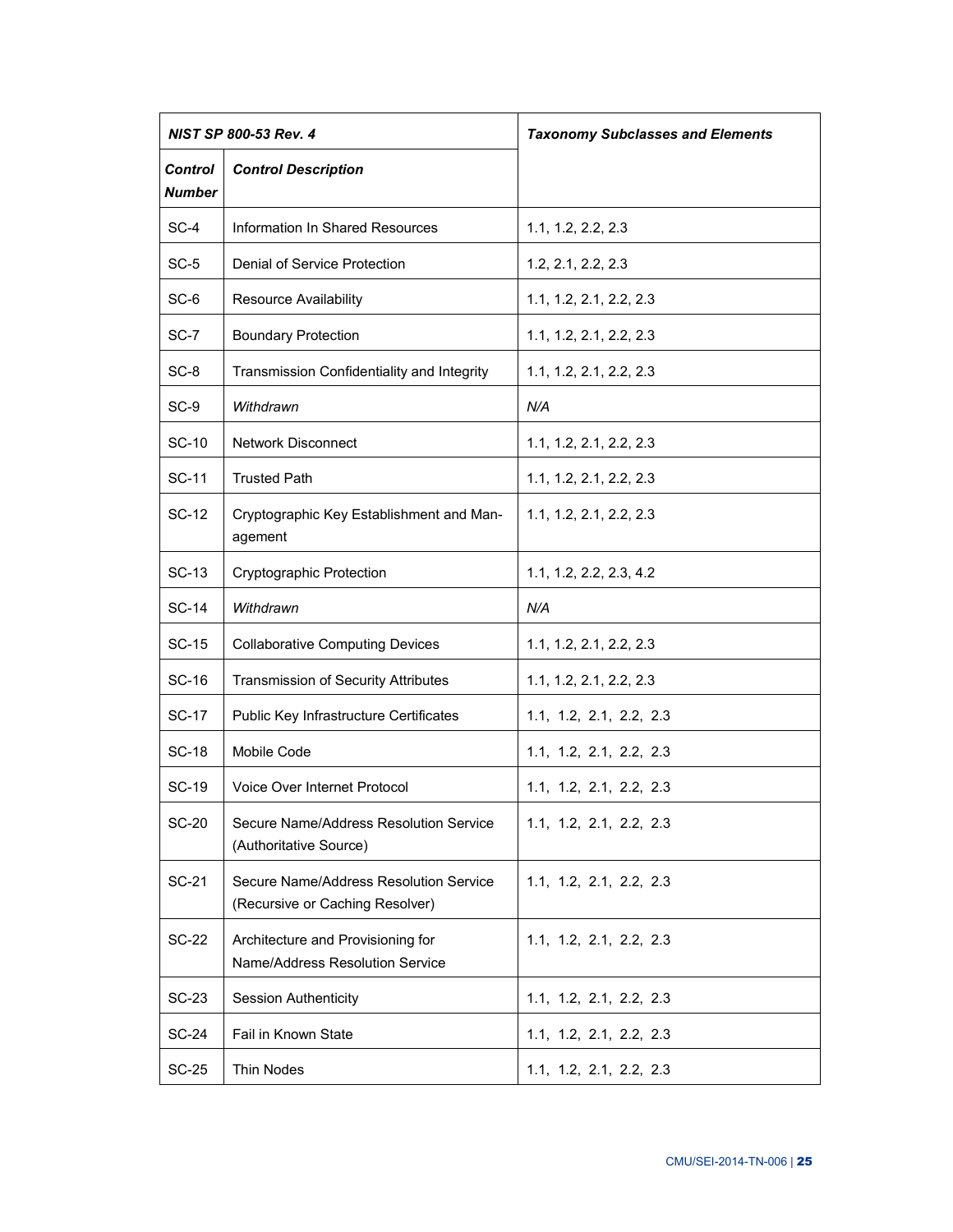| <b>NIST SP 800-53 Rev. 4</b>    |                                                           | <b>Taxonomy Subclasses and Elements</b> |
|---------------------------------|-----------------------------------------------------------|-----------------------------------------|
| <b>Control</b><br><b>Number</b> | <b>Control Description</b>                                |                                         |
| <b>SC-26</b>                    | Honeypots                                                 | 1.2, 2.2.4                              |
| <b>SC-27</b>                    | Platform-Independent Applications                         | 1.1, 1.2, 2.1, 2.2, 2.3                 |
| <b>SC-28</b>                    | Protection of Information at Rest                         | 1.1, 1.2, 2.1, 2.2, 2.3                 |
| <b>SC-29</b>                    | Heterogeneity                                             | 1.1, 1.2, 2.1, 2.2, 2.3                 |
| SC-30                           | <b>Concealment and Misdirection</b>                       | 1.2, 2.1, 2.2, 2.3                      |
| SC-31                           | <b>Covert Channel Analysis</b>                            | 1.2, 2.1, 2.2.4, 2.3                    |
| SC-32                           | Information System Partitioning                           | 1.1, 1.2, 2.1, 2.2, 2.3                 |
| <b>SC-33</b>                    | Withdrawn                                                 | N/A                                     |
| <b>SC-34</b>                    | Non-Modifiable Executable Programs                        | 1.1, 1.2, 2.2, 2.3                      |
| SC-35                           | Honeyclients                                              | 1.2, 2.2.4                              |
| SC-36                           | Distributed Processing and Storage                        | 1.1, 1.2, 2.1, 2.2, 2.3                 |
| <b>SC-37</b>                    | Out-of-Band Channels                                      | 1.1, 1.2, 2.1, 2.2, 2.3                 |
| <b>SC-38</b>                    | <b>Operations Security</b>                                | 1.1, 1.2, 2.1, 2.2, 2.3                 |
| <b>SC-39</b>                    | Process Isolation                                         | 1.1, 1.2, 2.1, 2.2, 2.3                 |
| <b>SC-40</b>                    | Wireless Link Protection                                  | 1.1, 1.2, 2.1, 2.2, 2.3                 |
| <b>SC-41</b>                    | Port and I/O Device Access                                | 1.1, 1.2, 2.1, 2.2, 2.3                 |
| <b>SC-42</b>                    | Sensor Capability and Data                                | 1.1, 1.2, 2.1, 2.2, 2.3, 4.2            |
| <b>SC-43</b>                    | <b>Usage Restrictions</b>                                 | 1.1, 1.2, 2.1, 2.2, 2.3                 |
| <b>SC-44</b>                    | <b>Detonation Chambers</b>                                | 1.1, 1.2, 2.1, 2.2, 2.3                 |
| $SI-1$                          | System and Information Integrity Policy and<br>Procedures | 3.1, 3.2, 4.2                           |
| $SI-2$                          | Flaw Remediation                                          | 2.2.4, 2.3, 3.1, 3.2                    |
| $SI-3$                          | Malicious Code Protection                                 | 1.2, 2.2.4, 2.3, 3.1, 3.2               |
| $SI-4$                          | Information System Monitoring                             | 1.2, 2.2, 2.3, 3.1, 3.2                 |
| $SI-5$                          | Security Alerts, Advisories, and Directives               | 2.2, 2.3, 3.1, 3.2, 4.2                 |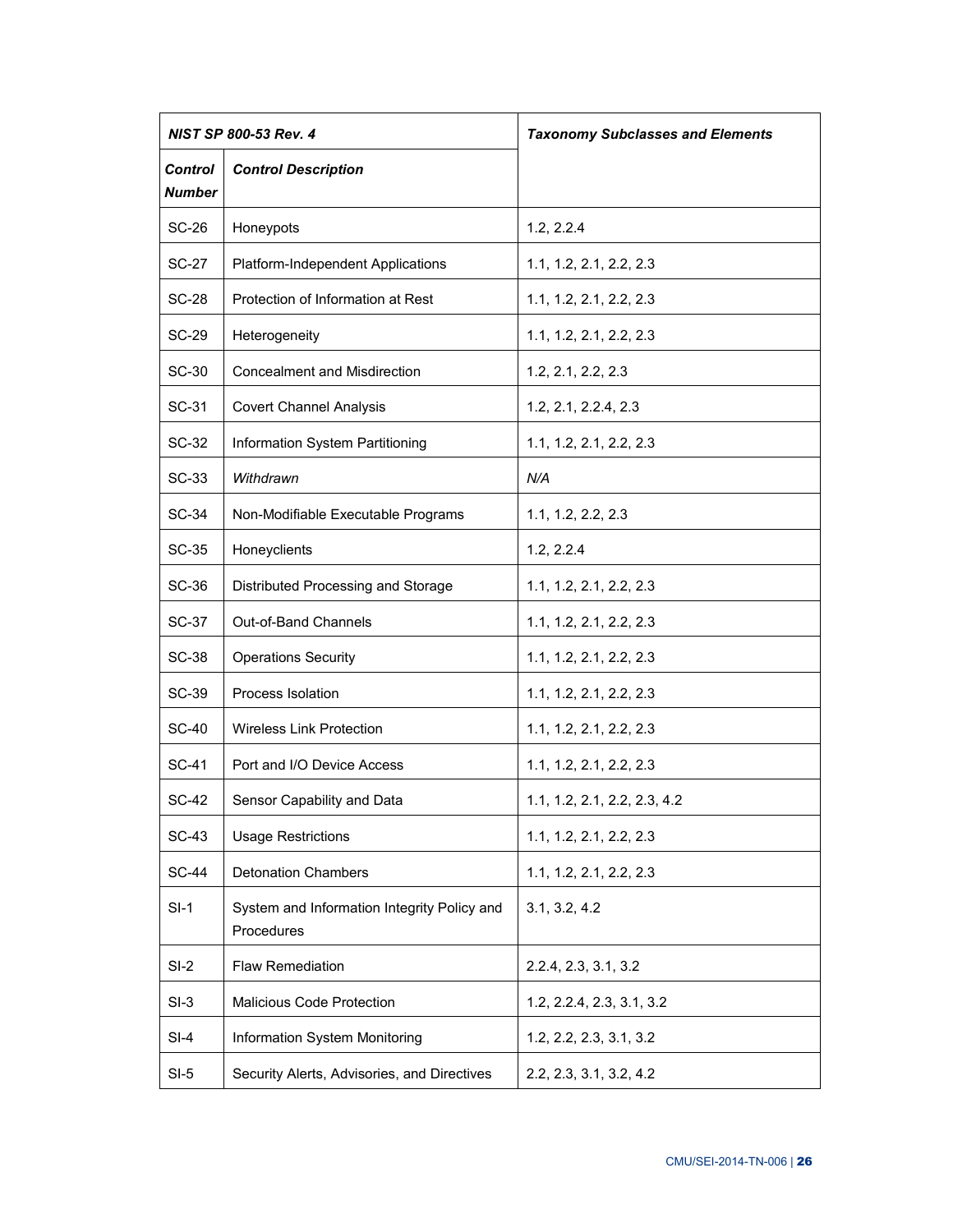| <b>NIST SP 800-53 Rev. 4</b> |                                                    | <b>Taxonomy Subclasses and Elements</b> |
|------------------------------|----------------------------------------------------|-----------------------------------------|
| Control<br><b>Number</b>     | <b>Control Description</b>                         |                                         |
| $SI-6$                       | <b>Security Function Verification</b>              | 2.2, 2.3, 3.1, 3.2                      |
| $SI-7$                       | Software, Firmware, and Information Integri-<br>ty | 1.1, 1.2, 2.2, 2.3, 3.1, 3.2, 4.2       |
| $SI-8$                       | Spam Protection                                    | 2.2, 2.3, 3.1, 3.2                      |
| $SI-9$                       | Withdrawn                                          | N/A                                     |
| SI-10                        | Information Input Validation                       | 1.1, 1.2, 2.2, 2.3, 3.1, 3.2            |
| $SI-11$                      | <b>Error Handling</b>                              | 1.1, 1.2, 2.2, 2.3, 3.1, 3.2            |
| $SI-12$                      | Information Handling and Retention                 | 2.2, 2.3, 3.1, 3.2, 4.2                 |
| $SI-13$                      | <b>Predictable Failure Prevention</b>              | 2.1, 2.3, 3.1, 3.2                      |
| $SI-14$                      | Non-Persistence                                    | 1.2, 2.2, 2.3, 3.1, 3.2                 |
| $SI-15$                      | Information Output Filtering                       | 1.2, 2.2, 2.3, 3.1, 3.2                 |
| SI-16                        | <b>Memory Protection</b>                           | 1.2, 2.2, 2.3, 3.1, 3.2                 |
| $SI-17$                      | <b>Fail-Safe Procedures</b>                        | 2.1, 2.2, 2.3, 4.1, 4.3, 4.4            |
| <b>PM-1</b>                  | Information Security Program Plan                  | 3.1, 3.2, 3.3                           |
| $PM-2$                       | Senior Information Security Officer                | 3.1, 3.2, 3.3                           |
| $PM-3$                       | Information Security Resources                     | 3.1, 3.2, 3.3                           |
| $PM-4$                       | Plan of Action and Milestones Process              | 3.1, 3.2, 3.3                           |
| <b>PM-5</b>                  | Information System Inventory                       | 3.1, 3.2, 3.3                           |
| PM-6                         | Information Security Measures of<br>Performance    | 3.1, 3.2, 3.3                           |
| PM-7                         | <b>Enterprise Architecture</b>                     | 2.2, 2.3, 4.2                           |
| PM-8                         | Critical Infrastructure Plan                       | 3.1, 3.2, 3.3                           |
| PM-9                         | <b>Risk Management Strategy</b>                    | 3.1, 3.2, 3.3                           |
| <b>PM-10</b>                 | <b>Security Authorization Process</b>              | 3.1, 3.2, 3.3                           |
| <b>PM-11</b>                 | Mission/Business Process Definition                | 3.1, 3.2, 3.3                           |
| <b>PM-12</b>                 | Insider Threat Program                             | 1.2, 3.1, 3.2, 3.3                      |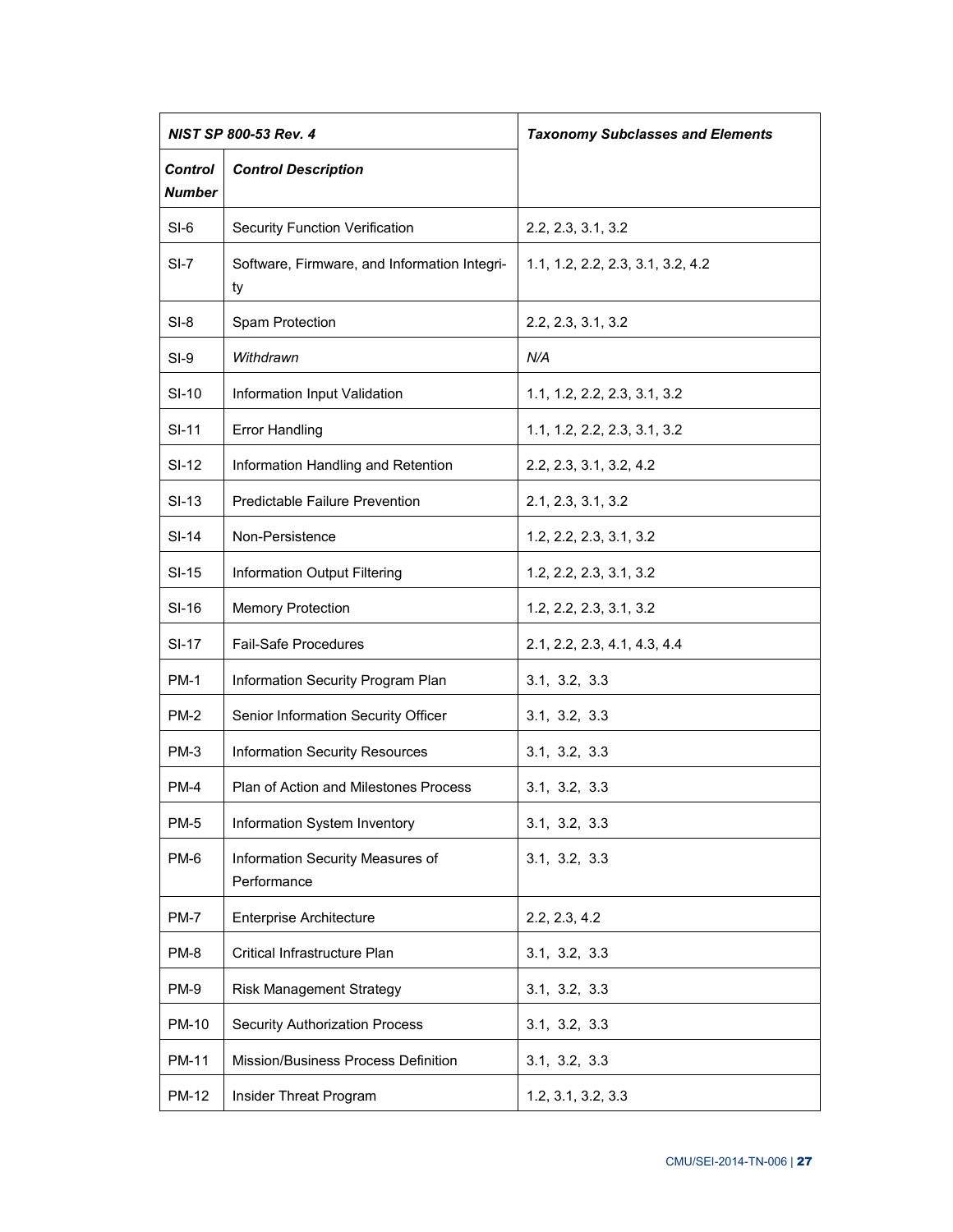| NIST SP 800-53 Rev. 4           |                                                                      | <b>Taxonomy Subclasses and Elements</b> |
|---------------------------------|----------------------------------------------------------------------|-----------------------------------------|
| <b>Control</b><br><b>Number</b> | <b>Control Description</b>                                           |                                         |
| <b>PM-13</b>                    | Information Security Workforce                                       | 1.3, 3.1, 3.2, 3.3                      |
| <b>PM-14</b>                    | Testing, Training, and Monitoring                                    | 3.1, 3.2, 3.3                           |
| <b>PM-15</b>                    | Contacts with Security Groups and<br>Associations                    | 1.1, 1.2, 1.3, 2.2, 4.2                 |
| <b>PM-16</b>                    | Threat Awareness Program                                             | 1.2, 3.1, 3.2, 3.3                      |
| $AP-1$                          | Authority to Collect                                                 | 3.1, 4.2                                |
| $AP-2$                          | <b>Purpose Specification</b>                                         | 3.1, 4.2                                |
| $AR-1$                          | Governance and Privacy Program                                       | 3.1, 3.2, 3.3, 4.2                      |
| $AR-2$                          | Privacy Impact and Risk Assessment                                   | 3.1, 3.2, 3.3, 4.2                      |
| $AR-3$                          | Privacy Requirements for Contractors and<br><b>Service Providers</b> | 1.1, 1.2, 3.1, 4.2                      |
| $AR-4$                          | Privacy Monitoring and Auditing                                      | 3.1, 3.2, 4.2                           |
| $AR-5$                          | Privacy Awareness and Training                                       | 1.3, 3.1, 3.2, 4.2                      |
| $AR-6$                          | <b>Privacy Reporting</b>                                             | 3.1, 3.2, 4.2                           |
| $AR-7$                          | Privacy-Enhanced System Design and De-<br>velopment                  | 2.2, 2.3, 3.1, 3.2, 4.2                 |
| $AR-8$                          | Accounting of Disclosures                                            | 3.1, 4.2                                |
| $DI-1$                          | Data Quality                                                         | 3.1, 3.2, 4.2                           |
| $DI-2$                          | Data Integrity and Data Integrity Board                              | 3.1, 3.2, 4.2                           |
| $DM-1$                          | Minimization of Personally Identifiable<br>Information               | 2.3, 3.1, 3.2, 4.2                      |
| $DM-2$                          | Data Retention and Disposal                                          | 3.1, 3.2, 4.2                           |
| $DM-3$                          | Minimization of PII Used in Testing, Train-<br>ing, and Research     | 2.3, 3.1, 3.2, 4.2                      |
| $IP-1$                          | Consent                                                              | 3.1, 3.2, 4.2                           |
| $IP-2$                          | <b>Individual Access</b>                                             | 3.1, 3.2, 4.2                           |
| $IP-3$                          | Redress                                                              | 3.1, 3.2, 4.2                           |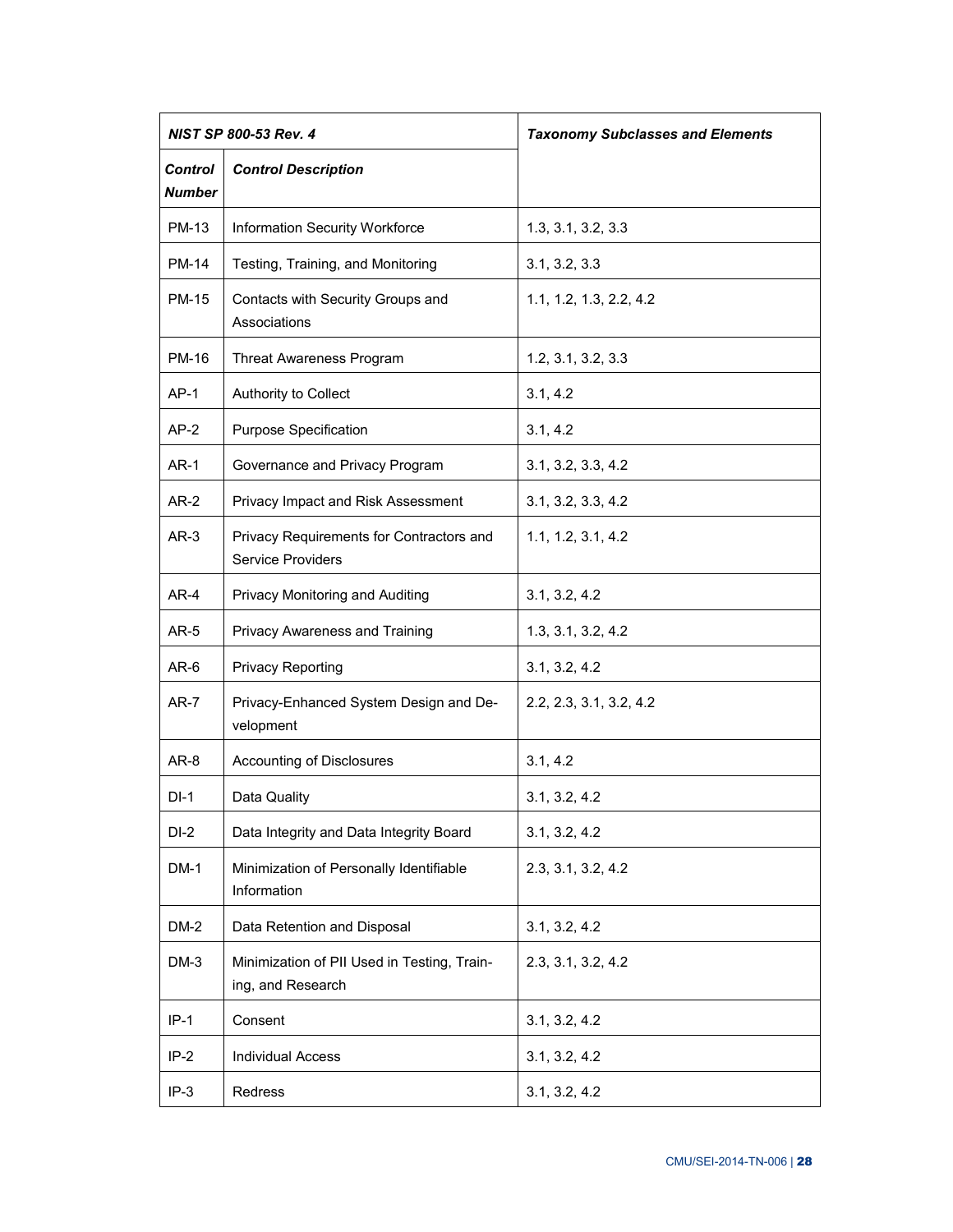| NIST SP 800-53 Rev. 4           |                                                                | <b>Taxonomy Subclasses and Elements</b> |
|---------------------------------|----------------------------------------------------------------|-----------------------------------------|
| <b>Control</b><br><b>Number</b> | <b>Control Description</b>                                     |                                         |
| $IP-4$                          | Complaint Management                                           | 3.1, 3.2, 4.2                           |
| $SE-1$                          | Inventory of Personally Identifiable<br>Information            | 2.3, 3.1, 3.2, 4.2                      |
| $SE-2$                          | Privacy Incident Response                                      | 3.1, 3.2, 3.3, 4.2                      |
| <b>TR-1</b>                     | <b>Privacy Notice</b>                                          | 4.2                                     |
| $TR-2$                          | System of Records Notices and Privacy Act<br><b>Statements</b> | 3.1, 3.2, 4.2                           |
| $TR-3$                          | Dissemination of Privacy Program<br>Information                | 3.1, 4.2                                |
| $UL-1$                          | <b>Internal Use</b>                                            | 3.1, 3.2, 4.2                           |
| $UL-2$                          | Information Sharing with Third Parties                         | 1.3, 3.1, 3.2, 3.3.3, 4.2               |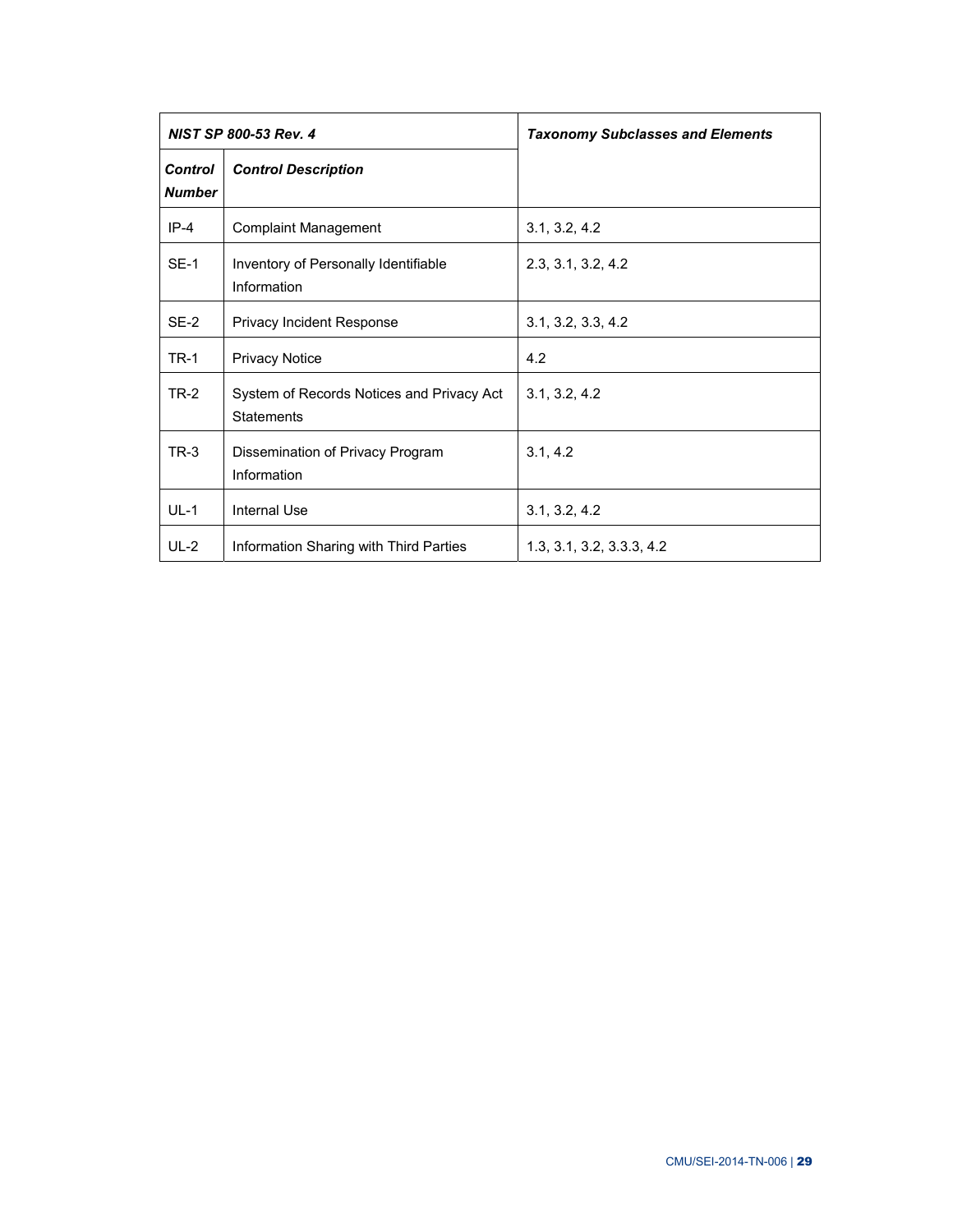# **Appendix B: Mapping of Selected Taxonomy Subclasses and Elements to NIST SP 800-53 Rev. 4 Controls**

The following table can be used to determine which NIST controls to consider in order to mitigate a specific operational cyber security risks.

|                     |                    | <b>Taxonomy Class, Subclass, Element</b> | NIST SP 800-53 Rev. 4 Controls                                                                                                                    |  |
|---------------------|--------------------|------------------------------------------|---------------------------------------------------------------------------------------------------------------------------------------------------|--|
| 1 Actions of People |                    |                                          |                                                                                                                                                   |  |
| 1.1                 | <b>Inadvertent</b> |                                          | $AC - 2-6$ , 16, 19-22, 24, 25<br>$AU - 1-3$ , 9-10, 13, 16<br>$CA - 1-3$                                                                         |  |
|                     | 1.1.1              | <b>Mistakes</b>                          | $CM - 5, 7, 10, 11$<br>$CP - 2, 9$<br>$IA - 1-9, 11$<br>$IR - 1, 3-10$                                                                            |  |
|                     | 1.1.2              | Errors                                   | $MA - 2-6$<br>$MP - 1-8$<br>$PE - 1-6, 8-20$<br>$PL - 4$                                                                                          |  |
|                     | 1.1.3              | Omissions                                | $PS - 1-8$<br>$RA - 5, 6$<br>$SA - 18, 19$<br>$SC - 2-8$ , 10-13, 15-25, 27-29, 32, 34,<br>36-44<br>$SI - 7, 10, 11, 15$<br>$PM - 15$<br>$AR - 3$ |  |
| 1.2                 | <b>Deliberate</b>  |                                          | $AC - 2-7, 9, 16-25$<br>$AT - 4$<br>AU - 1-3, 9-10, 13, 16                                                                                        |  |
|                     | 1.2.1              | Fraud                                    | $CA - 1-3$<br>$CM - 5, 7, 10, 11$<br>$CP - 2, 9, 12, 13$                                                                                          |  |
|                     | 1.2.2              | Sabotage                                 | $IA - 1-11$<br>$IR - 1.3 - 10$<br>$MA - 3-6$                                                                                                      |  |
|                     | 1.2.3              | Theft                                    | $MP - 1-8$<br>$PE - 1-6, 8-20$<br>$PL - 4$                                                                                                        |  |
|                     | 1.2.4              | Vandalism                                | $PS - 1-8$<br>$RA - 5, 6$<br>$SA - 18-21$<br>SC-2-8, 10-13, 15-32, 34-44<br>$SI - 3, 4, 7, 10, 11, 14-16$<br>PM - 12, 15, 16<br>$AR - 3$          |  |

*Table 3: Mapping of Taxonomy Subclasses and Elements to NIST Controls*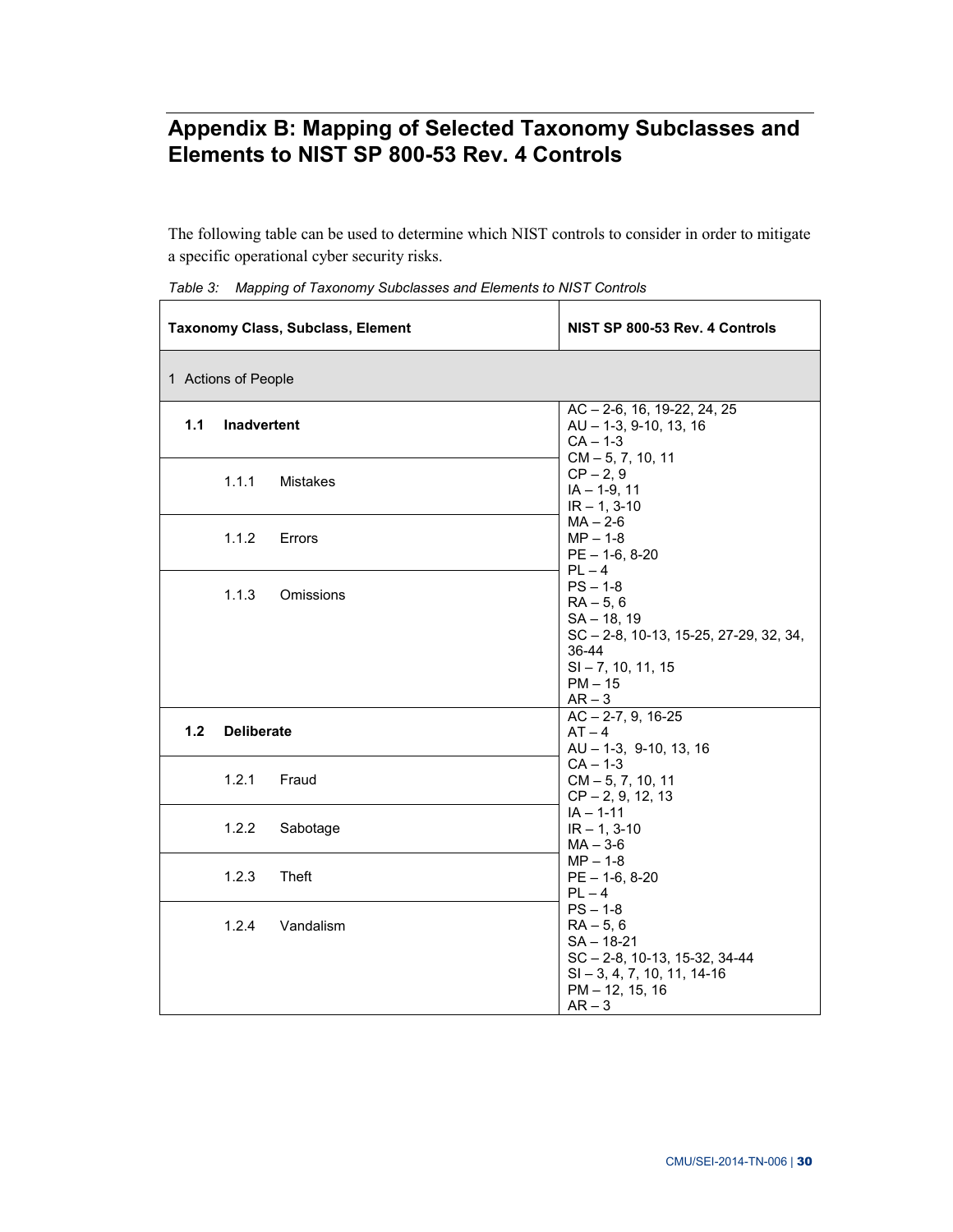| <b>Taxonomy Class, Subclass, Element</b> |                 | NIST SP 800-53 Rev. 4 Controls    |                                                                                                                                                                                                           |                                                                                                       |
|------------------------------------------|-----------------|-----------------------------------|-----------------------------------------------------------------------------------------------------------------------------------------------------------------------------------------------------------|-------------------------------------------------------------------------------------------------------|
| 1.3                                      | Inaction        |                                   | $CP - 2-4$<br>$IR - 1-10$<br>$MA - 2-6$                                                                                                                                                                   |                                                                                                       |
|                                          | 1.3.1           | <b>Skills</b>                     | $PL-4$<br>$PS - 1-8$<br>$RA - 5, 6$                                                                                                                                                                       | $AT - 3$                                                                                              |
|                                          | 1.3.2           | Knowledge                         | $SA - 16, 19$<br>$PM - 13, 15$<br>$AR - 5$                                                                                                                                                                | $AT - 2$                                                                                              |
|                                          | 1.3.3           | Guidance                          | $UL - 2$                                                                                                                                                                                                  | $AT - 2, 3$                                                                                           |
|                                          | 1.3.4           | Availability                      |                                                                                                                                                                                                           | $CA - 5$                                                                                              |
|                                          |                 | 2 Systems and Technology Failures |                                                                                                                                                                                                           |                                                                                                       |
| 2.1                                      | <b>Hardware</b> |                                   | $AC - 17, 18, 19$<br>$CM - 8$<br>$CP - 6, 7, 8, 12$                                                                                                                                                       |                                                                                                       |
|                                          | 2.1.1           | Capacity                          | $IA - 3$<br>$MP - 1-8$<br>$PE - 14$<br>$PL - 8$<br>$SA - 2, 3, 5, 8-15,$<br>$17 - 18$<br>$SC - 5-8$ , 10-12,<br>15-25, 27-32, 36-<br>44<br>$SI - 13, 17$                                                  | $AU - 4$                                                                                              |
|                                          | 2.1.2           | Performance                       |                                                                                                                                                                                                           |                                                                                                       |
|                                          | 2.1.3           | Maintenance                       |                                                                                                                                                                                                           | $MA - 1-6$<br>$SA - 22$                                                                               |
|                                          | 2.1.4           | Obsolescence                      |                                                                                                                                                                                                           | $SA - 22$                                                                                             |
| $2.2^{\circ}$                            | <b>Software</b> |                                   | $AC - 3, 4, 7-12,$<br>16, 17, 18, 19<br>$AU - 8-10$ , 12, 14                                                                                                                                              |                                                                                                       |
|                                          | 2.2.1           | Compatibility                     | $CA - 7, 9$<br>$CM - 7, 8$<br>$CP - 6-9, 11, 13$                                                                                                                                                          |                                                                                                       |
|                                          | 2.2.2           | <b>Configuration Management</b>   | $IA - 1, 2, 4-9$<br>$MP - 1-8$<br>$PL - 8$<br>$SA - 2, 3, 5, 8-15,$<br>$17 - 18$<br>$SC - 3-8$ , 10-13,<br>15-25, 27-30, 32,<br>34, 36-44<br>$SI - 4-8$ , 10-12,<br>$14 - 17$<br>$PM - 7, 15$<br>$AR - 7$ | $AC - 2, 5, 6$<br>$CM - 1-6, 9, 10$                                                                   |
|                                          | 2.2.3           | <b>Change Control</b>             |                                                                                                                                                                                                           | $AC - 2, 5, 6$<br>$CM - 1-6, 11$                                                                      |
|                                          | 2.2.4           | <b>Security Settings</b>          |                                                                                                                                                                                                           | $AC - 5, 6$<br>$CA - 8$<br>$CM - 1-6$<br>$RA - 5, 6$<br>$SA - 20$<br>$SC - 26, 31, 35$<br>$SI - 2, 3$ |
|                                          | 2.2.5           | <b>Coding Practices</b>           |                                                                                                                                                                                                           |                                                                                                       |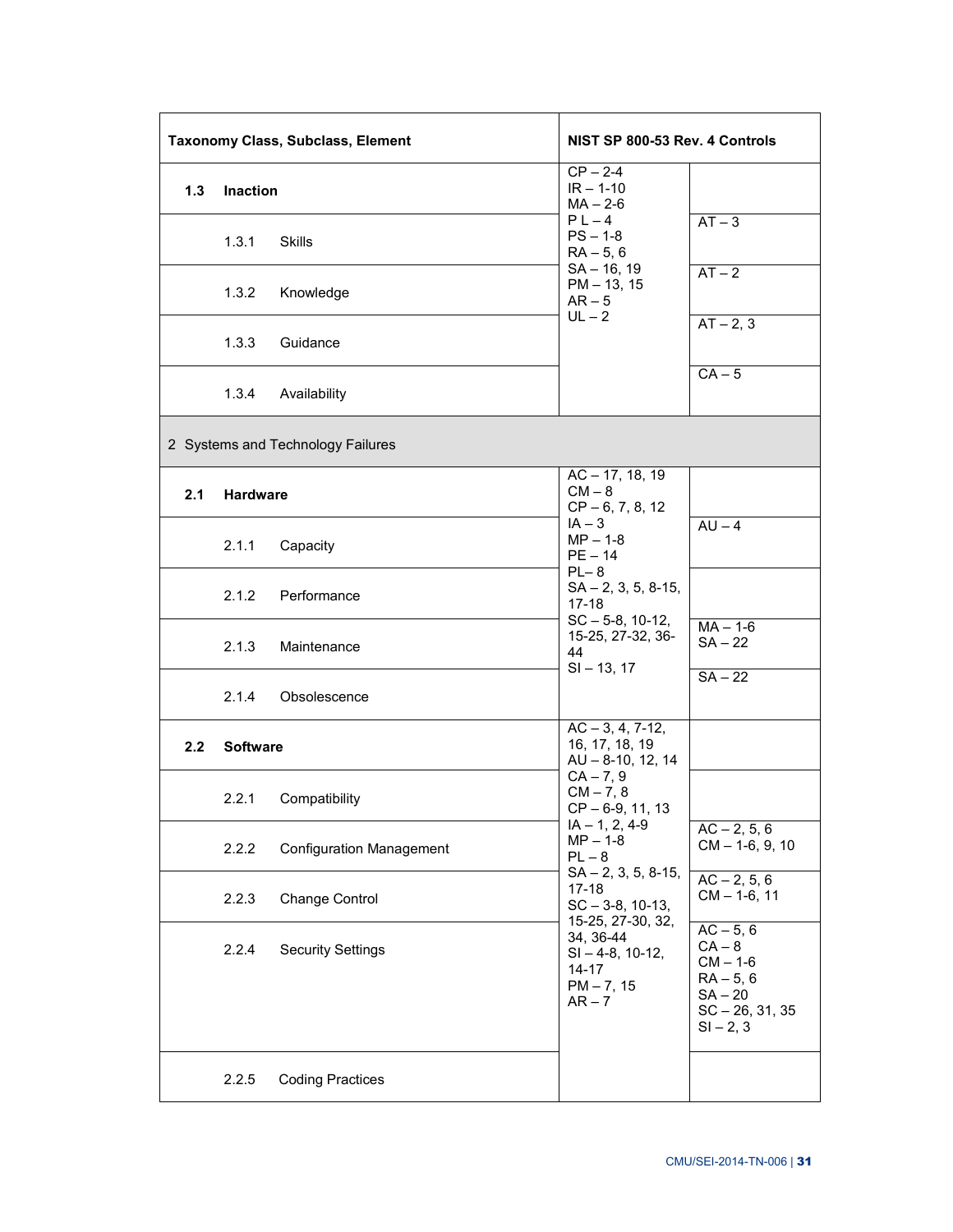| <b>Taxonomy Class, Subclass, Element</b> |                |                                        | NIST SP 800-53 Rev. 4 Controls                                                                      |                         |
|------------------------------------------|----------------|----------------------------------------|-----------------------------------------------------------------------------------------------------|-------------------------|
|                                          | 2.2.6          | Testing                                |                                                                                                     | $CA - 8$<br>$CM - 4, 5$ |
| 2.3                                      | <b>Systems</b> |                                        | $AC - 3, 4, 7-12,$<br>14, 16<br>AU - 7-10, 12, 14,                                                  |                         |
|                                          | 2.3.1          | Design                                 | 15<br>$CA - 7, 9$<br>$CM - 4, 7-9$                                                                  |                         |
|                                          | 2.3.2          | Specifications                         | $CP - 6-9, 11-13$<br>$IA - 1-9$<br>$MA - 1-6$<br>PL-8                                               | $AC - 5, 6$             |
|                                          | 2.3.3          | Integration                            | $SA - 1-5$ , 8-15,<br>17, 18<br>$SC - 3-8$ , 10-13,                                                 | $CA - 8$                |
|                                          | 2.3.4          | Complexity                             | 15-25, 27-32, 34,<br>36-44<br>$SI - 2-8$ , 10-17<br>$PM - 7$<br>$AR - 7$<br>$DM - 1, 3$<br>$SE - 1$ |                         |
|                                          |                | 3 Failed Internal Processes            |                                                                                                     |                         |
| 3.1                                      |                | <b>Process Design and/or Execution</b> | AC - 1, 5, 6, 14, 16-22, 24, 25<br>$AT - 1-4$<br>$AU - 2$ , 3, 5, 7, 9, 11-13, 16                   |                         |
|                                          | 3.1.1          | <b>Process Flow</b>                    | $CA - 1-3, 5, 6, 9$<br>$CM - 1-11$<br>$CP - 1, 4, 9, 10, 11$                                        |                         |
|                                          | 3.1.2          | <b>Process Documentation</b>           | $IA - 1-9$<br>$IR - 1, 3-10$<br>$MA - 1-6$<br>$MP - 1-8$                                            |                         |
|                                          | 3.1.3          | Roles and Responsibilities             | $PE - 1-6, 8-20$<br>$PL - 1, 2, 7, 9$<br>$PS - 6-8$                                                 |                         |
|                                          | 3.1.4          | Notifications and Alerts               | $RA - 1-3.5$<br>$SA - 1, 19$<br>$SC - 1$                                                            |                         |
|                                          | 3.1.5          | Information Flow                       | $SI - 1 - 8$ , 10-16<br>PM-1-6, 8-14, 16<br>$AP - 1, 2$                                             |                         |
|                                          | 3.1.6          | <b>Escalation of Issues</b>            | $AR - 1-8$<br>$DI - 1, 2$<br>$DM - 1-3$                                                             |                         |
|                                          | 3.1.7          | Service Level Agreements               | $IP - 1-4$<br>$SE - 1-2$<br>$TR - 2, 3$                                                             |                         |
|                                          | 3.1.8          | Task Hand-Off                          | $UL - 1,2$                                                                                          |                         |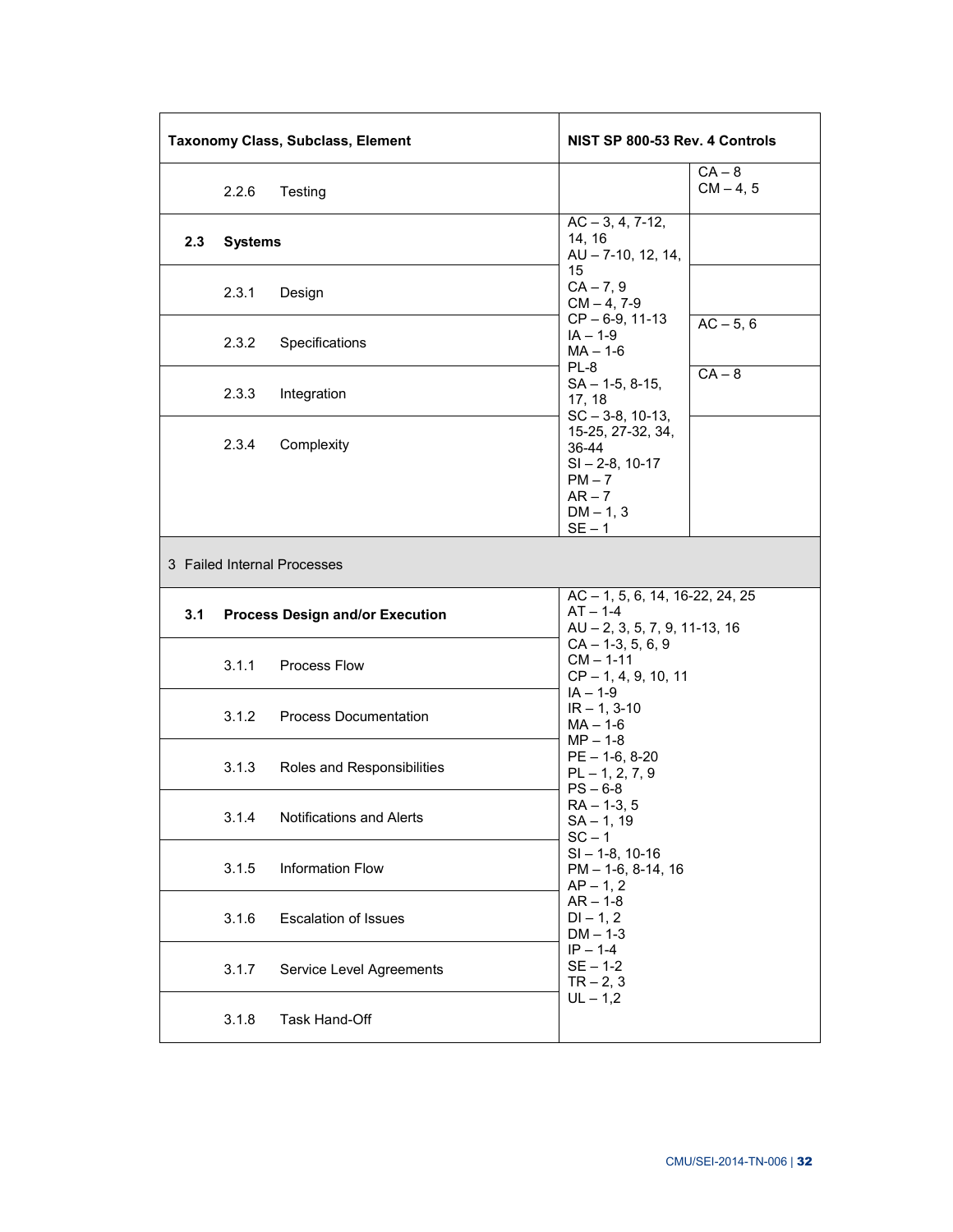| <b>Taxonomy Class, Subclass, Element</b> |                         | NIST SP 800-53 Rev. 4 Controls |                                                                                                                                                                                                                      |                                                                                                                 |
|------------------------------------------|-------------------------|--------------------------------|----------------------------------------------------------------------------------------------------------------------------------------------------------------------------------------------------------------------|-----------------------------------------------------------------------------------------------------------------|
| 3.2                                      | <b>Process Controls</b> |                                | $AC - 5, 6, 17, 18,$<br>21<br>$AU - 1-3, 5, 6, 9-$                                                                                                                                                                   |                                                                                                                 |
|                                          | 3.2.1                   | <b>Status Monitoring</b>       | 11, 13<br>$CA - 1, 2, 5-7$<br>$CM - 1-3, 6, 7$                                                                                                                                                                       |                                                                                                                 |
|                                          | 3.2.2                   | <b>Metrics</b>                 | $CP - 1$<br>$IA - 1-9$<br>$IR - 1, 3-10$<br>$MA - 1-6$                                                                                                                                                               |                                                                                                                 |
|                                          | 3.2.3                   | Periodic Review                | $MP - 1-8$<br>$PE - 1-6, 8-20$<br>$PL - 1, 2, 4, 7-9$                                                                                                                                                                | $AC - 22$                                                                                                       |
|                                          | 3.2.4                   | Process Ownership              | $PS - 6, 7$<br>$RA - 1-3, 5$<br>$SA - 1, 19$<br>$SC - 1$<br>$SI - 1 - 8$ , 10-16<br>$PM - 1-6, 8-14,$<br>16<br>$AR - 1, 2, 4-7$<br>$DI - 1, 2$<br>$DM - 1-3$<br>$IP - 1-4$<br>$SE - 1, 2$<br>$TR - 2$<br>$UL - 1, 2$ |                                                                                                                 |
| 3.3                                      |                         | <b>Supporting Processes</b>    | $CA - 5$<br>$CP - 2, 8$<br>$MA - 2-6$                                                                                                                                                                                |                                                                                                                 |
|                                          | 3.3.1                   | Staffing                       | $PL - 1, 2$<br>$SA - 2, 3, 5, 9-15,$<br>17                                                                                                                                                                           |                                                                                                                 |
|                                          | 3.3.2                   | Funding                        | $PM - 1-6, 8-14,$<br>16<br>$AR - 1, 2$                                                                                                                                                                               |                                                                                                                 |
|                                          | 3.3.3                   | Training and Development       | $SE - 2$                                                                                                                                                                                                             | $AC - 22$<br>$AT - 1-4$<br>$CP - 3, 4$<br>$IR - 2$<br>$PL - 4$<br>$PS - 1-3, 6, 7$<br>$SA - 16, 19$<br>$UL - 2$ |
|                                          | 3.3.4                   | Procurement                    |                                                                                                                                                                                                                      | $SA - 1, 4$                                                                                                     |
|                                          | 4 External Events       |                                |                                                                                                                                                                                                                      |                                                                                                                 |
| 4.1                                      | <b>Hazards</b>          |                                | $AT - 3$<br>$CP - 1-4, 6-10,$<br>$12 - 13$                                                                                                                                                                           |                                                                                                                 |
|                                          | 4.1.1                   | <b>Weather Event</b>           | PE - 10-12, 17-18<br>$SI - 17$                                                                                                                                                                                       |                                                                                                                 |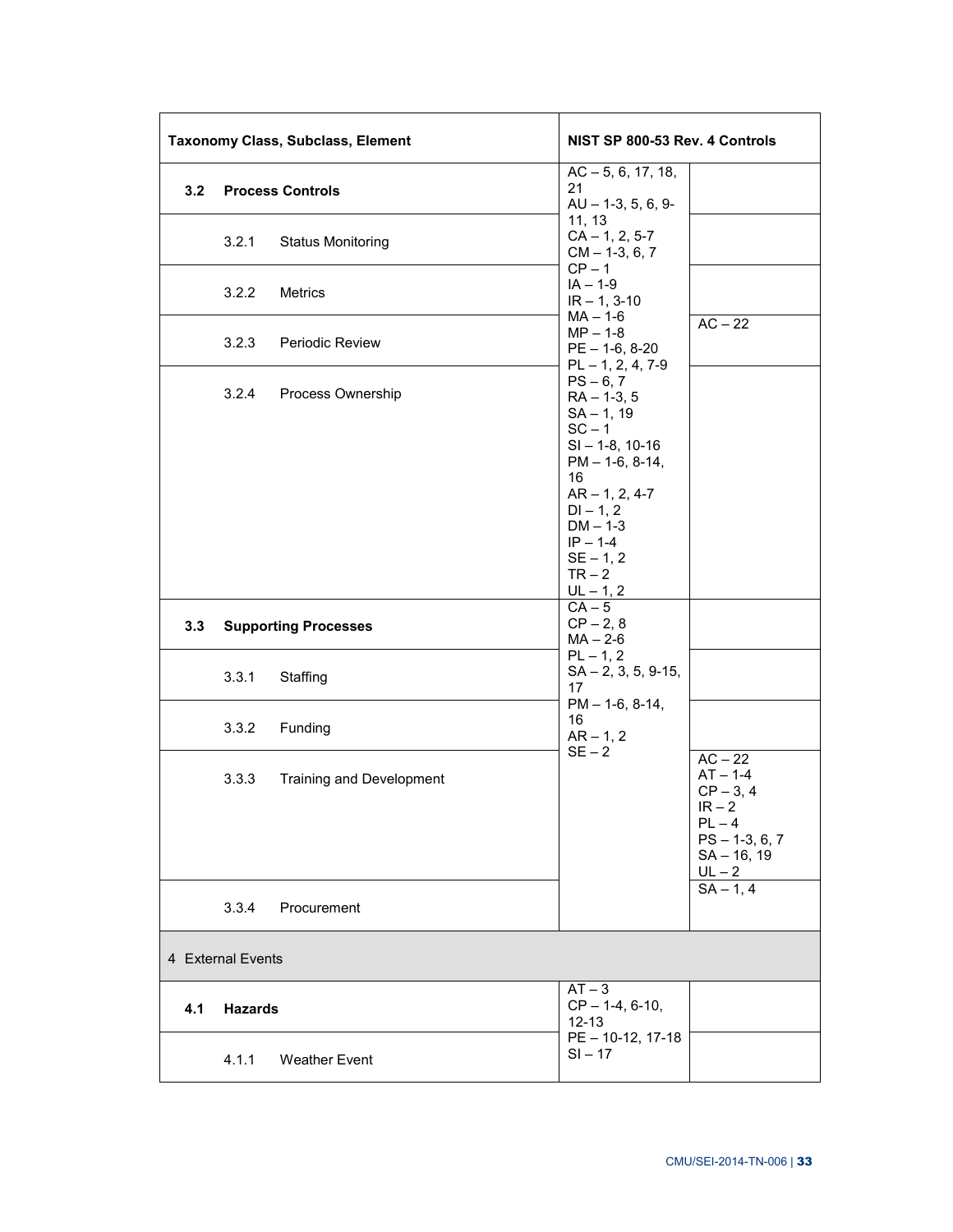| <b>Taxonomy Class, Subclass, Element</b> |                     | NIST SP 800-53 Rev. 4 Controls |                                                                                                                                                                            |                         |
|------------------------------------------|---------------------|--------------------------------|----------------------------------------------------------------------------------------------------------------------------------------------------------------------------|-------------------------|
|                                          | 4.1.2               | Fire                           |                                                                                                                                                                            | $PE - 13$               |
|                                          | 4.1.3               | Flood                          |                                                                                                                                                                            | $PE - 15$               |
|                                          | 4.1.4               | Earthquake                     |                                                                                                                                                                            |                         |
|                                          | 4.1.5               | Unrest                         |                                                                                                                                                                            |                         |
|                                          | 4.1.6               | Pandemic                       |                                                                                                                                                                            |                         |
| 4.2                                      | <b>Legal Issues</b> |                                | $AC - 19, 20$<br>$AU - 13$<br>$CA-3$                                                                                                                                       |                         |
|                                          | 4.2.1               | Regulatory compliance          | $CM - 10, 11$<br>$CP - 2, 4, 8, 10$<br>$IA - 7, 8$                                                                                                                         | $AU - 1, 2$<br>$CA - 5$ |
|                                          | 4.2.2               | Legislation                    | $IR - 6, 9$<br>$MP - 1-8$<br>PE - 1-3, 19, 20<br>$PS - 1-6, 8$                                                                                                             | $AU - 1, 2$             |
|                                          | 4.2.3               | Litigation                     | $RA - 2, 3$<br>$SA - 2, 3, 5, 9-17,$<br>21                                                                                                                                 |                         |
|                                          |                     |                                | $SC - 1, 13, 42$<br>$SI - 1, 5, 7, 12$<br>$PM - 7, 15$<br>$AP - 1, 2$<br>$AR - 1-8$<br>$DI - 1, 2$<br>$DM - 1-3$<br>$IP - 1-4$<br>$SE - 1, 2$<br>$TR - 1-3$<br>$UL - 1, 2$ |                         |
| 4.3                                      |                     | <b>Business Issues</b>         | $AC - 20$<br>$CP - 1, 2, 4, 6-8, 10$<br>$IA - 8, 9$                                                                                                                        |                         |
|                                          | 4.3.1               | <b>Supplier Failure</b>        | $MA - 5$<br>$PS - 7$<br>$RA - 2, 3$                                                                                                                                        |                         |
|                                          | 4.3.2               | <b>Market Conditions</b>       | $SA - 2, 3, 5, 9-17, 22$<br>$SI - 17$                                                                                                                                      |                         |
|                                          | 4.3.3               | <b>Economic Conditions</b>     |                                                                                                                                                                            |                         |
| 4.4                                      |                     | <b>Service Dependencies</b>    | $CP - 1-4, 6-10, 12, 13$<br>PE - 10-13, 15, 17-18<br>$SA - 1, 4$                                                                                                           |                         |
|                                          | 4.4.                | <b>Utilities</b>               | $SI - 17$                                                                                                                                                                  |                         |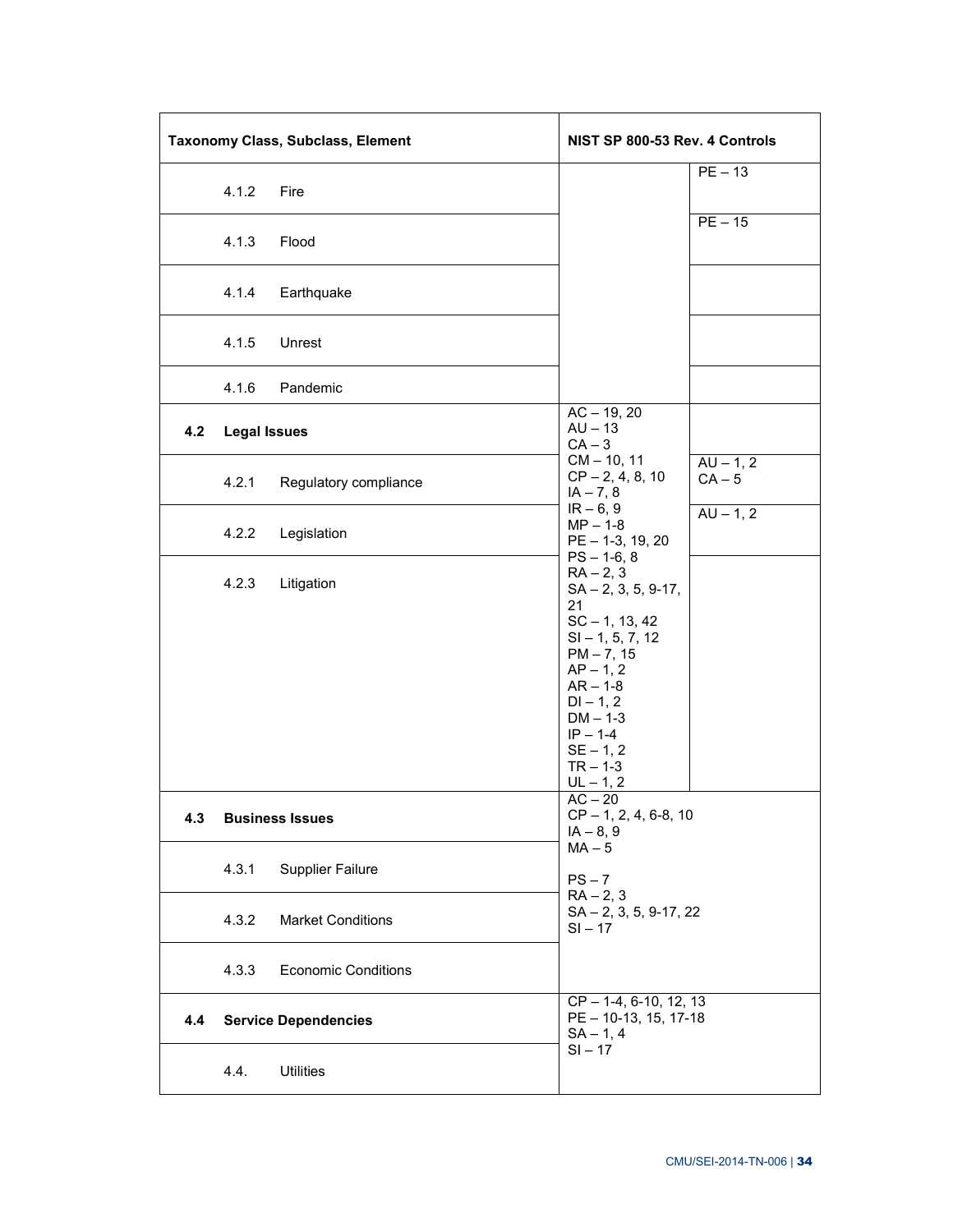|       | <b>Taxonomy Class, Subclass, Element</b> | NIST SP 800-53 Rev. 4 Controls |
|-------|------------------------------------------|--------------------------------|
| 4.4.2 | <b>Emergency services</b>                |                                |
| 4.4.3 | Fuel                                     |                                |
| 4.4.4 | Transportation                           |                                |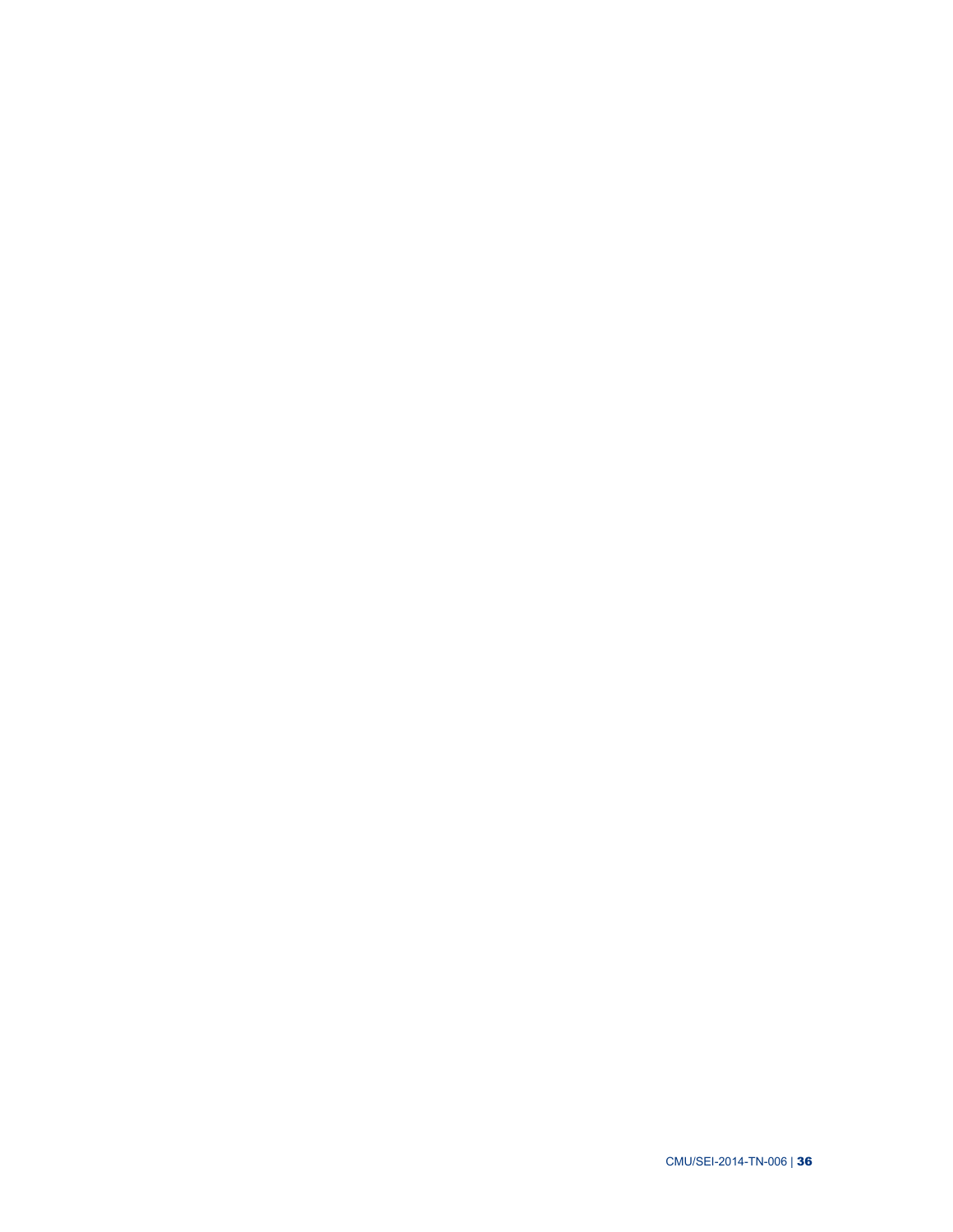## **References**

*URLs are valid as of the publication date of this document.* 

### **[BIS 2006]**

Bank for International Settlements (BIS). *International Convergence of Capital Measurement and Capital Standards: A Revised Framework Comprehensive Version*. http://www.bis.org/publ/bcbs128.pdf (2006).

### **[Caralli 2010a]**

Caralli, Richard A.; Allen, Julia H.; Curtis, Pamela D.; White, David W.; & Young, Lisa R. *CERT® Resilience Management Model, v1.0* (CMU/SEI-2010-TR-012). Software Engineering Institute, Carnegie Mellon University, 2010. http://resources.sei.cmu.edu/library/asset-view.cfm?assetID=9479

### **[Caralli 2010b]**

Caralli, Richard A.; Allen, Julia H.; Curtis, Pamela D.; White, David W.; & Young, Lisa R. *CERT® Resilience Management Model, v1.0 - Risk Management (RISK).* Software Engineering Institute, Carnegie Mellon University, 2010. http://www.cert.org/resilience/products-services/cert-rmm/index.cfm

### **[DHS 2008]**

Department of Homeland Security (DHS) Risk Steering Committee. *DHS Risk Lexicon.* Department of Homeland Security, September 2008. http://www.dhs.gov/xlibrary/assets/dhs\_risk\_lexicon.pdf

### **[FISMA 2002]**

Federal Information Systems Management Act of 2002, 44 U.S.C. § 3542(b)(1). Office of the Law Revision Counsel, 2002. http://uscode.house.gov

### **[Gallagher 2005]**

Gallagher, Brian P.; Case, Pamela J.; Creel, Rita C.; Kushner, Susan; & Williams, Ray C. *A Taxonomy of Operational Risks* (CMU/SEI-2005-TN-036). Software Engineering Institute, Carnegie Mellon University, 2005. http://resources.sei.cmu.edu/library/asset-view.cfm?assetID=7525

### **[Kendall 2007]**

Kendall, Richard P.; Post, Douglass E.; Carver, Jeffrey C.; Henderson, Dale B.; & Fisher, David A. *A Proposed Taxonomy for Software Development Risks for High-Performance Computing (HPC) Scientific/Engineering Applications* (CMU/SEI-2006-TN-039). Software Engineering Institute, Carnegie Mellon University, 2007.

http://resources.sei.cmu.edu/library/asset-view.cfm?assetID=8013

### **[NIST 2013]**

National Institute of Standards and Technology (NIST). U.S. Department of Commerce. *NIST Special Publication 800-53 Revision 4, Security and Privacy Controls for Federal Information Systems and Organizations.* NIST, 2013. http://dx.doi.org/10.6028/NIST.SP.800-53r4